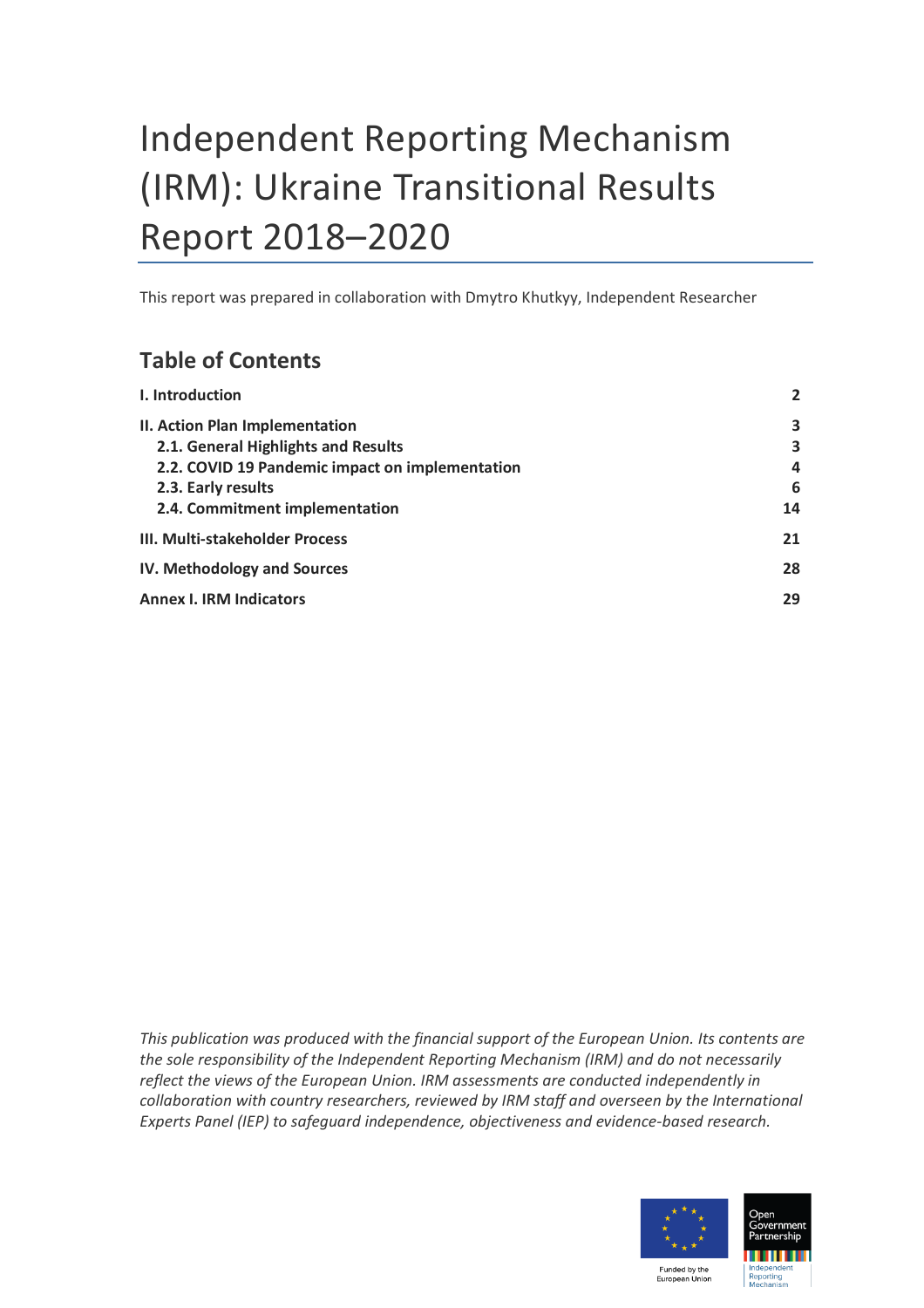## <span id="page-1-0"></span>**I. Introduction**

The Open Government Partnership is a global partnership that brings together government reformers and civil society leaders to create action plans that make governments more inclusive, responsive, and accountable. Action plan commitments may build on existing efforts, identify new steps to complete ongoing reforms, or initiate an entirely new area. OGP's Independent Reporting Mechanism (IRM) monitors all action plans to ensure governments follow through on commitments. Civil society and government leaders use the evaluations to reflect on their progress and determine if efforts have impacted people's lives.

The IRM has partnered with independent researcher Dmytro Khutkyy to carry out this evaluation. The IRM aims to inform ongoing dialogue around the development and implementation of future commitments. For a full description of the IRM's methodology, please visit [https://www.opengovpartnership.org/about/independent-reporting](https://www.opengovpartnership.org/about/independent-reporting-mechanism)[mechanism.](https://www.opengovpartnership.org/about/independent-reporting-mechanism)

This report covers the implementation of Ukraine's fourth action plan for 2018–2020. In 2021, the IRM will implement a new approach to its research process and the scope of its reporting on action plans, approved by the IRM Refresh.<sup>1</sup> The IRM adjusted its Implementation Reports for 2018–2020 action plans to fit the transition process to the new IRM products and enable the IRM to adjust its workflow in light of the COVID-19 pandemic's effects on OGP country processes.

<sup>&</sup>lt;sup>1</sup> For more information, se[e https://www.opengovpartnership.org/process/accountability/about-the-irm/irm](https://www.opengovpartnership.org/process/accountability/about-the-irm/irm-refresh/)[refresh/.](https://www.opengovpartnership.org/process/accountability/about-the-irm/irm-refresh/)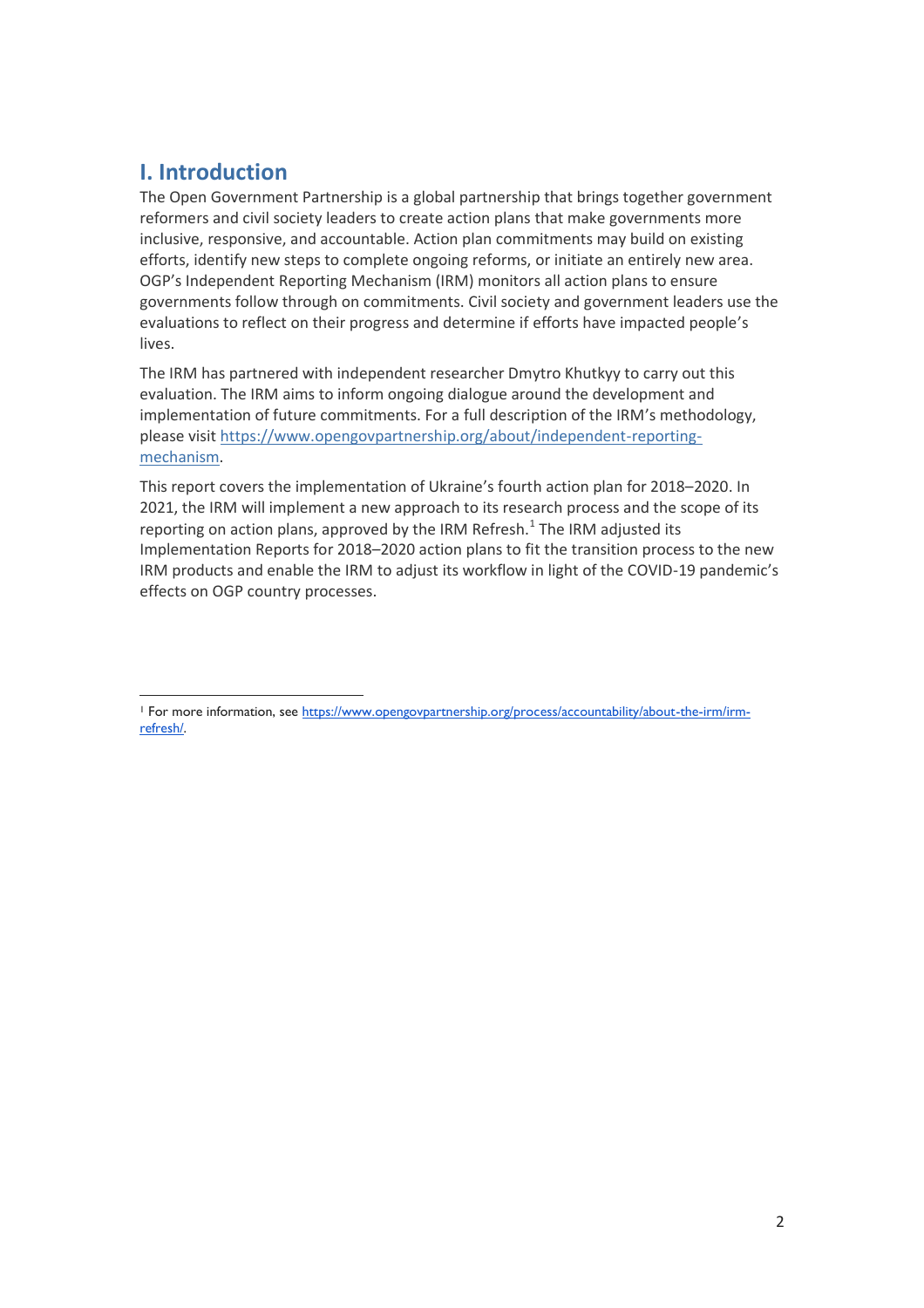# <span id="page-2-0"></span>**II. Action Plan Implementation**

The IRM Transitional Results Report assesses the status of the action plan's commitments and the results from their implementation at the end of the action plan cycle. This report does not re-visit the assessments for "Verifiability," "Relevance" or "Potential Impact." The IRM assesses those three indicators in IRM Design Reports. For more details on each indicator, please see Annex I in this report.

## <span id="page-2-1"></span>**2.1. General Highlights and Results**

Ukraine's 2018–2020 action plan included 17 commitments. By the end of the implementation period, five commitments (30 percent) were fully completed, six (35 percent) were substantially completed, and six (35 percent) had limited completion. This action plan contained a lower percentage of fully completed commitments than did the previous action plan.<sup>2</sup>

The election of a new president and parliament in 2019 affected implementation of commitments in both positive and negative ways. The election of President Volodymyr Zelensky in April 2019, and parliamentary elections in July 2019 that brought his Servant of the People political party to power, resulted in changes in the leadership of ministries and agencies in charge of commitments.

One of these changes included the newly formed Ministry of Digital Transformation,<sup>3</sup> established in September 2019, to build on the foundation laid by its predecessor, the State Agency for E-Governance. The ministry provided new momentum for the digitalization of public services. This resulted in the completion of Commitment 12, which focused on developing priority digital services on the Diia platform. By the end of the implementation period, the platform offered an online onestop shop to access over 40 public services (from registering births to applying for specific business licenses).<sup>4</sup>

The lack of clear direction from new ministerial leaders after these elections, and the dissolution or merging of ministries, caused delays and limited implementation of Commitments 9 (on environmental information), 10 (on natural resource registers), 13 (on a civil society organization– government online platform), and 14 (on an Extractive Industries Transparency Initiative platform). Commitments 2 (on the system for selling arrested assets) and 15 (on electronic education resources) did not proceed as originally formulated because of problems with tender processes.

Notable achievements of this action plan include greater transparency regarding public budgets, the sale and lease of public property and assets, and public procurement. Commitment 5 saw the publication of detailed budget plans at all levels of government in Ukraine, and these were presented in user-friendly visualizations. As they did during previous action plans,<sup>5</sup> the Prozorro team progressed on its commitments. The team enhanced oversight of public procurement by publishing procurement payments and enabling electronic reporting of suspected public procurement violations (Commitment 4). The Prozorro.Sale platform has increased competition and public revenue by making transparent the sale and lease of public property and assets at all levels of government (Commitment 3). In addition, while the achievement is not relevant to open government values, it is notable that Commitment 12, on introducing priority public services online, has seen over 1 million downloads of the Diia e-services app and over 300,000 downloads of digital driver's licenses.<sup>6</sup>

Yet, Commitment 7, on launching a mechanism to verify beneficial ownership information, is the only noteworthy commitment identified in Ukraine's Design Report that did not demonstrate change in government practice by the end of the implementation period. It only had limited completion and is therefore not assessed in Section 2.3.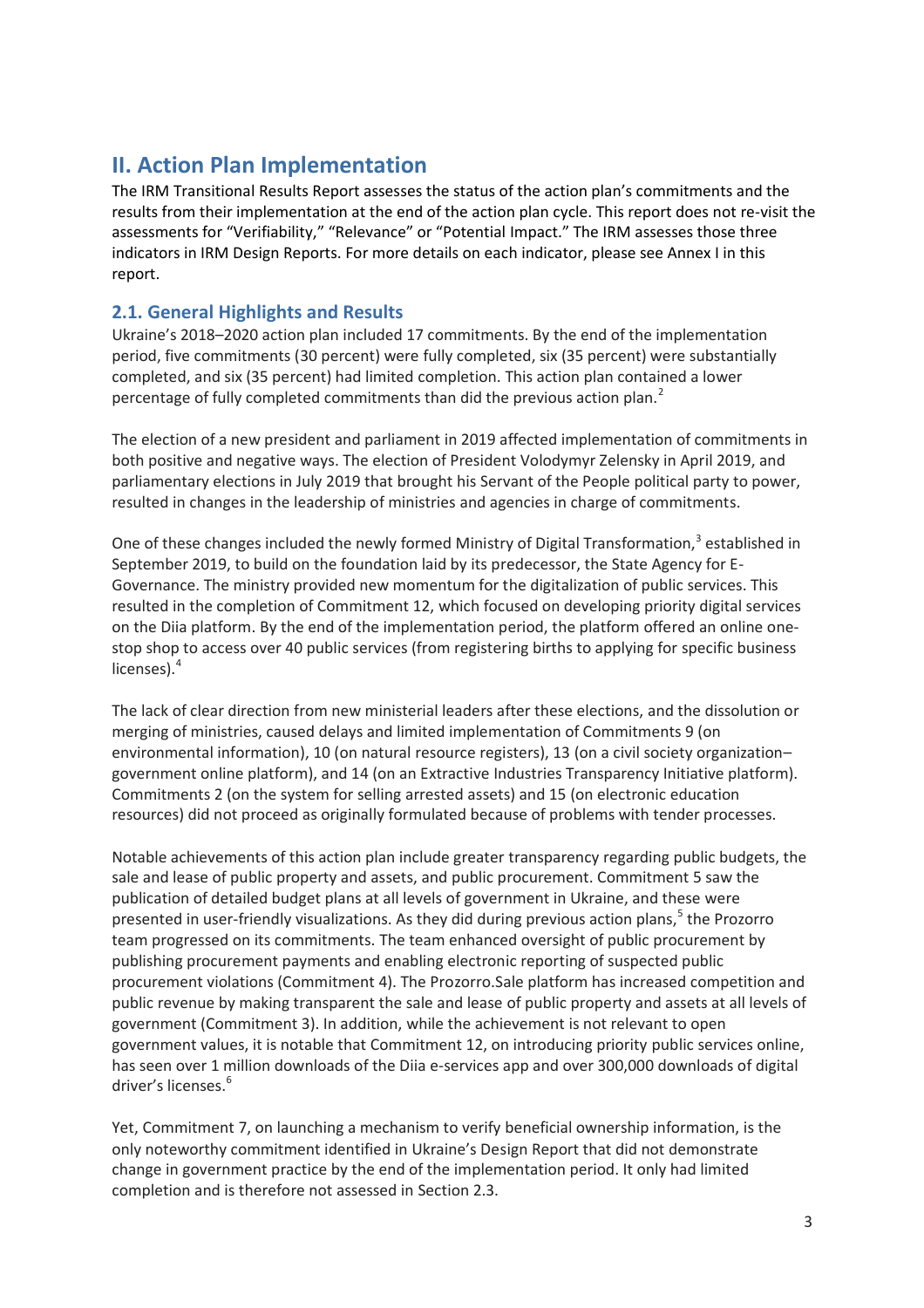## <span id="page-3-0"></span>**2.2. COVID 19 Pandemic impact on implementation**

Ukraine took early lockdown measures in March 2020 and again in January 2021 in response to the COVID-19 pandemic.<sup>7</sup> According to interviews with civil society,<sup>8</sup> government officials,<sup>9</sup> and international organizations, $10$  this did not significantly impact the implementation of commitments. However, the lockdown and prohibition of mass in-person meetings led to the cancellation of some of the usual deliberation formats and traditional in-person advocacy meetings. A nongovernment representative felt that the transfer of such engagements online negatively affected the quality of communication between the government and civil society. $^{11}$ 

Outside the scope of the action plan, the government used some open government approaches to tackle the challenges caused by the COVID-19 pandemic. Ukraine, along with many other countries at the start of the pandemic, scrambled for personal protective equipment. Thus, there are examples of questionable procurement that resulted in high prices, low-quality goods, and undelivered items.<sup>12</sup> The country still faces shortages of medical supplies for acute care, such as masks, protective suits, and ventilators.<sup>13</sup> Early in the pandemic, emergency procurements for responding to COVID-19 were excluded from general procurement rules. The government later required all such emergency contracts to be structurally reported and published in full on the Prozorro online procurement platform, including terms of payment and delivery, and value.<sup>14</sup>

The government has used social media for disseminating information, $15$  and the Ministry of Health published a dedicated COVID-19 website. The website featured data visualizations; downloadable information about the disease, protection measures, and lockdown restrictions; up-to-date statistics; and links to other reliable sources of information.<sup>16</sup> The Ministry of Foreign Affairs encouraged Ukrainians living abroad to register online to facilitate assistance for them during the pandemic.<sup>17</sup>

In addition, the Ministry of Digital Transformation conducted a hackathon (#HackCorona), $^{18}$  through which it found initiatives to tackle the spread of the pandemic. The event resulted in 899 proposals, and the ministry selected 21 winners.<sup>19</sup> One of these projects was an online educational series for people with disabilities, which the ministry integrated into the Diia platform. Other than the notice about the hackathon winners, no other public information was found about the implementation of the winning proposals.<sup>20</sup>

<sup>7</sup> Organisation for Economic Co-operation and Development, *The Covid-19 Crisis in Ukraine*, 11 December 2020, [https://www.oecd.org/eurasia/competitiveness-programme/eastern-partners/COVID-19-CRISIS-IN-UKRAINE.pdf.](https://www.oecd.org/eurasia/competitiveness-programme/eastern-partners/COVID-19-CRISIS-IN-UKRAINE.pdf)

<sup>&</sup>lt;sup>2</sup> More details about the level of completion in the third action plan: six (46 percent) commitments with completed implementation, four (31 percent) commitments with substantial implementation, three (23 percent) commitments with limited implementation, and zero commitments not started.

<sup>3</sup> The Ministry and the Committee of the Digital Transformation of Ukraine homepage, accessed November 2020, [https://thedigital.gov.ua/.](https://thedigital.gov.ua/)

<sup>4</sup> This increased to 50 services available on platform as of April 2021, Government comment, received 15 April 2021 <sup>5</sup> Open Government Partnership, *Ukraine End-of-Term Report 2016–2018*, 2019,

[https://www.opengovpartnership.org/wp-content/uploads/2019/08/Ukraine\\_End-of-Term\\_Report\\_2016-2018\\_EN.pdf.](https://www.opengovpartnership.org/wp-content/uploads/2019/08/Ukraine_End-of-Term_Report_2016-2018_EN.pdf) <sup>6</sup> According to the Ministry of Digital Transformation, as of 7 April 2021, the number of users of the Diia mobile application version 2.x (available from October 5, 2020) is 4,554,512 users.

<sup>8</sup> Olesya Arkhypska (member of the multistakeholder forum), interview by IRM researcher, 27 October 2020. <sup>9</sup> Natalia Oksha (SCMU), email exchange with IRM researcher, 2 November 2020.

<sup>10</sup> Oksana Kosenko (United Nations Development Programme in Ukraine), interview by IRM researcher, 29 October 2020. <sup>11</sup> Serhii Karelin (EGAP), interview by IRM researcher, 3 November 2020.

<sup>&</sup>lt;sup>12</sup> "COVID-19 Procurements: Approaches Need to Be Changed," Transparency International Ukraine, 1 September 2020, [https://ti-ukraine.org/en/blogs/covid-19-procurements-approaches-need-to-be-changed/.](https://ti-ukraine.org/en/blogs/covid-19-procurements-approaches-need-to-be-changed/)

<sup>13</sup> Organisation for Economic Co-operation and Development, *The COVID-19 Crisis in Ukraine*, accessed January 2021, [https://www.oecd.org/eurasia/competitiveness-programme/eastern-partners/COVID-19-CRISIS-IN-UKRAINE.pdf.](https://www.oecd.org/eurasia/competitiveness-programme/eastern-partners/COVID-19-CRISIS-IN-UKRAINE.pdf)

<sup>14</sup> "Open Contracting Approaches to Emergency Procurement: Open Data, Business Intelligence & Community Engagement," Observatory of Public Sector Innovation, 23 March 2020, accessed January 2021, [https://www.oecd-](https://www.oecd-opsi.org/covid-response/open-contracting-approaches-to-emergency-procurement-open-data-business-intelligence-community-engagement/)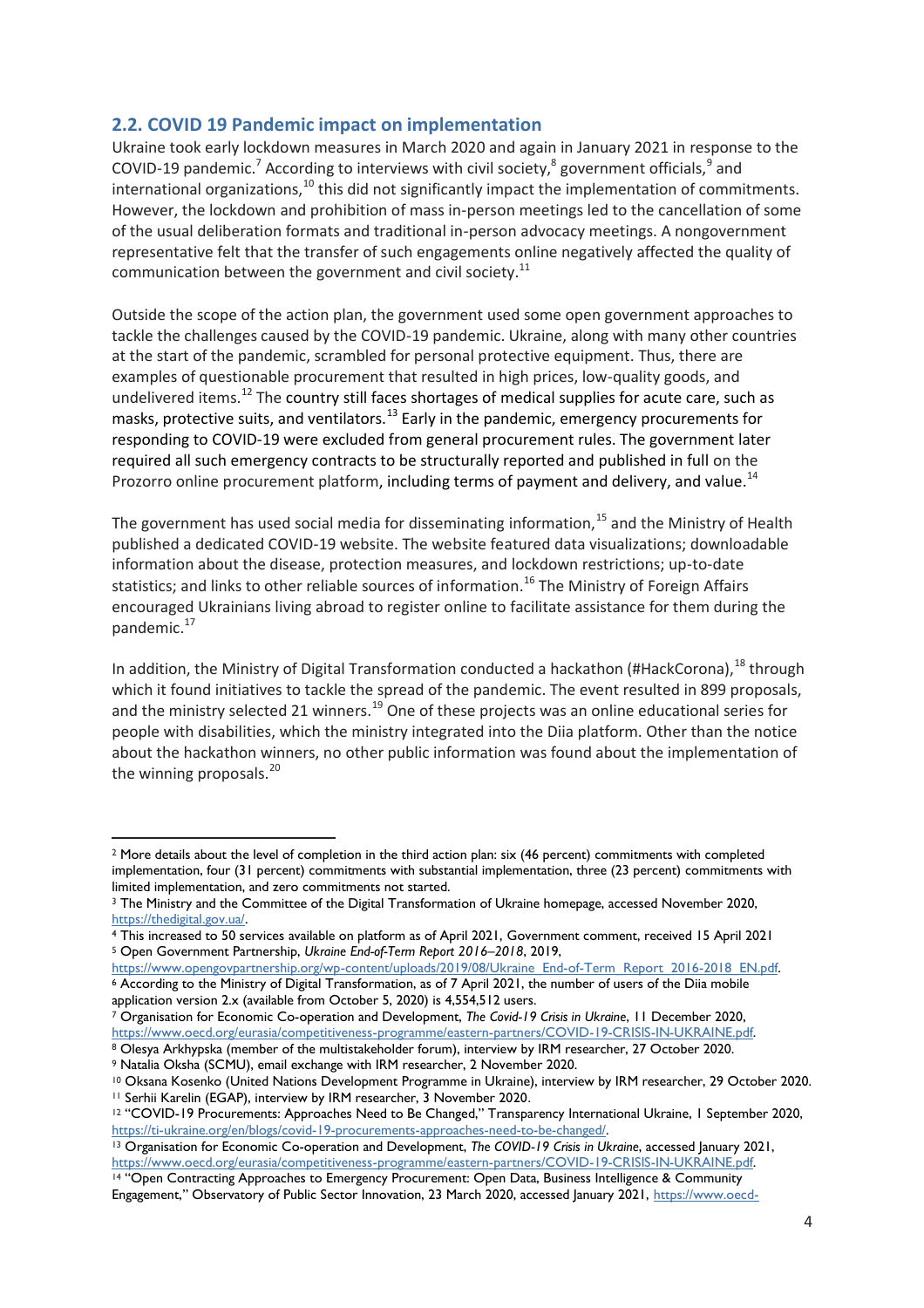[opsi.org/covid-response/open-contracting-approaches-to-emergency-procurement-open-data-business-intelligence](https://www.oecd-opsi.org/covid-response/open-contracting-approaches-to-emergency-procurement-open-data-business-intelligence-community-engagement/)[community-engagement/;](https://www.oecd-opsi.org/covid-response/open-contracting-approaches-to-emergency-procurement-open-data-business-intelligence-community-engagement/) and Open Contracting Partnership, *Ukraine—COVID-19 Emergency Procurement Dashboard*, accessed December 2020, [https://docs.google.com/document/d/1dBDIjDiCb\\_dOD80Nwz83YjZ7eY84uKL\\_ZiI-](https://docs.google.com/document/d/1dBDIjDiCb_dOD80Nwz83YjZ7eY84uKL_ZiI-6KhbLNw/edit)[6KhbLNw/edit.](https://docs.google.com/document/d/1dBDIjDiCb_dOD80Nwz83YjZ7eY84uKL_ZiI-6KhbLNw/edit)

<sup>15</sup> Via Telegram channel @COVID19\_Ukraine and bot @COVID19\_Ukraine\_Bot, YouTube channel: "COVID-19," YouTube, 16 March 2020,<https://www.youtube.com/watch?v=h6Pk5TFoB8I>; and "COVID-19," YouTube, 17 March 2020, [https://www.youtube.com/watch?v=hEcjwPTSOkE.](https://www.youtube.com/watch?v=hEcjwPTSOkE)

<sup>16</sup> "COVID-19 Pandemic in Ukraine," Ministry of Health of Ukraine, accessed December 2020, [https://covid19.gov.ua/en;](https://covid19.gov.ua/en)  and "Materials about the Prevention of Spreading Coronavirus Infection COVID-19," Ministry of Health of Ukraine, 12 March 2020, [https://moz.gov.ua/article/news/materiali-schodo-zapobigannja-poshirennja-koronavirusnoi-infekcii-covid-19.](https://moz.gov.ua/article/news/materiali-schodo-zapobigannja-poshirennja-koronavirusnoi-infekcii-covid-19) <sup>17</sup> Using the "ДРУГ" system [https://friend.mfa.gov.ua,](https://friend.mfa.gov.ua/) *Ukrainian MFA publishes border crossing & consular assistance rules vis-avis COVID-19* , Euromaidan Press, 15 March 2020 [http://euromaidanpress.com/2020/03/15/ukrainian-mfa-publishes-border](http://euromaidanpress.com/2020/03/15/ukrainian-mfa-publishes-border-crossing-consular-assistance-rules-due-to-covid-19/)[crossing-consular-assistance-rules-due-to-covid-19/.](http://euromaidanpress.com/2020/03/15/ukrainian-mfa-publishes-border-crossing-consular-assistance-rules-due-to-covid-19/)

18 "Ministry of Digital Transformation Announced the Start of the National Competition of IT Projects #HackCorona in Ukraine," Government Portal, the Unified Web-portal of Executive Authorities of Ukraine, Cabinet of Ministers of Ukraine Secretariat, 1 April 2020, [https://www.kmu.gov.ua/news/mincifri-ogoloshuye-start-nacionalnogo-konkursu-it-proyektiv](https://www.kmu.gov.ua/news/mincifri-ogoloshuye-start-nacionalnogo-konkursu-it-proyektiv-hackcorona-ukraine?fbclid=IwAR0n-pblfYwqei5_YAiLofEzkp9a6VEGTrFwz8R6UcKfKwi5o7qB0xjlExs)[hackcorona-ukraine?fbclid=IwAR0n-pblfYwqei5\\_YAiLofEzkp9a6VEGTrFwz8R6UcKfKwi5o7qB0xjlExs.](https://www.kmu.gov.ua/news/mincifri-ogoloshuye-start-nacionalnogo-konkursu-it-proyektiv-hackcorona-ukraine?fbclid=IwAR0n-pblfYwqei5_YAiLofEzkp9a6VEGTrFwz8R6UcKfKwi5o7qB0xjlExs)

<sup>19</sup> "HackCorona in Ukraine – The Jury Has Selected the Best Projects," Ministry and Committee of Digital Transformation of Ukraine, 11 April 2020, [https://thedigital.gov.ua/news/hackcorona-in-ukraine-suddi-viznachili-naykrashchi-proekti.](https://thedigital.gov.ua/news/hackcorona-in-ukraine-suddi-viznachili-naykrashchi-proekti)

<sup>20</sup> "Online Briefing. Digital Technologies for People with Disabilities," Ministry and Committee of Digital Transformation, December 2020, accessed January 2021, [https://thedigital.gov.ua/news/onlayn-brifing-tsifrovi-tekhnologii-dlya-lyudey-iz](https://thedigital.gov.ua/news/onlayn-brifing-tsifrovi-tekhnologii-dlya-lyudey-iz-invalidnistyu)[invalidnistyu.](https://thedigital.gov.ua/news/onlayn-brifing-tsifrovi-tekhnologii-dlya-lyudey-iz-invalidnistyu)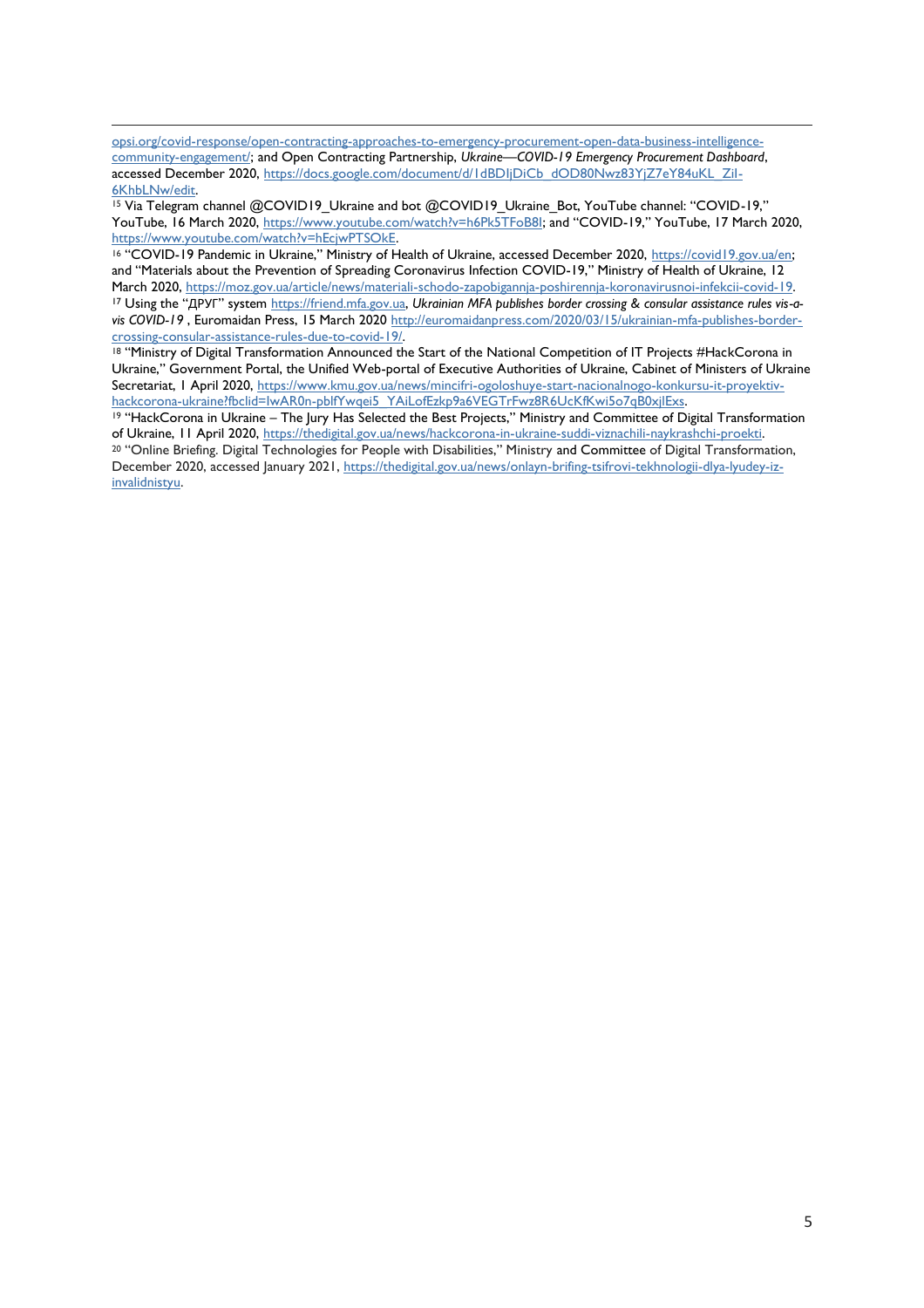## <span id="page-5-0"></span>**2.3. Early results**

The IRM acknowledges that results may not be visible within the two-year time frame of the action plan and that at least a substantial level of completion is required to assess early results. For the purpose of the Transitional Results Report, the IRM will use the "*Did it Open Government?*" (DIOG) indicator to highlight early results based on the changes to government practice in areas relevant to OGP values. Moving forward, new IRM Results Report will not continue using DIOG as an indicator.

Section 2.3. focuses on outcomes from the implementation of commitments that had an ambitious or strong design, per the IRM Design Report assessment or that may have lacked clarity and/or ambition but had successful implementation with "major" or "outstanding" changes to government practice.<sup>21</sup> Commitments considered for analysis in this section had at least a "substantial" level of implementation, as assessed by the IRM in Section 2.4. While this section provides the analysis of the IRM's findings for the commitments that meet the criteria described above, Section 2.4. includes an overview of the level of completion for all the commitments in the action plan.

| Commitment 3: Ensure transparency of selling public assets |                                                                                                                                                                                                                                                                                                                                                                                                                                                                                                                                                                                                                                                                                                                                                               |  |
|------------------------------------------------------------|---------------------------------------------------------------------------------------------------------------------------------------------------------------------------------------------------------------------------------------------------------------------------------------------------------------------------------------------------------------------------------------------------------------------------------------------------------------------------------------------------------------------------------------------------------------------------------------------------------------------------------------------------------------------------------------------------------------------------------------------------------------|--|
| Aim of the<br>commitment                                   | The commitment aspired to establish and implement clear procedures, via a<br>single online system, to ensure the transparency of the privatization and<br>leasing of state-owned property and enterprises. <sup>22</sup> Previously, the privatization<br>and leasing procedures were decentralized on the different official web-<br>resources of local city councils. There was little information about the varying<br>procedures for privatization and leasing and a lack of trust in the efficiency of<br>the "paper procedures" of selling state and municipal property. Authorities<br>published auction announcements on their local official websites, which meant<br>there was a limited audience and, therefore, little competition among bidders. |  |
| <b>Did it open</b><br>government?<br>Outstanding           | The government completed the three milestones of this commitment through<br>legislation and by mandating, by decree, the use of Prozorro.Sale. <sup>23</sup> The<br>platform must be used to sell and lease public assets or property. <sup>24</sup> According<br>to Transparency International (TI) Ukraine (one of the original co-developers of<br>Prozorro and Prozorro.Sale) and state-owned-enterprise Prozorro.Sale, the<br>collaboration between the government, business and TI Ukraine helped to<br>ensure successful implementation of this commitment. <sup>25.</sup> They also said that<br>ministerial leadership helped advance changes. <sup>26</sup>                                                                                         |  |
|                                                            | On Prozorro. Sale, public officials now publish online auction announcements,<br>full sets of documents about sellers and lots, auction protocols and contracts,<br>and auction organizer decisions. <sup>27</sup> This constituted a step forward, because,<br>previously, bidders would have to look at individual local council websites for<br>auction information about the privatization or leasing of state-owned property<br>and enterprises. As noted by a civil society expert, previously, no information<br>was available at the local government level about the number of objects, their<br>price, or the entities to which they were leased. <sup>28</sup>                                                                                     |  |
|                                                            | Items available for auction include state-owned enterprises, mining licenses,<br>vehicles, buildings, and small-scale assets, such as cars and computers. <sup>29</sup> The<br>largest privatization revenue stream (approximately a third of all revenue) now<br>comes from the sale of real estate. <sup>30</sup> Also, the government expanded the<br>mandatory use of the portal to all leasing of gas distribution systems (the                                                                                                                                                                                                                                                                                                                          |  |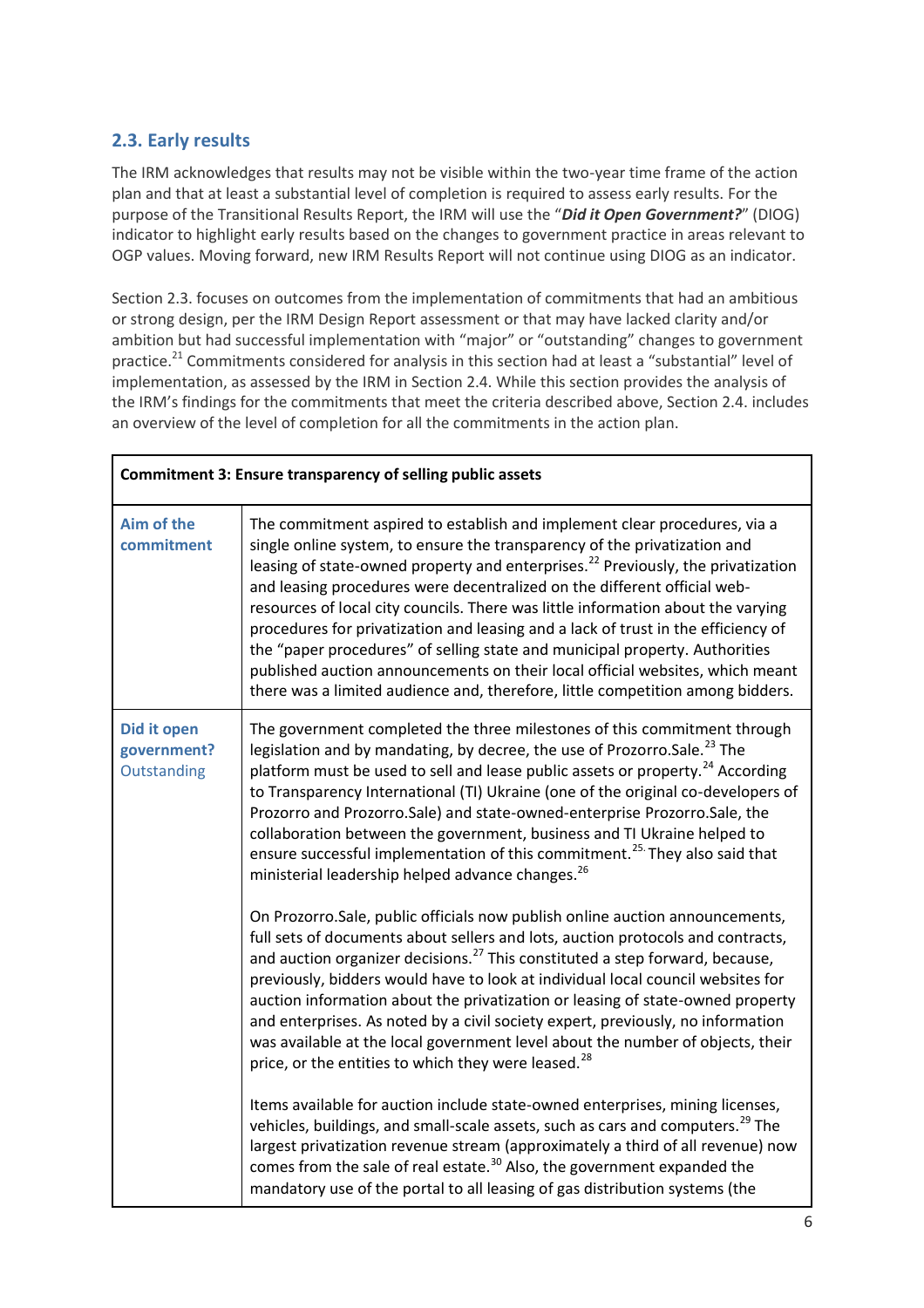| largest gas distribution company had voluntarily used Prozorro. Sale since<br>$2017$ ). $31$                                                                                                                                                                                                                                                                                                                                                                                                                                                                                                                                                                                                                                                                                                                                                                                                                                                                                                                                 |
|------------------------------------------------------------------------------------------------------------------------------------------------------------------------------------------------------------------------------------------------------------------------------------------------------------------------------------------------------------------------------------------------------------------------------------------------------------------------------------------------------------------------------------------------------------------------------------------------------------------------------------------------------------------------------------------------------------------------------------------------------------------------------------------------------------------------------------------------------------------------------------------------------------------------------------------------------------------------------------------------------------------------------|
| The successful implementation of this commitment has provided outstanding<br>early results from opening government processes on the sale and leasing of<br>state property via Prozorro.Sale.                                                                                                                                                                                                                                                                                                                                                                                                                                                                                                                                                                                                                                                                                                                                                                                                                                 |
| The introduction of easily accessible and transparent auctions reduced the<br>opportunity for uncompetitive tenders and corruption. <sup>32</sup> For instance, the<br>privatization of the Dnipro hotel in 2020 featured a processes not limited to<br>those capable of bribery, but transparent and open for anyone. <sup>33</sup> TI Ukraine<br>also said that the Prozorro.Sale online system created a more open and<br>competitive process. Information is available for all participants, thereby<br>minimizing economic and corruption risks. <sup>34</sup>                                                                                                                                                                                                                                                                                                                                                                                                                                                          |
| Statistically, there has been a year-on-year increase in the number of bidders<br>and, therefore, an increase in open competition. A Prozorro. Sale representative<br>stated in communication with the IRM researcher that small-scale<br>privatizations saw an increase from 2.54 bidders per auction in 2019 to 3.05<br>bidders in 2020. <sup>35</sup> They also said that with the new disclosure principles and<br>improved processes, the biggest improvement in competition was in state<br>property privatization auctions. (According to statistics on Prozorro.Sale,<br>bidders rose from 2.25 in 2019 to 3.25 in 2020. <sup>36</sup> ) According to the State<br>Property Fund of Ukraine, there is a significant increase in the number of<br>bidders per auction on small privatization of state property overall: 3.84 in June<br>2020 versus 1.82 in June 2019. This rise ensured an average price increase of<br>208 percent on the original starting price (versus 3.56 percent in June 2019). <sup>37</sup> |
| The selling of public assets and the leasing of publicly owned property via<br>Prozorro.Sale have also improved the transparency of the sale and leasing<br>process and increased final sale and leasing prices. <sup>38</sup> The lease of public and<br>communal property via Prozorro. Sale started in February 2020. From then until<br>November 2020, the online system hosted 814 successful auctions with 839<br>unique bidders. These auctions saw final sales that were, on average, 70<br>percent higher than the original starting price (equaling revenue of US\$167<br>thousand per month). <sup>39</sup> The sale of oil and gas fields by Geonadra (which began<br>in March 2019) saw final sale prices 63 percent higher than the original starting<br>price, bringing in US\$18 million in public funds. <sup>40</sup>                                                                                                                                                                                      |
| As the use of the auctions spreads, it will be important to monitor whether the<br>increased number of bidders is sustained and whether there is a diversity of<br>auction winners. Furthermore, it will be important to monitor whether those<br>who win turn out to be reliable leasers or managers of the properties.<br>Monitoring and controls by government and civil society organizations will be<br>important factors in sustaining the success of the overall sale and leasing<br>processes.                                                                                                                                                                                                                                                                                                                                                                                                                                                                                                                       |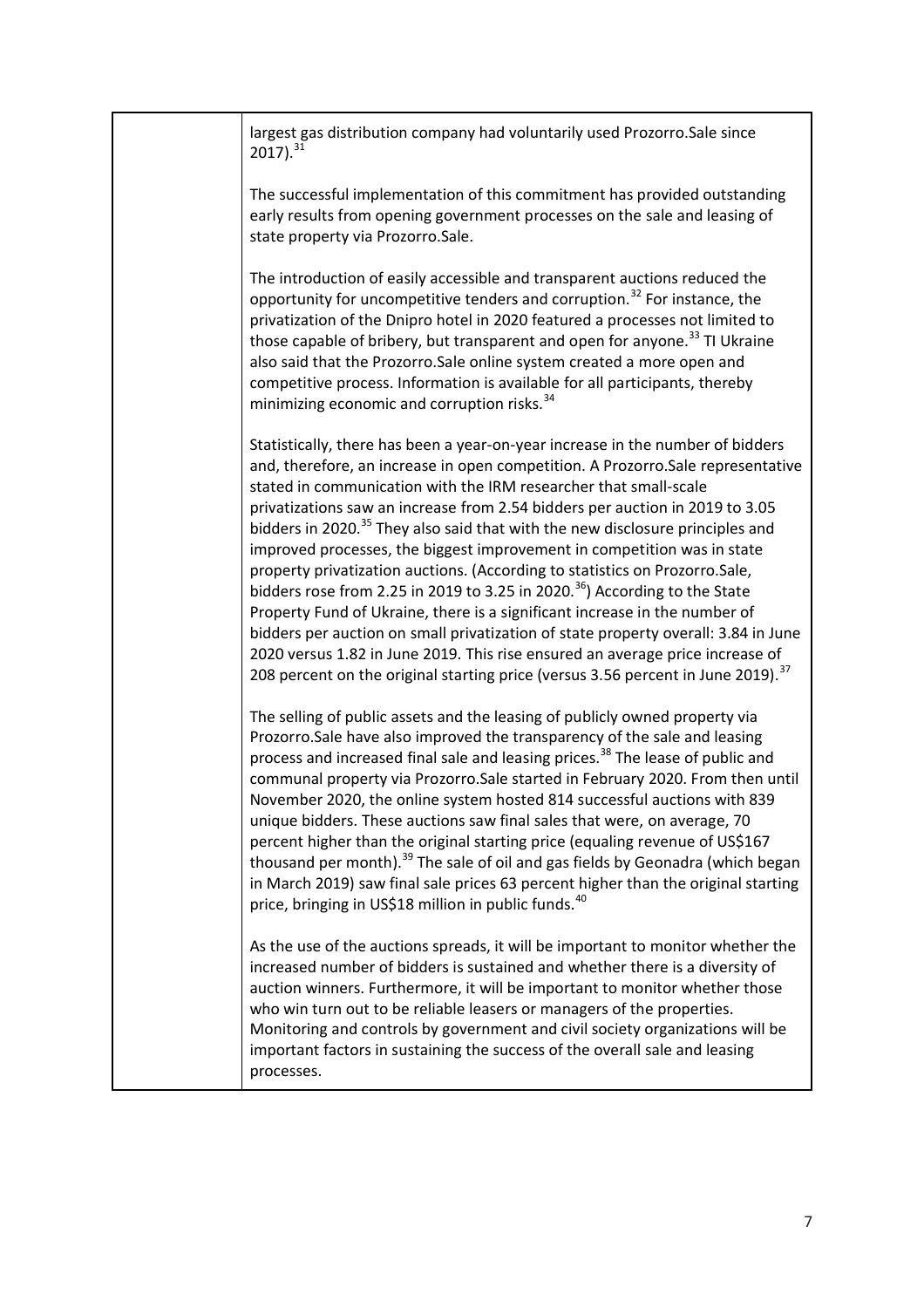| Commitment 4: Improve transparency and accountability of public procurement |                                                                                                                                                                                                                                                                                                                                                                                                                                                                                                                                                                                                                                                                                                                                                                                                      |  |
|-----------------------------------------------------------------------------|------------------------------------------------------------------------------------------------------------------------------------------------------------------------------------------------------------------------------------------------------------------------------------------------------------------------------------------------------------------------------------------------------------------------------------------------------------------------------------------------------------------------------------------------------------------------------------------------------------------------------------------------------------------------------------------------------------------------------------------------------------------------------------------------------|--|
| Aim of the<br>commitment                                                    | The commitment aimed to improve the transparency and accountability of<br>public procurement. It sought to develop a technical solution (via an<br>application programming interface) to enable nongovernment resources to<br>integrate with the Prozorro public online procurement system. It also sought to<br>develop a public statistical module to structure and display data on public<br>feedback. Finally, the commitment aimed to integrate the Prozorro system with<br>the systems of the Ministry of Finance and the Treasury to enhance official<br>oversight of public procurement. <sup>41</sup>                                                                                                                                                                                       |  |
|                                                                             | Prior to this action plan, <sup>42</sup> Prozorro already had an elaborate statistical<br>module. <sup>43</sup> That module applied to lay users and professionals alike. The online<br>platform Dozorro, <sup>44</sup> which is for civil society and business feedback on public<br>procurement, also existed. However, audit and law enforcement agencies often<br>treated civil society monitoring and feedback as unofficial. They also lacked<br>information on procurement payments. The commitment, therefore, aimed to<br>establish deeper integration of government digital systems and an official<br>digital feedback and tracking mechanism. <sup>45</sup>                                                                                                                              |  |
| Did it open<br>government?<br><b>Marginal</b>                               | ProZorro, with Transparency International Ukraine, developed an application<br>programming interface that enables civil society organizations (CSOs) to<br>electronically report detected public procurement violations directly to the<br>State Audit Service (SAS). <sup>46</sup> According to a Prozorro official, users had reported<br>160 violations as of November 2020, <sup>47</sup> but this number is expected to rise, since<br>the Dozorro system has had thousands of feedback reports and an active web<br>of trained CSOs. <sup>48</sup>                                                                                                                                                                                                                                             |  |
|                                                                             | The status of appeals appears on the respective tender web page, along with<br>the monitoring process from the SAS. <sup>49</sup> The official explained that users can<br>submit an e-appeal directly to SAS either via Prozorro itself or through the<br>appeal form on a tender web page. <sup>50</sup> Nevertheless, some nongovernment<br>stakeholders expressed concerns that the SAS might not interact with these<br>digital appeals. <sup>51</sup> The Ministry for Development of Economy, Trade and<br>Agriculture (MDETA) is in ongoing negotiation with SAS about their capacity to<br>deal with potentially numerous e-appeals. <sup>52</sup> The uncertainty about whether SAS<br>will deal effectively with digital appeals limits the change toward open<br>government in practice. |  |
|                                                                             | While some open data on appeals is available, the statistical module that<br>displays detected public procurement violations and the status of addressing<br>them in Prozorro is still under development. <sup>53</sup>                                                                                                                                                                                                                                                                                                                                                                                                                                                                                                                                                                              |  |
|                                                                             | The government saw significant early results from the integration of the<br>Prozorro public procurement system with the digital systems of the Ministry of<br>Finance and Treasury. The latter systems track payments per procurement<br>contract, enabling the monitoring of the whole procurement process, from                                                                                                                                                                                                                                                                                                                                                                                                                                                                                    |  |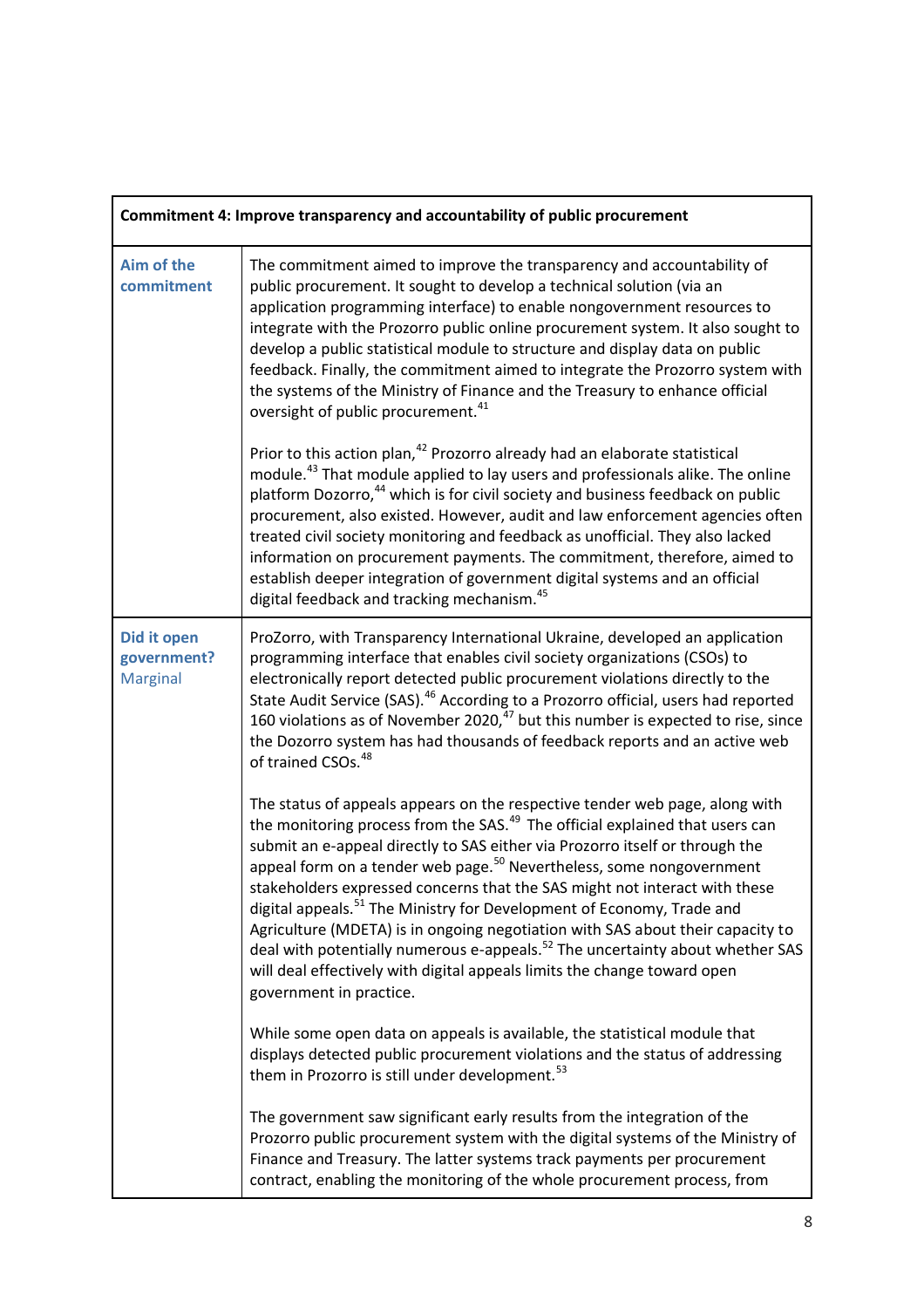|  | tender to implementation. <sup>54</sup> This integration will allow the government to<br>better organize contracting at all stages, from initiation to reporting. Also, this<br>integration will facilitate analyzing and monitoring the use of public funds. <sup>55</sup><br>This includes information on the auction, contract, contract amendments,<br>payments, monitoring results, violations, and responses of audit and law<br>enforcement authorities. <sup>56</sup> The latest Transparent Public Procurement Rating<br>points to improvements in ProZorro across all areas of analysis from 2016-2017<br>to 2018-2020, and in particular to "efficiency" and "accountability and<br>integrity" indicators. <sup>57</sup> However, some of the data is not in an open data format<br>and, therefore, is analyzed manually. While data is available only for those<br>public procurement contracts that were published after the integration, a civil<br>society representative noted that public officials now publish more public<br>procurement information in a machine-readable format. <sup>58</sup> That update<br>facilitated the automatic monitoring of public procurement. Early results are<br>marginal in demonstrating progress on the reporting of violations, and it is not<br>clear whether reporting the costs throughout the procurement cycle has<br>changed government practice or how the government might respond to public<br>oversight. |
|--|---------------------------------------------------------------------------------------------------------------------------------------------------------------------------------------------------------------------------------------------------------------------------------------------------------------------------------------------------------------------------------------------------------------------------------------------------------------------------------------------------------------------------------------------------------------------------------------------------------------------------------------------------------------------------------------------------------------------------------------------------------------------------------------------------------------------------------------------------------------------------------------------------------------------------------------------------------------------------------------------------------------------------------------------------------------------------------------------------------------------------------------------------------------------------------------------------------------------------------------------------------------------------------------------------------------------------------------------------------------------------------------------------------------------------------------------------------------------------|
|--|---------------------------------------------------------------------------------------------------------------------------------------------------------------------------------------------------------------------------------------------------------------------------------------------------------------------------------------------------------------------------------------------------------------------------------------------------------------------------------------------------------------------------------------------------------------------------------------------------------------------------------------------------------------------------------------------------------------------------------------------------------------------------------------------------------------------------------------------------------------------------------------------------------------------------------------------------------------------------------------------------------------------------------------------------------------------------------------------------------------------------------------------------------------------------------------------------------------------------------------------------------------------------------------------------------------------------------------------------------------------------------------------------------------------------------------------------------------------------|

| <b>Commitment 5: Raise public awareness of public funds and projects</b> |                                                                                                                                                                                                                                                                                                                                                                                                                                                                                                                                                                                                                                                                                                                                                                                                                                                                                                                                                                                                                                                                                                                                                                                                                                                                                                                                                                                               |  |
|--------------------------------------------------------------------------|-----------------------------------------------------------------------------------------------------------------------------------------------------------------------------------------------------------------------------------------------------------------------------------------------------------------------------------------------------------------------------------------------------------------------------------------------------------------------------------------------------------------------------------------------------------------------------------------------------------------------------------------------------------------------------------------------------------------------------------------------------------------------------------------------------------------------------------------------------------------------------------------------------------------------------------------------------------------------------------------------------------------------------------------------------------------------------------------------------------------------------------------------------------------------------------------------------------------------------------------------------------------------------------------------------------------------------------------------------------------------------------------------|--|
| Aim of the<br>commitment                                                 | This commitment sought to inform the public about public funding and funding<br>from international financial organizations through accessible formats. <sup>59</sup> The<br>two projects within this commitment consisted of creating a Budget for Citizens<br>module for public funding and creating a register of internationally funded<br>development projects. <sup>60</sup> These undertakings continued previous government<br>initiatives. In 2018, the government implemented a trial version of the Budget<br>for Citizens module as part of the previous action plan. <sup>61</sup> During 2015–2017, the<br>official Open Aid Ukraine website presented some information about<br>development projects funded by international financial institutions. <sup>62</sup>                                                                                                                                                                                                                                                                                                                                                                                                                                                                                                                                                                                                              |  |
| Did it open<br>government?<br>Major                                      | The government beta-tested the Budget for Citizens module, <sup>63</sup> and it is now<br>fully functional. <sup>64</sup> It appears on the OpenBudget online portal, <sup>65</sup> and the budget<br>contains new information down to the basic territorial unit<br>(hromada/community) level. <sup>66</sup> Unlike in the earlier version, there are now<br>subsections on the state budget, state debt, local budgets, managers and<br>recipients of public funds, and a BOOST-analysis. <sup>67</sup> The module also features<br>further details explaining the budget system and the budget process, and<br>provides contact details and a feedback form. The website allows users to<br>compare budgets by different budget classifications, period, region, indicator,<br>groups of indicators, planned versus actual indicators of incomes and expenses,<br>and the allocation of revenue and expenses by types of funds in a Sankey<br>diagram. <sup>68</sup> The government updates the data monthly. <sup>69</sup> A user can view public<br>budget information in table, graph, or hierarchical (such as flowchart or tree-<br>maps) mode. It is possible to download the data in JSON, CSV, and XLSX open<br>data formats. The portal is equipped with application programming interface<br>(API). <sup>70</sup> That and its user manual are open to the public. <sup>71</sup> |  |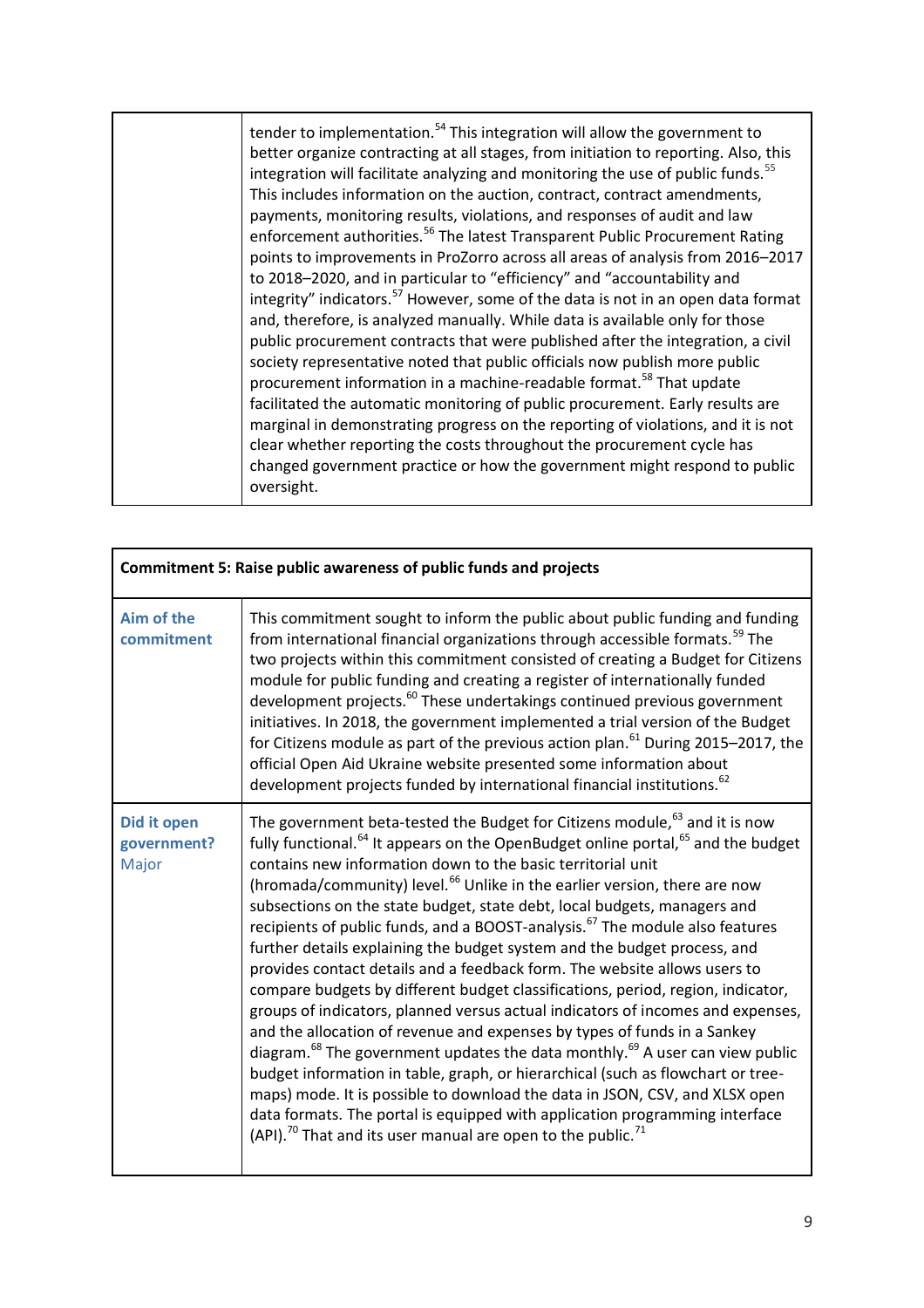| The government also launched the Register of Social and Economic<br>Development Projects Funded by International Financial Institutions (IFIs). <sup>72</sup><br>The fully functional register (on a different website than OpenBudget) is<br>available online on the IFIs projects portal. <sup>73</sup> It allows users to search the data<br>of 125 international financial institution-funded projects (including a search by<br>implementing public agency or international financial institution). Users can<br>also browse the data via 14 thematic categories, view a year-by-year statistical<br>infographic (from 1994 to 2020), and find related legislation. <sup>74</sup> The portal<br>allows the downloading of the data in JSON, CSV, and XLSX open data formats.<br>It is also supplemented with a publicly available API. <sup>75</sup>                                                                                                                                                                                                                                                                                                                                                                                 |
|-------------------------------------------------------------------------------------------------------------------------------------------------------------------------------------------------------------------------------------------------------------------------------------------------------------------------------------------------------------------------------------------------------------------------------------------------------------------------------------------------------------------------------------------------------------------------------------------------------------------------------------------------------------------------------------------------------------------------------------------------------------------------------------------------------------------------------------------------------------------------------------------------------------------------------------------------------------------------------------------------------------------------------------------------------------------------------------------------------------------------------------------------------------------------------------------------------------------------------------------|
| Ministry of Finance representatives said the proactive publication of<br>information clearly via the Budget for Citizens module has improved<br>transparency. <sup>76</sup> Civil society representative said it provides a plethora of data<br>that could enable them to conduct independent financial oversight in the<br>future. <sup>77</sup> Furthermore, two Ukrainian teams developed tools using the data to<br>enable the comparison of prices for goods purchased within the public<br>procurement system and find statistical outliers from the data. <sup>78</sup> These tools<br>could be beneficial in providing information about the cheapest offers on the<br>market or even to identify and highlight possible cases of corruption. The<br>Market Research Tool developer says it reached the final round in an<br>international hackathon in Taiwan, <sup>79</sup> and they are adapting the tool for use in<br>Moldova and Kazakhstan. <sup>80</sup> A civil society representative stated that the<br>successful implementation of this commitment could be attributed to advocacy<br>efforts as well as support from the leadership of the Ministry of Finance and<br>the Open Public Finance agency. <sup>81</sup> |
| A large amount of data on the public budget and international funding is now<br>disclosed in a user-friendly and accessible manner and in an open data format.<br>Thus, this commitment has significantly advanced access to public finance<br>information and therefore constitutes a major step in opening up budget<br>information in Ukraine.                                                                                                                                                                                                                                                                                                                                                                                                                                                                                                                                                                                                                                                                                                                                                                                                                                                                                         |

| Commitment 11: Create an interactive map of mined territories |                                                                                                                                                                                                                                                                                                                                                                                                                                                                                                                                               |
|---------------------------------------------------------------|-----------------------------------------------------------------------------------------------------------------------------------------------------------------------------------------------------------------------------------------------------------------------------------------------------------------------------------------------------------------------------------------------------------------------------------------------------------------------------------------------------------------------------------------------|
| Aim of the<br>commitment                                      | This commitment aimed to create an interactive map of mined territories in<br>the government-controlled parts of Donetsk and Luhansk oblasts. The map<br>would identify and communicate to the public information about the areas<br>contaminated with explosives on the approximately 7,000 square kilometers<br>inhabited by over 1.5 million people. Prior to the start of this action plan, in<br>October 2018, the Ministry of Defense published a simpler and less<br>informative online map of mined Donbas territories. <sup>82</sup> |
| Did it open<br>government?<br><b>Marginal</b>                 | The Ministry of Defense (MoD), in collaboration with its partners, <sup>83</sup> has<br>designed, developed, filled with data, tested, updated, and published the<br>online interactive map. It shows the territories contaminated with mines and<br>explosives in Donetsk and Luhansk oblasts. <sup>84</sup> The map uses several layers of<br>data, such as settlements, regional boundaries, locations of contaminated<br>territories, <sup>85</sup> and nearby health facilities. <sup>86</sup> Some territories do not have              |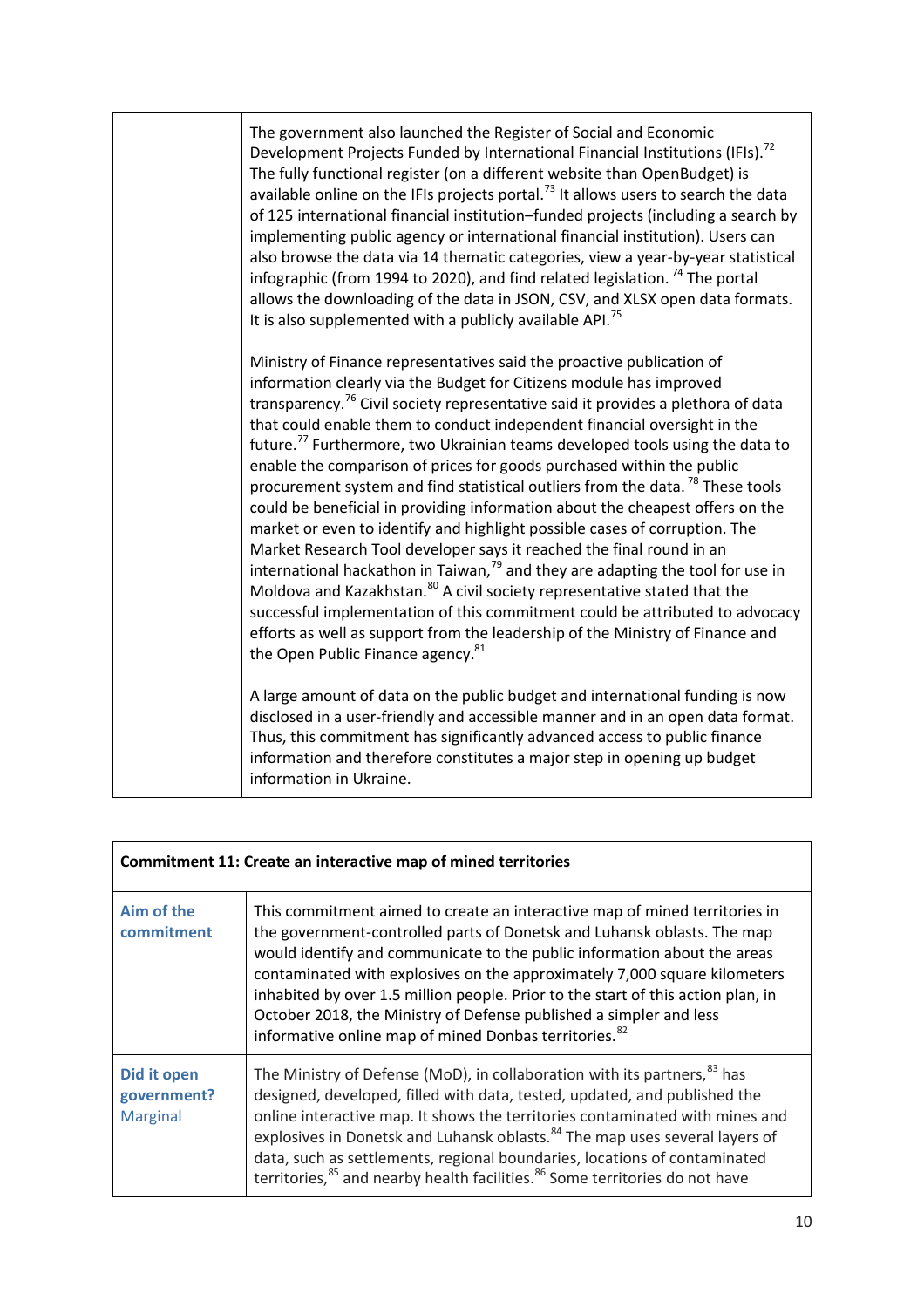| descriptions, and the map lacks some data that the government initially<br>planned to include. <sup>87</sup> Despite the regular submissions of demining survey<br>responses and clearance data to the ministry, national and international<br>sources note its incompleteness. <sup>88</sup> They also call attention to the poor quality<br>of available data on the map. <sup>89</sup> A civil society expert mentioned that a national<br>demining agency, which the government has proposed, would be capable of<br>ensuring proper data provision and functioning of this interactive map. <sup>90</sup>                                                                                                                                                                                                                                                                                       |
|------------------------------------------------------------------------------------------------------------------------------------------------------------------------------------------------------------------------------------------------------------------------------------------------------------------------------------------------------------------------------------------------------------------------------------------------------------------------------------------------------------------------------------------------------------------------------------------------------------------------------------------------------------------------------------------------------------------------------------------------------------------------------------------------------------------------------------------------------------------------------------------------------|
| By publishing the interactive map and conducting communication activities,<br>the MoD and its partners advanced publicly available data about the mined<br>territories to professional circles and the wider population. According to MoD,<br>this map launched in August 2019 and circulated to Ukraine's national online<br>media (UKR.net, UATV, Censor.net, Ukrainian News, ZN.ua, ZIK.ua, InternetUA,<br>RBK-Ukraine, META.ua, and PRIAMY, etc.). The government also presented the<br>map at a series of offline events in 2019 and 2020. (These included the Geneva<br>International Centre for Humanitarian Demining and Organization for Security<br>and Cooperation in Europe [OSCE] workshop, a MoD thematic briefing, United<br>Nations Development Programme meetings, OSCE celebrations, a regional<br>seminar, an OGP Ukraine meeting, roundtables, and a press tour. <sup>91</sup> ) |
| The MoD reported a decline in the number of injured persons from mines. <sup>92</sup><br>However, this may also be due to other awareness-raising activities and<br>demining in the region, not just the map.                                                                                                                                                                                                                                                                                                                                                                                                                                                                                                                                                                                                                                                                                        |
| Despite the limitations of data quality and an existing (but simpler) map, the<br>interactive map provides disclosure and dissemination of more up to date and<br>detailed information. Information also became available about the territories'<br>"open" and "closed" statuses and the location of nearby hospitals. This map<br>therefore marks a marginal increase of access to public information about<br>mined and safe territories in Donbas.                                                                                                                                                                                                                                                                                                                                                                                                                                                |

<sup>21</sup> IRM Design Reports identified strong commitments as "noteworthy commitments" if they were assessed as verifiable, relevant and "transformative" potential impact. If no commitments met the potential impact threshold, the IRM selected noteworthy commitments from the commitments with "moderate" potential impact. For the list of Ukraine's noteworthy commitments, see the Executive Summary of the 2018-2020 IRM Design Report:

[https://www.opengovpartnership.org/documents/ukraine-design-report-2018-2020/.](https://www.opengovpartnership.org/documents/ukraine-design-report-2018-2020/)

<sup>22</sup> Open Government Partnership, *in collaboration with Dmytro Khutkyy* , *Independent Reporting Mechanism (IRM): Ukraine Design Report 2018–2020*, 2020[, https://www.opengovpartnership.org/wp-content/uploads/2020/02/Ukraine\\_Design-](https://www.opengovpartnership.org/wp-content/uploads/2020/02/Ukraine_Design-Report_2018-2020_EN.pdf)[Report\\_2018-2020\\_EN.pdf.](https://www.opengovpartnership.org/wp-content/uploads/2020/02/Ukraine_Design-Report_2018-2020_EN.pdf)

<sup>23</sup> Prozorro.Sale homepage, accessed November 2020, [https://prozorro.sale/en.](https://prozorro.sale/en)

<sup>24</sup> "The Cabinet of Ministers of Ukraine. Decree on 23 October 2019 #884," Verkhovna Rada of Ukraine, 23 October 2019, [https://zakon.rada.gov.ua/laws/show/884-2019-%D0%BF#Text;](https://zakon.rada.gov.ua/laws/show/884-2019-%D0%BF#Text) and "The Law of Ukraine on the Lease of Public and Community Property #157-IX," Verkhovna Rada of Ukraine, 3 October 2019, updated 16 November 2020, [https://zakon.rada.gov.ua/laws/show/157-20/ed20201116#Text.](https://zakon.rada.gov.ua/laws/show/157-20/ed20201116#Text)

<sup>25</sup> Oleksandr Lihotop (Prozorro.Sale), email exchange with IRM researcher, 13 November 2020; and Khrystyna Zelinska (Transparency International Ukraine), interview by IRM researcher, 29 October 2020.

<sup>26</sup> Khrystyna Zelinska (Transparency International Ukraine), interview by IRM researcher, 29 October 2020.

<sup>&</sup>lt;sup>27</sup> See example auction: Prozorro.Sale, accessed January 2021, [https://prozorro.sale/auction/UA-PS-2021-01-19-000043-3.](https://prozorro.sale/auction/UA-PS-2021-01-19-000043-3)

<sup>28</sup> Kseniia Alekankina, "iMoRe Focus: 'Interesting' and 'Uninteresting' State-Owned Property to Be Leased in a Different Way," Vox Ukraine, 9 July 2020, [https://voxukraine.org/en/imore-focus-interesting-and-uninteresting-state-owned](https://voxukraine.org/en/imore-focus-interesting-and-uninteresting-state-owned-property-to-be-leased-in-a-different-way/)[property-to-be-leased-in-a-different-way/.](https://voxukraine.org/en/imore-focus-interesting-and-uninteresting-state-owned-property-to-be-leased-in-a-different-way/)

<sup>29</sup> Karlolis Granickas and Artur Kovalchuk, "Using Open Data and Open Government Principles to Sell State Assets: ProZorro.Sale," Open Contracting Partnership, 4 July 2019, [https://www.open-contracting.org/2019/07/04/using-open-data](https://www.open-contracting.org/2019/07/04/using-open-data-open-government-principles-to-sell-state-assets-prozorro-sale/)[open-government-principles-to-sell-state-assets-prozorro-sale/.](https://www.open-contracting.org/2019/07/04/using-open-data-open-government-principles-to-sell-state-assets-prozorro-sale/)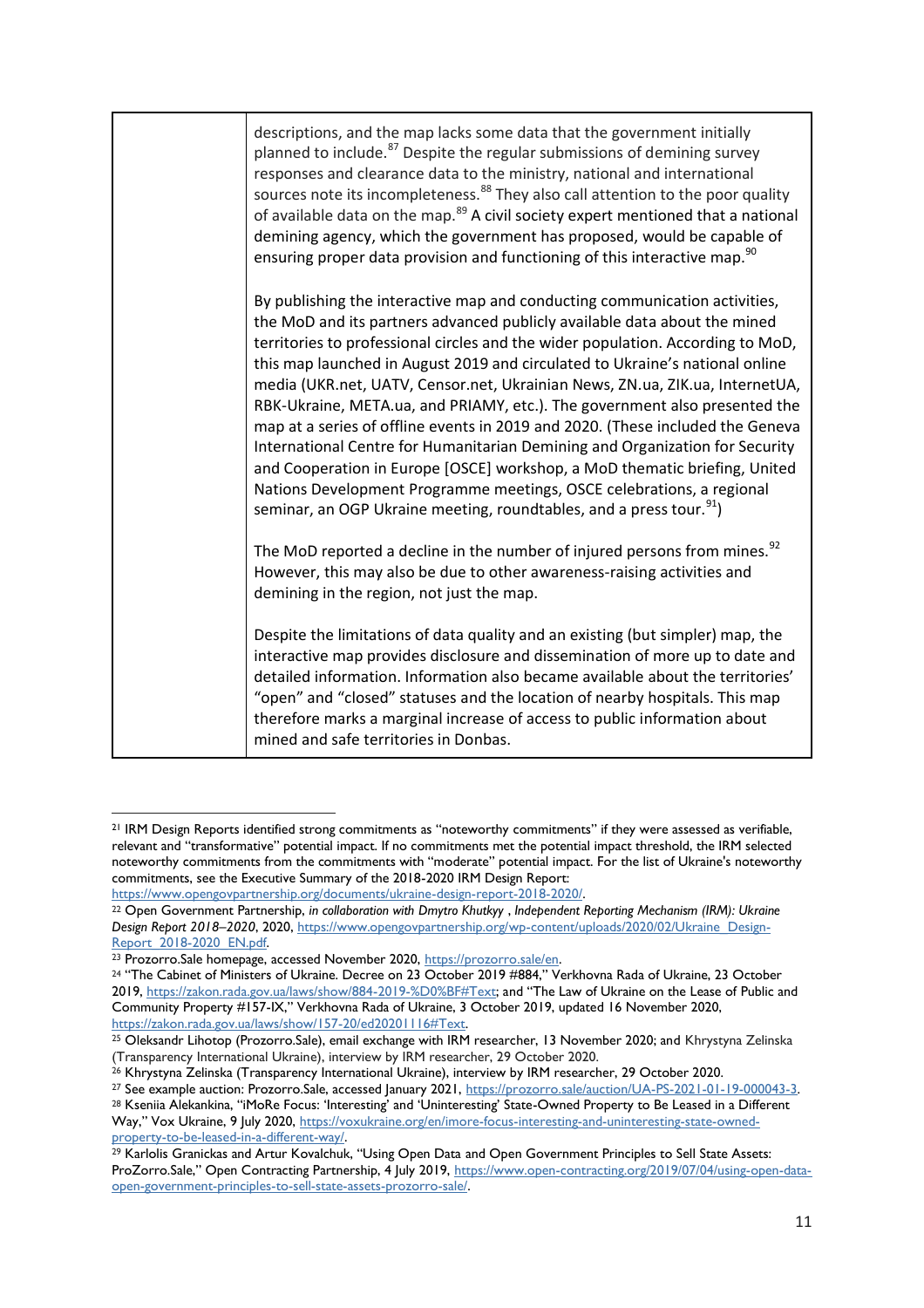<sup>30</sup> The statistics show that over the implementation period, a larger percentage of sales has come from bodies other than the Deposit Guarantee Fund (which had just over half of sales in 2020, compared to its over three quarters of sales in 2017). BI Prozorro.Sale, accessed November 2020, [https://bi.prozorro.sale/.](https://bi.prozorro.sale/)

31 Before the decree, the largest gas distribution company in Ukraine (UkrGasVydobuvannya, UGV) had used Prozorro and saw a 20 percent increase in the price for sold assets. Open Contracting, "Government's First Online Store Driven by Open Data: How Ukraine's Prozorro.Sale Is Turning Bankrupt Assets into Gold," Medium, 18 November 2019, <https://medium.com/@opencontracting/governments-first-online-store-driven-by-open-data-574ba06a23ce>; and "The

Cabinet of Ministers of Ukraine. Decree on 3 June 2020 #483," Verkhovna Rada of Ukraine, 3 June 2020, [https://zakon.rada.gov.ua/laws/show/483-2020-%D0%BF#Text.](https://zakon.rada.gov.ua/laws/show/483-2020-%D0%BF#Text)

32 Kseniia Alekankina, "iMoRe Focus: 'Interesting' and 'Uninteresting' State-Owned Property to Be Leased in a Different Way," Vox Ukraine, 9 July 2020, [https://voxukraine.org/en/imore-focus-interesting-and-uninteresting-state-owned](https://voxukraine.org/en/imore-focus-interesting-and-uninteresting-state-owned-property-to-be-leased-in-a-different-way/)[property-to-be-leased-in-a-different-way/.](https://voxukraine.org/en/imore-focus-interesting-and-uninteresting-state-owned-property-to-be-leased-in-a-different-way/)

<sup>33</sup> Andrii Borovyk, "The Fight for Anti-corruption Infrastructure Continues," Ukrainian Truth, 19 December 2020, [https://blogs.pravda.com.ua/authors/borovyk/5fddd56fc151d/.](https://blogs.pravda.com.ua/authors/borovyk/5fddd56fc151d/)

<sup>34</sup> Khrystyna Zelinska (Transparency International Ukraine), interview by IRM researcher, 29 October 2020.

<sup>35</sup> Oleksandr Lihotop (Prozorro.Sale), email exchange with IRM researcher, 13 November 2020.

<sup>36</sup> Oleksandr Lihotop (Prozorro.Sale), email exchange with IRM researcher, 24 November 2020.

- <sup>37</sup> Yulia Ruda, Oksana Tymchenko, Galyna Kalachova, "26 Billion over Four Years. How Prozorro.Sale Has Done So Far and What Next," Vox Ukraine, 15 July 2020, [https://voxukraine.org/en/26-billion-over-four-years-how-prozorro-sale-has](https://voxukraine.org/en/26-billion-over-four-years-how-prozorro-sale-has-done-so-far-and-what-next/)[done-so-far-and-what-next/.](https://voxukraine.org/en/26-billion-over-four-years-how-prozorro-sale-has-done-so-far-and-what-next/)
- 38 Calculated as the average percentage difference between the minimum sale price at the beginning of an auction and the final price at the end of an auction, compared to the average percentage difference in previous years.

<sup>39</sup> Oleksandr Lihotop (Prozorro.Sale), email exchange with IRM researcher, 24 November 2020.

<sup>40</sup> Yulia Ruda, Oksana Tymchenko, Galyna Kalachova, "26 Billion over Four Years. How Prozorro.Sale Has Done So Far and What Next," Vox Ukraine, 15 July 2020, [https://voxukraine.org/en/26-billion-over-four-years-how-prozorro-sale-has](https://voxukraine.org/en/26-billion-over-four-years-how-prozorro-sale-has-done-so-far-and-what-next/)[done-so-far-and-what-next/.](https://voxukraine.org/en/26-billion-over-four-years-how-prozorro-sale-has-done-so-far-and-what-next/)

<sup>41</sup> *Open Government Partnership, in collaboration with Dmytro Khutkyy, Independent Reporting Mechanism (IRM): Ukraine Design Report 2018–2020*, 2020, [https://www.opengovpartnership.org/wp-content/uploads/2020/02/Ukraine\\_Design-Report\\_2018-](https://www.opengovpartnership.org/wp-content/uploads/2020/02/Ukraine_Design-Report_2018-2020_EN.pdf) [2020\\_EN.pdf.](https://www.opengovpartnership.org/wp-content/uploads/2020/02/Ukraine_Design-Report_2018-2020_EN.pdf)

<sup>42</sup> Prozorro homepage, accessed December 2019, [https://prozorro.gov.ua/en.](https://prozorro.gov.ua/en)

<sup>43</sup> BI.prozorro.org homepage, accessed December 2019, [http://bi.prozorro.org;](http://bi.prozorro.org/) and BIpro.prozorro.org homepage, accessed December 2019, [http://bipro.prozorro.org.](http://bipro.prozorro.org/)

<sup>44</sup> "Public Control of Public Procurement," Dozorro, accessed December 2019, [https://dozorro.org/.](https://dozorro.org/)

<sup>45</sup> Open Government Partnership*, in collaboration with Dmytro Khutkyy*, *Independent Reporting Mechanism (IRM): Ukraine Design Report 2018–2020*, 2020[, https://www.opengovpartnership.org/wp-content/uploads/2020/02/Ukraine\\_Design-](https://www.opengovpartnership.org/wp-content/uploads/2020/02/Ukraine_Design-Report_2018-2020_EN.pdf)[Report\\_2018-2020\\_EN.pdf.](https://www.opengovpartnership.org/wp-content/uploads/2020/02/Ukraine_Design-Report_2018-2020_EN.pdf)

<sup>46</sup> Yulia Svyrydenko (MDETA), email exchange with IRM researcher, 28 October 2020.

<sup>47</sup> Vasyl Zadvornyy (Prozorro), focus group discussion with IRM researcher, 27 November 2020.

<sup>48</sup> "Ukraine: Empowering Citizen Watchdogs," Open Government Partnership, 27 December 2018,

[https://www.ogpstories.org/impact\\_story/ukraine-empowering-citizen-watchdogs/.](https://www.ogpstories.org/impact_story/ukraine-empowering-citizen-watchdogs/)

<sup>49</sup> For example, see a vivid case here: "Teaching and Equipment Tools for Nature and Mathematical Subjects and STEM Laboratories," Prozorro, accessed November 2020, [https://prozorro.gov.ua/tender/UA-2020-08-21-004934-c;](https://prozorro.gov.ua/tender/UA-2020-08-21-004934-c) and Anastasia Ferents, "How to Inform State Audit Service about a Violation?" Prozorro Infobox, 6 October 2020,

[https://infobox.prozorro.org/articles/yak-povidomiti-derzhauditsluzhbu-pro-porushennya.](https://infobox.prozorro.org/articles/yak-povidomiti-derzhauditsluzhbu-pro-porushennya) <sup>50</sup> Vasyl Zadvornyy (Prozorro), email exchange with IRM researcher, 28 October 2020.

<sup>51</sup> Tetiana Lisovska (TAPAS), interview by IRM researcher, 29 October 2020.

<sup>52</sup> Yulia Svyrydenko (MDETA), email exchange with IRM researcher, 28 October 2020.

<sup>53</sup> Tetiana Lisovska (TAPAS), Serhii Pavliuk (Transparency International Ukraine), and Vasyl Zadvornyy (Prozorro), focus group discussion with IRM researcher, 27 November 2020. The statistical module is being developed by Transparency International Ukraine and is sponsored by the US Agency for International Development and the UKAID-funded Transparency and Accountability in Public Administration and Services (TAPAS) Project.

<sup>54</sup> "The Ministry for Development of Economy, Trade and Agriculture of Ukraine and the Ministry of Finance of Ukraine. Decree on 4 February 2019 #149/44," Verkhovna Rada of Ukraine, 4 February 2019,

[https://zakon.rada.gov.ua/laws/show/z0204-19#Text;](https://zakon.rada.gov.ua/laws/show/z0204-19%23Text) and Open Government Partnership, *The Report on the Realization of the Action Plan for the Implementation of the Open Government Partnership initiative in 2018–2020*, 3 December 2020, [https://www.opengovpartnership.org/wp-content/uploads/2020/12/Ukraine\\_End-of-Term\\_Self-Assessment\\_2018-](https://www.opengovpartnership.org/wp-content/uploads/2020/12/Ukraine_End-of-Term_Self-Assessment_2018-2020_UKR.pdf) [2020\\_UKR.pdf.](https://www.opengovpartnership.org/wp-content/uploads/2020/12/Ukraine_End-of-Term_Self-Assessment_2018-2020_UKR.pdf)

55 "The Ministry of Finance Has Launched the 'E-contract' Project," the Government Portal, the Unified Web-portal of Executive Authorities of Ukraine, Cabinet of Ministers of Ukraine Secretariat, 22 October 2019, [https://www.kmu.gov.ua/news/ministerstvo-finansiv-zapustilo-proekt-e-kontrakt.](https://www.kmu.gov.ua/news/ministerstvo-finansiv-zapustilo-proekt-e-kontrakt)

<sup>56</sup> Tetiana Lisovska (TAPAS), interview by IRM researcher, 29 October 2020.

<sup>57</sup> Institute for Development of Freedom of Information, *2020 Report of Transparent Public Procurement Rating*, 2020, p. 74, accessed February 2021, [https://idfi.ge/public/upload/Article/TPPR\\_Eng\\_IDFI\\_01-min.pdf.](https://idfi.ge/public/upload/Article/TPPR_Eng_IDFI_01-min.pdf)

<sup>58</sup> Serhii Pavliuk (Transparency International Ukraine), email exchange with IRM researcher, 12 November 2020.

<sup>59</sup> The "Transparent Budget" system aims to include information about the main goals, objectives and priorities of budget policy, justification of budget expenditures and revenues, planned and achieved results of budget funds, transparency of public budgets at the national and local levels.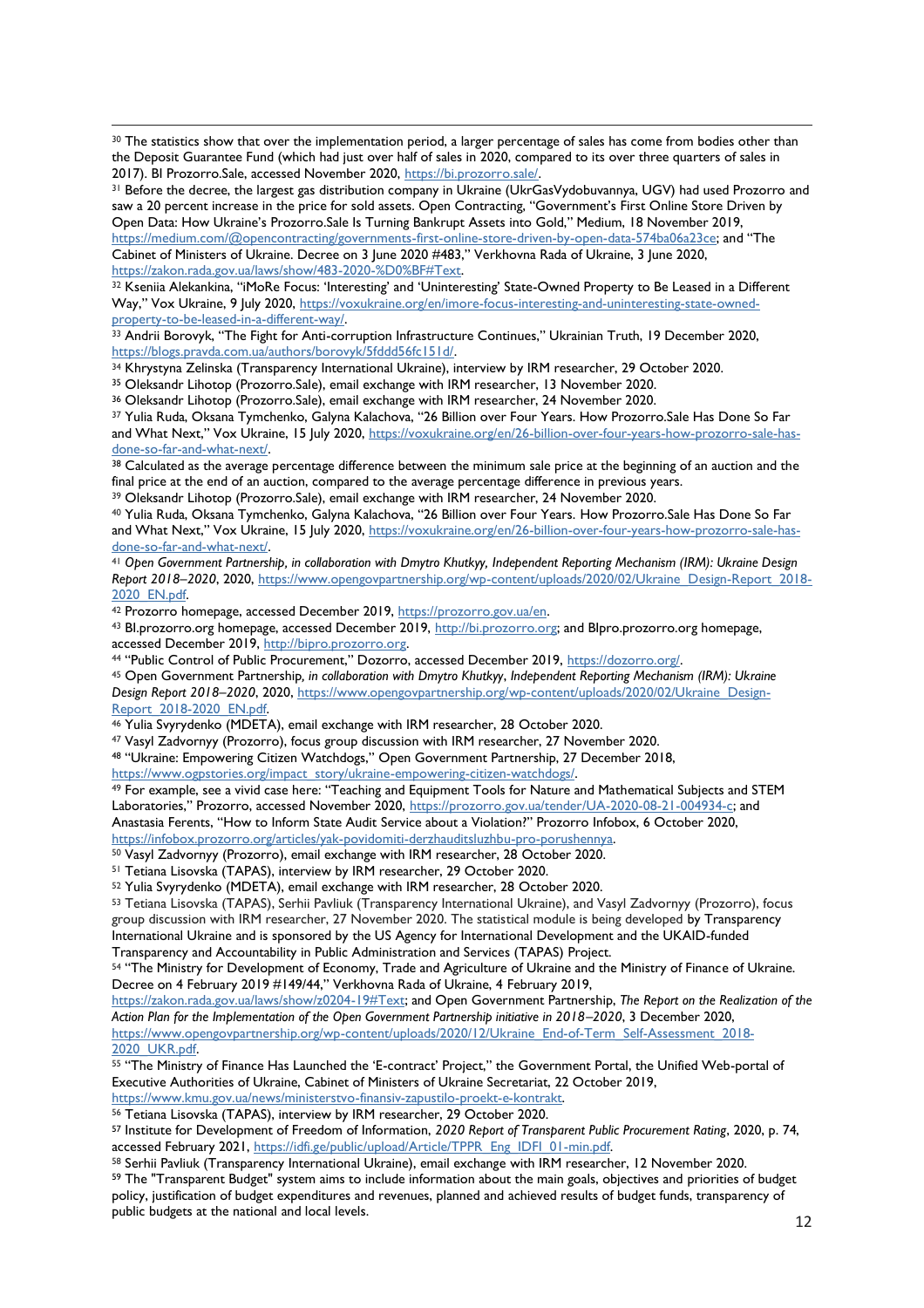<sup>60</sup> Open Government Partnership*, in collaboration with Dmytro Khutkyy*, *Independent Reporting Mechanism (IRM): Ukraine Design Report 2018–2020*, 2020[, https://www.opengovpartnership.org/wp-content/uploads/2020/02/Ukraine\\_Design-](https://www.opengovpartnership.org/wp-content/uploads/2020/02/Ukraine_Design-Report_2018-2020_EN.pdf)[Report\\_2018-2020\\_EN.pdf.](https://www.opengovpartnership.org/wp-content/uploads/2020/02/Ukraine_Design-Report_2018-2020_EN.pdf)

<sup>62</sup> Open Government Partnership *in collaboration with Dmytro Khutkyy*, *Independent Reporting Mechanism (IRM): Ukraine Design Report 2018–2020*, 2020[, https://www.opengovpartnership.org/wp-content/uploads/2020/02/Ukraine\\_Design-](https://www.opengovpartnership.org/wp-content/uploads/2020/02/Ukraine_Design-Report_2018-2020_EN.pdf)[Report\\_2018-2020\\_EN.pdf.](https://www.opengovpartnership.org/wp-content/uploads/2020/02/Ukraine_Design-Report_2018-2020_EN.pdf)

<sup>63</sup> Open Government Partnership, *The Report on the Realization of the Action Plan for the Implementation of the Open Government Partnership Initiative in 2018–2020*," 3 December 2020, [https://www.opengovpartnership.org/wp](https://www.opengovpartnership.org/wp-content/uploads/2020/12/Ukraine_End-of-Term_Self-Assessment_2018-2020_UKR.pdf)[content/uploads/2020/12/Ukraine\\_End-of-Term\\_Self-Assessment\\_2018-2020\\_UKR.pdf.](https://www.opengovpartnership.org/wp-content/uploads/2020/12/Ukraine_End-of-Term_Self-Assessment_2018-2020_UKR.pdf)

<sup>64</sup> Oleksandr Hrubiyan (Ministry of Finance), email exchange with IRM researcher, 16 October 2020.

<sup>65</sup> Open Budget homepage, accessed November 2020, [https://openbudget.gov.ua/.](https://openbudget.gov.ua/)

<sup>66</sup> Mykhaylo Tanchik, "The Public Manual for the State Budget for Citizens Web-Portal," Confluence, last modified 28 February 2020, [https://confluence.spending.gov.ua/pages/viewpage.action?pageId=39552782.](https://confluence.spending.gov.ua/pages/viewpage.action?pageId=39552782)

67 The methodology elaborated by the World Bank, [https://www.worldbank.org/en/programs/boost-portal.](https://www.worldbank.org/en/programs/boost-portal)

<sup>68</sup> Oleksandr Hrubiyan (Ministry of Finance), email exchange with IRM researcher, 16 October 2020.

<sup>69</sup> Oleksandr Komareus (OPF), email exchange with IRM researcher, 10 March 2021.

<sup>70</sup> Mykhaylo Tanchik, "Public API," Confluence, accessed November 2020,

[https://confluence.spending.gov.ua/pages/viewpage.action?pageId=39553516.](https://confluence.spending.gov.ua/pages/viewpage.action?pageId=39553516)

<sup>71</sup> Mykhaylo Tanchik, "The Public Manual for the State Budget for Citizens Web-Portal," Confluence, last modified 28 February 2020, [https://confluence.spending.gov.ua/pages/viewpage.action?pageId=39552782.](https://confluence.spending.gov.ua/pages/viewpage.action?pageId=39552782)

<sup>72</sup> Open Government Partnership, *The Report on the Realization of the Action Plan for the Implementation of the Open Government Partnership Initiative in 2018–2020*," 3 December 2020, [https://www.opengovpartnership.org/wp-](https://www.opengovpartnership.org/wp-content/uploads/2020/12/Ukraine_End-of-Term_Self-Assessment_2018-2020_UKR.pdf)

[content/uploads/2020/12/Ukraine\\_End-of-Term\\_Self-Assessment\\_2018-2020\\_UKR.pdf.](https://www.opengovpartnership.org/wp-content/uploads/2020/12/Ukraine_End-of-Term_Self-Assessment_2018-2020_UKR.pdf)

<sup>73</sup> IFIs Projects homepage, accessed November 2020, [https://proifi.gov.ua/?p=index.](https://proifi.gov.ua/?p=index)

<sup>74</sup> IFIs Projects homepage, accessed November 2020, [https://proifi.gov.ua/?p=index.](https://proifi.gov.ua/?p=index)

<sup>75</sup> The Ministry of Finance of Ukraine, Open Public Finance, *The Description of Open Application Programming Interfaces (API) of the [https://proifi.gov.ua](https://proifi.gov.ua/) Portal, on IFIs Projects,* accessed November 2020[, https://proifi.gov.ua/data/api/api\\_fields.pdf.](https://proifi.gov.ua/data/api/api_fields.pdf)

<sup>76</sup> Oleksandr Hrubiyan (Ministry of Finance), email exchange with IRM researcher, 16 October 2020.

<sup>77</sup> Volodymyr Tarnay (Open Contracting Partnership), interview by IRM researcher, 29 October 2020.

<sup>78</sup> Marketing Research Tool (accessed Nov. 2020), [https://mrt.in.ua;](https://mrt.in.ua/) CPV Tool (accessed Apr. 2021)[, https://cpvtool.kse.ua/.](https://cpvtool.kse.ua/)

<sup>79</sup> Presidential Hackathon. International Track (accessed Apr. 2021), [https://presidential-](https://presidential-hackathon.taiwan.gov.tw/en/international-track/)

[hackathon.taiwan.gov.tw/en/international-track/.](https://presidential-hackathon.taiwan.gov.tw/en/international-track/)

80 Volodymyr Tarnay (Open Contracting Partnership), email exchange with IRM researcher, 25 November 2020. The Moldovan tool launched in March 2021, outside the implementation period of this action plan. [https://openmoney.md/mrt.](https://openmoney.md/mrt) <sup>81</sup> Nongovernmental advocacy includes Eidos, EGAP, Mind Lab, the Institute for Economic Research and Policy Consulting, and the National Institute for Strategic Studies. Volodymyr Tarnay (Open Contracting Partnership), interview by IRM researcher, 29 October 2020.

82 "MoD Published the Map of Mined Donbas Territories," UNIAN, 7 October 2018, [https://www.unian.ua/war/10289166](https://www.unian.ua/war/10289166-minoboroni-opublikuvalo-kartu-zaminovanih-teritoriy-donbasu.html) [minoboroni-opublikuvalo-kartu-zaminovanih-teritoriy-donbasu.html.](https://www.unian.ua/war/10289166-minoboroni-opublikuvalo-kartu-zaminovanih-teritoriy-donbasu.html)

83 Public agencies: The Armed Forces of Ukraine, the State Special Transport Service, and the State Emergency Service. International organizations: The Organization for Security and Co-operation in Europe, the Geneva International Centre for Humanitarian Demining, the Swiss Foundation for Mine Action, and Danish Demining Group. Private companies: The HALO Trust and Demining Solutions.

84 "The Interactive Map of Territories Contaminated with Mines and Explosives," Ministry of Defense, accessed November 2020, [https://mod-ukr.imsma-core.org/portal/apps/webappviewer/index.html?id=d1fc9330a4964cc793dac7894c725fa3.](https://mod-ukr.imsma-core.org/portal/apps/webappviewer/index.html?id=d1fc9330a4964cc793dac7894c725fa3) 85 Displaying their demining status, boundaries, square footage, names, infrastructure objects, industry and agriculture types, and demining organizations.

86 Mostly hospitals in towns.

87 Types of soils and detected explosives, civilian casualties caused by explosions in these areas, and types of economic activities to be conducted after demining.

88 Tymur Pistriuha (Ukrainian Deminers Association), interview by IRM researcher, 9 November 2020. <sup>89</sup> Mine Action Review, *Ukraine: Clearing Cluster Munition Remnants 2020*, 2020,

[http://www.mineactionreview.org/assets/downloads/903\\_NPA\\_Cluster\\_Munition\\_Remnants\\_2020\\_Ukraine.pdf.](http://www.mineactionreview.org/assets/downloads/903_NPA_Cluster_Munition_Remnants_2020_Ukraine.pdf)

90 "The Draft Law of Ukraine on Amendments to the Law of Ukraine on Demining in Ukraine #2618," Verkhovna Rada of Ukraine, 18 December 2019, accessed November 2020, [http://w1.c1.rada.gov.ua/pls/zweb2/webproc4\\_1?pf3511=67674.](http://w1.c1.rada.gov.ua/pls/zweb2/webproc4_1?pf3511=67674) <sup>91</sup> "The Interactive Map of Territories Contaminated with Mines and Explosives," Ministry of Defense of Ukraine, accessed November 2020, [https://www.mil.gov.ua/diyalnist/protiminna-diyalnist/interaktivna-karta-teritorij-zabrudnenih-minami-ta](https://www.mil.gov.ua/diyalnist/protiminna-diyalnist/interaktivna-karta-teritorij-zabrudnenih-minami-ta-vibuhonebezpechnimi-predmetami.html)[vibuhonebezpechnimi-predmetami.html;](https://www.mil.gov.ua/diyalnist/protiminna-diyalnist/interaktivna-karta-teritorij-zabrudnenih-minami-ta-vibuhonebezpechnimi-predmetami.html) and Serhii Rokun (Ministry of Defense), email exchange with IRM researcher, 21 October 2020.

92 Serhii Rokun (Ministry of Defense), email exchange with IRM researcher, 21 October 2020.

<sup>61</sup> It presented monthly dynamics of the state budget in the following dimensions: the year 2018 or 2019; national, local, and total; plans, revenues, and spending; and program, economic, and functional classifications of spending. Besides that, it contained a glossary on budgeting as a form of civic education.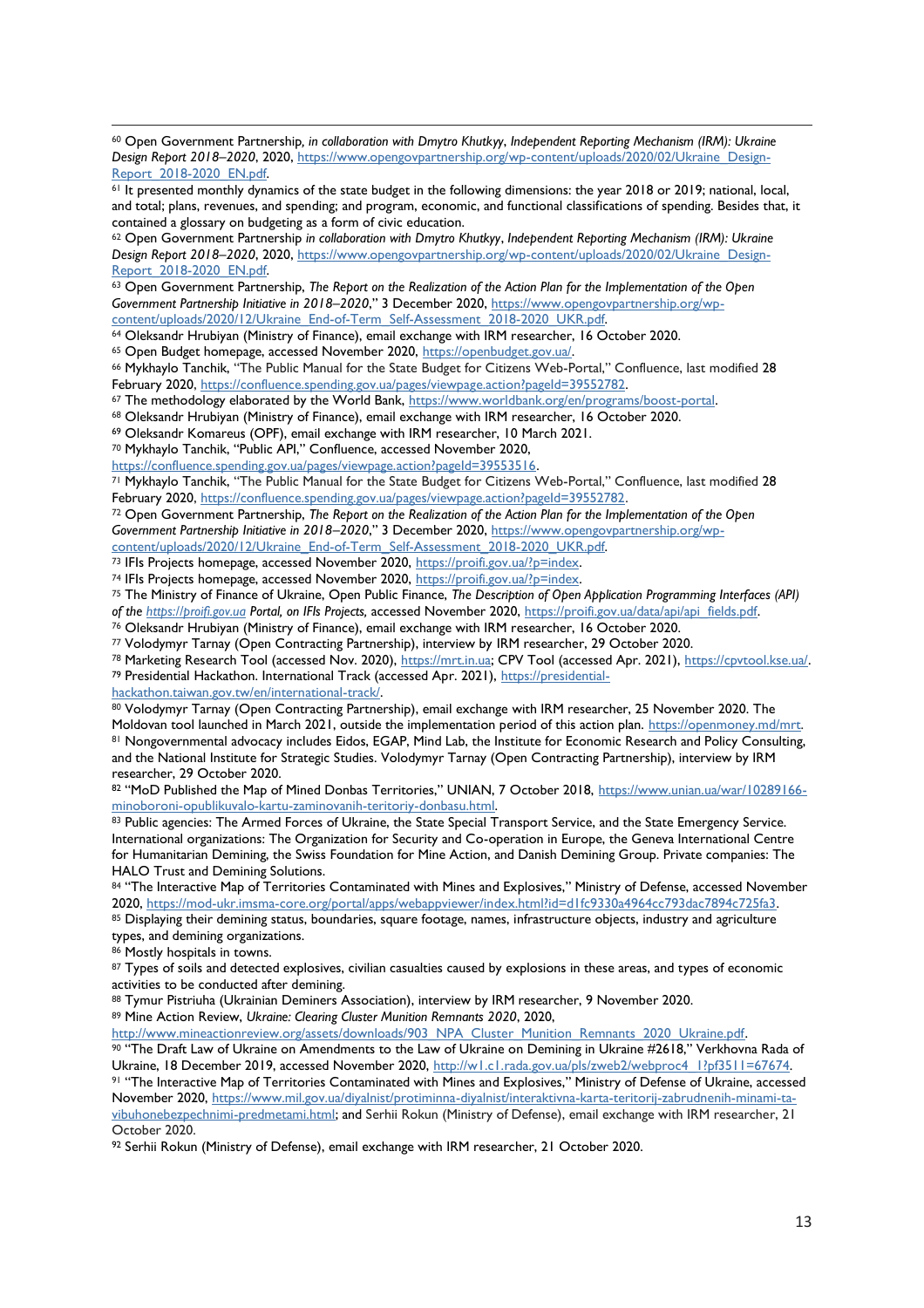## <span id="page-13-0"></span>**2.4. Commitment implementation**

The table below includes an assessment of the level of completion for each commitment in the action plan.

| <b>Commitment</b>                    | Completion                                                                                                                                                                                                                                                                                                                                                                                                                                                                                                                                                                                                                                                                                                                                                                                                                                                                                                                                                                                                                                                                                                                                                                                                                                                                                         |
|--------------------------------------|----------------------------------------------------------------------------------------------------------------------------------------------------------------------------------------------------------------------------------------------------------------------------------------------------------------------------------------------------------------------------------------------------------------------------------------------------------------------------------------------------------------------------------------------------------------------------------------------------------------------------------------------------------------------------------------------------------------------------------------------------------------------------------------------------------------------------------------------------------------------------------------------------------------------------------------------------------------------------------------------------------------------------------------------------------------------------------------------------------------------------------------------------------------------------------------------------------------------------------------------------------------------------------------------------|
|                                      | (no evidence available, not started, limited, substantial or complete)                                                                                                                                                                                                                                                                                                                                                                                                                                                                                                                                                                                                                                                                                                                                                                                                                                                                                                                                                                                                                                                                                                                                                                                                                             |
| 1. Introduce CoST                    | <b>Substantial</b>                                                                                                                                                                                                                                                                                                                                                                                                                                                                                                                                                                                                                                                                                                                                                                                                                                                                                                                                                                                                                                                                                                                                                                                                                                                                                 |
| standards                            | The online portal on infrastructure data (Construction Sector<br>Transparency Initiative [CoST] Portal) started publishing a significant<br>amount of previously unavailable information. It provides data on the<br>repair of public roads (at the state, regional, and local levels). <sup>93</sup> It gathers<br>data from the national agency and 11 regional authorities (up from three<br>regional authorities at the end of 2018). <sup>94</sup> Over 100 residents of Ukraine<br>have used CoST Portal e-tools for monitoring. Due to their civic oversight,<br>approximately 40 kilometers of local roads have been repaired. <sup>95</sup>                                                                                                                                                                                                                                                                                                                                                                                                                                                                                                                                                                                                                                               |
|                                      | The government adopted decree #409, which requires data on the<br>construction, reconstruction, and repair of public roads be published<br>using the CoST standards. <sup>96</sup> In practice, information on the portal meets<br>newer standards (Open Contracting for Infrastructure Data Standard), <sup>97</sup><br>but this has not been institutionalized in legislation yet. In September<br>2019, the Ministry of Infrastructure assumed the responsibility of the<br>CoST online platform. <sup>98</sup>                                                                                                                                                                                                                                                                                                                                                                                                                                                                                                                                                                                                                                                                                                                                                                                 |
|                                      | In addition to publishing data on roads, the government is consulting<br>with seaport and railway state enterprises about publishing<br>infrastructure project data using the CoST standard. (The government<br>has prepared a memorandum of cooperation with air traffic services.)<br>Thus, information on the implementation of other infrastructure projects<br>may be published in the future on the CoST Portal. <sup>99</sup>                                                                                                                                                                                                                                                                                                                                                                                                                                                                                                                                                                                                                                                                                                                                                                                                                                                               |
| 2. Introduce the e-                  | <b>Substantial</b>                                                                                                                                                                                                                                                                                                                                                                                                                                                                                                                                                                                                                                                                                                                                                                                                                                                                                                                                                                                                                                                                                                                                                                                                                                                                                 |
| system of selling<br>arrested assets | The government monitored and evaluated the previous procedure for<br>selling seized assets. <sup>100</sup> Using those findings, decree #413/5 amended the<br>procedure by splitting the roles of database administrator and auction<br>organizer. <sup>101</sup> Despite a formally competitive tender process, in practice,<br>the government used very specific selection criteria. <sup>102</sup> This resulted in<br>the E-System of Selling Arrested Assets state enterprise (SETAM) being<br>chosen as the auction organizer. <sup>103</sup> Continued problems with the<br>procedure that maintained conflict of interest and corruption risks led to<br>decree #2933/5. That decree mandated that Prozorro.Sale administer<br>the database, <sup>104</sup> thereby fully separating the functions of database<br>administrator (Prozorro.Sale) and auction organizer (SETAM). The<br>technical integration of the SETAM and ProZorro.Sale systems for the<br>sale of arrested assets was not yet completed by the end of the<br>implementation period. In November 2020, the government set up the<br>working group in charge - consisting of representatives of the Ministry<br>for Development of Economy, Trade and Agriculture; SETAM; and the<br>Ministry of Justice. <sup>105</sup> |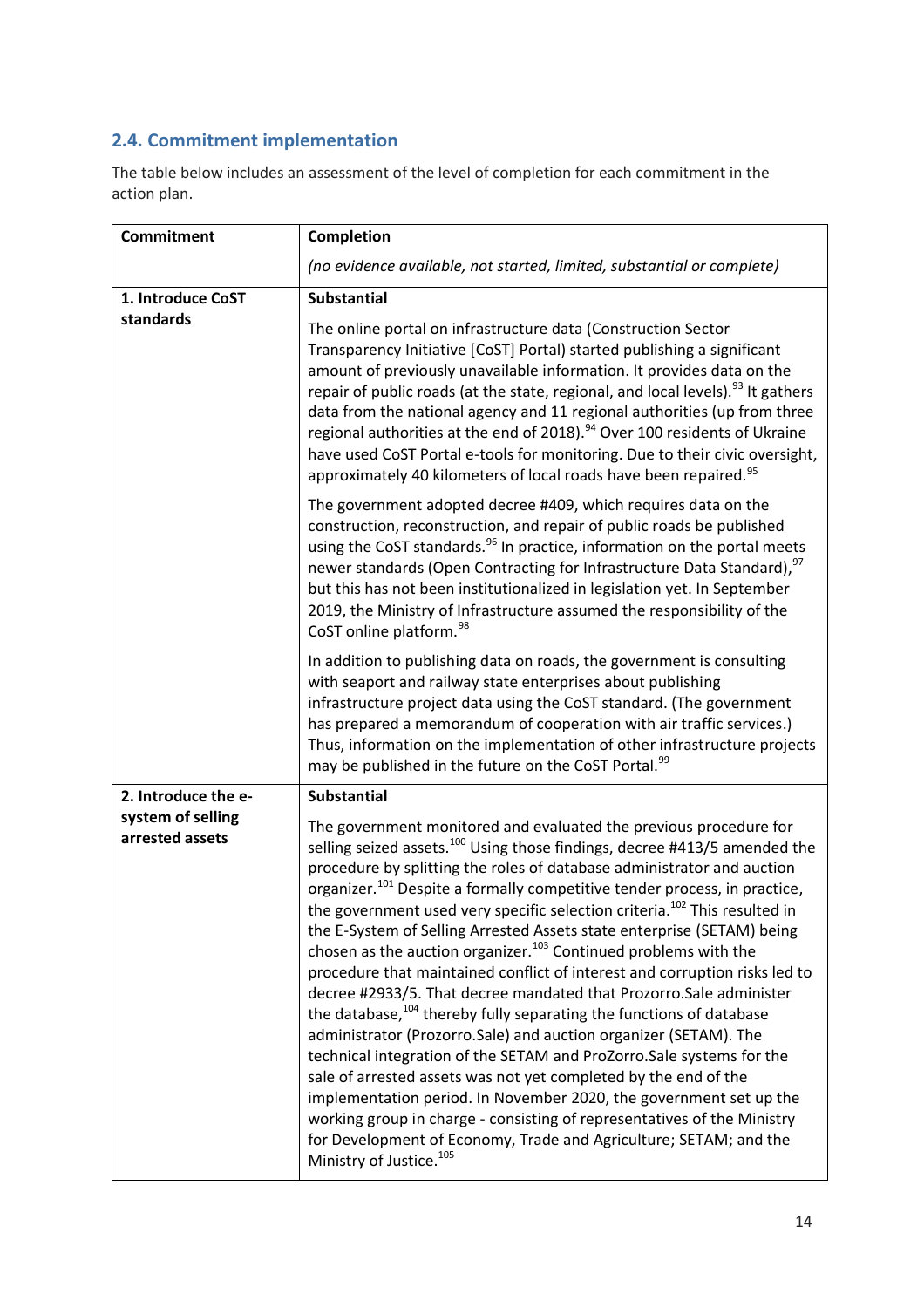| 3. Ensure transparency<br>of selling public assets | Complete                                                                                                                                                                                                                                                                                                                                                                                                                                                                                                                                                                                                                                                                                                                                                                                                                                                                                                                                                                                                                                                                                                                                                                             |
|----------------------------------------------------|--------------------------------------------------------------------------------------------------------------------------------------------------------------------------------------------------------------------------------------------------------------------------------------------------------------------------------------------------------------------------------------------------------------------------------------------------------------------------------------------------------------------------------------------------------------------------------------------------------------------------------------------------------------------------------------------------------------------------------------------------------------------------------------------------------------------------------------------------------------------------------------------------------------------------------------------------------------------------------------------------------------------------------------------------------------------------------------------------------------------------------------------------------------------------------------|
|                                                    | For details regarding the implementation and early results, see Section<br>2.3.                                                                                                                                                                                                                                                                                                                                                                                                                                                                                                                                                                                                                                                                                                                                                                                                                                                                                                                                                                                                                                                                                                      |
| 4. Improve transparency                            | <b>Substantial</b>                                                                                                                                                                                                                                                                                                                                                                                                                                                                                                                                                                                                                                                                                                                                                                                                                                                                                                                                                                                                                                                                                                                                                                   |
| and accountability of<br>public procurement        | For details regarding the implementation and early results, see Section<br>2.3.                                                                                                                                                                                                                                                                                                                                                                                                                                                                                                                                                                                                                                                                                                                                                                                                                                                                                                                                                                                                                                                                                                      |
| 5. Raise public                                    | Complete                                                                                                                                                                                                                                                                                                                                                                                                                                                                                                                                                                                                                                                                                                                                                                                                                                                                                                                                                                                                                                                                                                                                                                             |
| awareness of public<br>funds and projects          | For details regarding the implementation and early results, see Section<br>2.3.                                                                                                                                                                                                                                                                                                                                                                                                                                                                                                                                                                                                                                                                                                                                                                                                                                                                                                                                                                                                                                                                                                      |
| 6. Introduce e-calls for                           | Limited                                                                                                                                                                                                                                                                                                                                                                                                                                                                                                                                                                                                                                                                                                                                                                                                                                                                                                                                                                                                                                                                                                                                                                              |
| <b>CSO funding proposals</b>                       | There were four public and expert discussions aimed at drafting<br>legislation and designing an online platform for calls for proposals for<br>financial support to civil society organizations (CSOs). <sup>106</sup> Amendments to<br>the government resolution #1049, regulating the funding contest<br>procedure, were not yet submitted to the Cabinet of Ministers before<br>the end of the action plan cycle. In any case, the Ministry of Youth and<br>Sport together with the E-governance for Accountability and<br>Participation (EGAP) program drafted the terms of reference for the<br>online platform and decided to integrate it into the VzaemoDiia portal.<br>These two parties also procured an IT developer, <sup>107</sup> and they directed<br>that company to start development. <sup>108</sup> The VzaemoDiia portal is a section<br>of the Diia digital services portal (see Commitments 12 and 13). It would<br>integrate the new software to run the process of collecting calls for CSO<br>funding proposals. <sup>109</sup> By the end of the implementation period of the<br>action plan, the software had not been launched or tested. <sup>110</sup> |
| 7. Launch the                                      | Limited                                                                                                                                                                                                                                                                                                                                                                                                                                                                                                                                                                                                                                                                                                                                                                                                                                                                                                                                                                                                                                                                                                                                                                              |
| mechanism of verifying<br>final beneficiaries      | The register now displays separate fields for founders and ultimate<br>beneficial owners, <sup>111</sup> following a software update. <sup>112</sup> This information is<br>free to access, <sup>113</sup> but it displays the data fields separately only if those<br>fields have been updated by the registered entity since the software<br>update. <sup>114</sup> It remains unclear whether, or to what extent, new and<br>accurate information is available.<br>The working group holding responsibility has not yet published the<br>concept paper on this, $115$ and no further steps have been taken. $116$<br>Database registrars and government entities responsible for ensuring the<br>veracity of the data submitted, therefore, do not have updated                                                                                                                                                                                                                                                                                                                                                                                                                   |
|                                                    | guidelines for verifying data. <sup>117</sup>                                                                                                                                                                                                                                                                                                                                                                                                                                                                                                                                                                                                                                                                                                                                                                                                                                                                                                                                                                                                                                                                                                                                        |
| 8. Introduce anti-                                 | Complete                                                                                                                                                                                                                                                                                                                                                                                                                                                                                                                                                                                                                                                                                                                                                                                                                                                                                                                                                                                                                                                                                                                                                                             |
| corruption training for<br>officials               | The Ukrainian School of Governance (USG) launched an interactive<br>training course, created jointly with the USAID-funded Support to Anti-<br>Corruption Champion Institutions program, <sup>118</sup> on countering corruption<br>and ensuring integrity for public officials. <sup>119</sup> USG also launched an online<br>test on anti-corruption laws, policies, and the respective standards by<br>central and local authorities, and the course overall has been accessed by<br>199 users. <sup>120</sup> Two civil society experts said the format, content, and<br>target audience of the training course and online test should be revised.                                                                                                                                                                                                                                                                                                                                                                                                                                                                                                                               |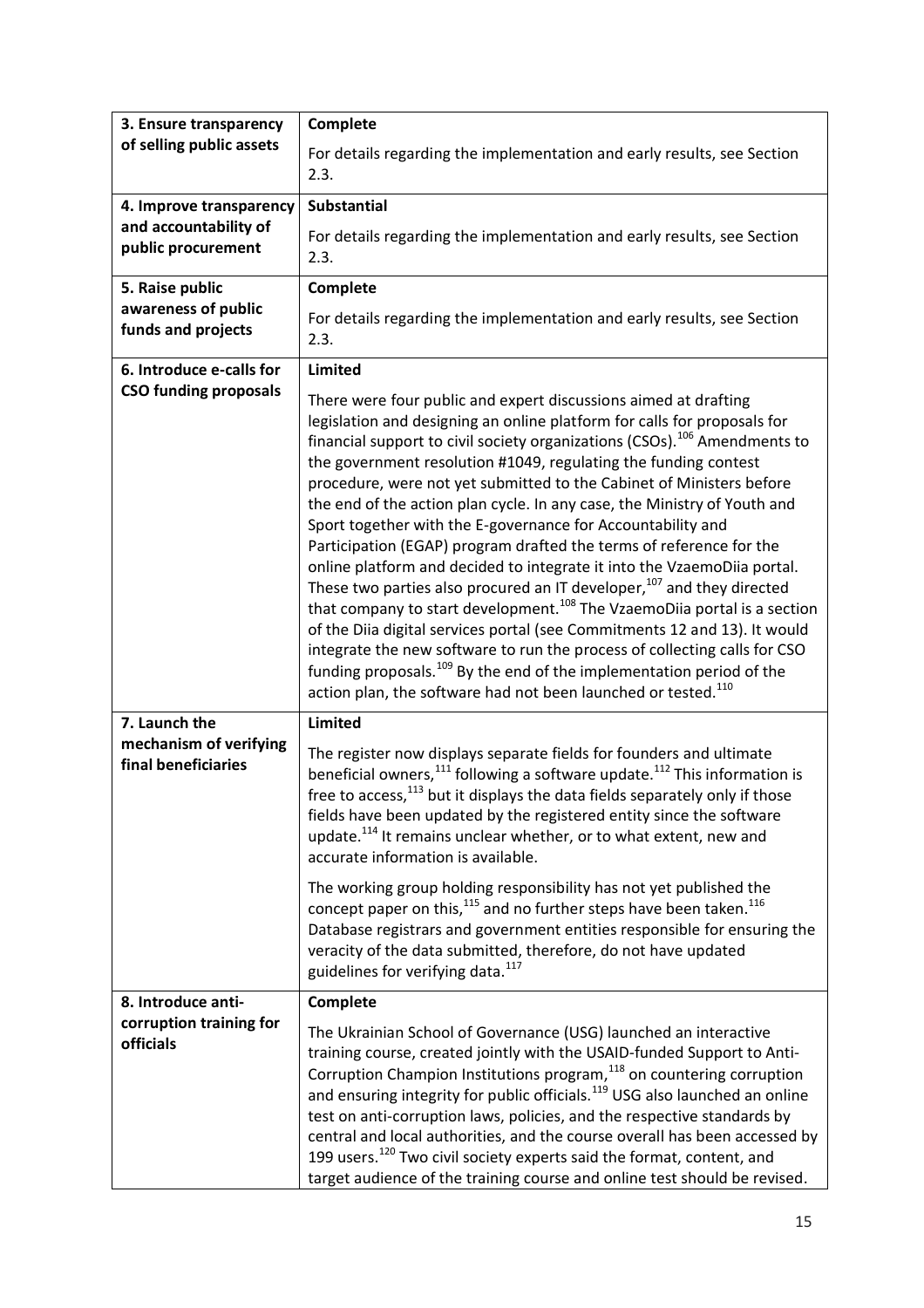|                                                          | It should be designed not for anti-corruption specialists, but for all public<br>officials, and include the most recent legislative changes. <sup>121</sup>                                                                                                                                                                                                                                                                                                                                                                                                                                                                                                                                                                                                                                                                                                                                                                                                                                                                                                               |
|----------------------------------------------------------|---------------------------------------------------------------------------------------------------------------------------------------------------------------------------------------------------------------------------------------------------------------------------------------------------------------------------------------------------------------------------------------------------------------------------------------------------------------------------------------------------------------------------------------------------------------------------------------------------------------------------------------------------------------------------------------------------------------------------------------------------------------------------------------------------------------------------------------------------------------------------------------------------------------------------------------------------------------------------------------------------------------------------------------------------------------------------|
| 9. Provide public access                                 | <b>Limited</b>                                                                                                                                                                                                                                                                                                                                                                                                                                                                                                                                                                                                                                                                                                                                                                                                                                                                                                                                                                                                                                                            |
| to environmental<br>information                          | The Ministry of Environment has only developed a draft concept paper<br>and action plan for implementing this commitment (as part of an Open<br>Environment system). <sup>122</sup> The ministry had not yet launched the software<br>for the Open Environment system, according to an independent ecology<br>expert, due to the merging and restructuring of ministries in 2019 and<br>2020. <sup>123</sup> The Open Environment system would include a radiation<br>monitoring system. A separate radiation monitoring system, functioning<br>as an online map, $^{124}$ existed prior to this commitment. $^{125}$                                                                                                                                                                                                                                                                                                                                                                                                                                                     |
| 10. Update the state                                     | <b>Limited</b>                                                                                                                                                                                                                                                                                                                                                                                                                                                                                                                                                                                                                                                                                                                                                                                                                                                                                                                                                                                                                                                            |
| registers of natural<br>resources                        | The government had started to conduct a full inventory and analyzing its<br>registers of natural resources to translate them into digital formats. <sup>126</sup><br>The State Service of Geology and Mineral Resources was still updating its<br>registers of natural resources. <sup>127</sup> Comprehensive registers of natural<br>resources in open data formats are not available on the Ukraine<br>Geoinform website, <sup>128</sup> the Ministry of Ecology and Natural Resources<br>website, <sup>129</sup> or the governmental Open Data Portal. <sup>130</sup> An independent<br>expert confirmed that the institutional changes in and the loss of<br>specialist staff due to the merging and then reestablishment of the<br>Ministry of Ecology and Natural Resources in 2020 paused the<br>implementation of comprehensive registers. <sup>131</sup> The government did<br>publish data on mineral reserves (i.e., the amount of reserves and<br>location) on the Geoinform website, and this data can be accessed via a<br>search function. <sup>132</sup> |
| 11. Create an                                            | Complete                                                                                                                                                                                                                                                                                                                                                                                                                                                                                                                                                                                                                                                                                                                                                                                                                                                                                                                                                                                                                                                                  |
| interactive map of<br>mined territories                  | For details regarding the implementation and early results, see Section 2.3.                                                                                                                                                                                                                                                                                                                                                                                                                                                                                                                                                                                                                                                                                                                                                                                                                                                                                                                                                                                              |
| 12. Introduce priority                                   | Complete                                                                                                                                                                                                                                                                                                                                                                                                                                                                                                                                                                                                                                                                                                                                                                                                                                                                                                                                                                                                                                                                  |
| electronic services                                      | The government launched the unified e-governance web portal (named<br>Diia and also available as a mobile app). <sup>133</sup> The government<br>representative said there are over 120 digital services available (although<br>some of these may be available outside the Diia portal). <sup>134</sup> Diia offers<br>over 40 digital services for citizens and business, categorized in 15 topic<br>areas. <sup>135</sup> Diia includes a plain-language online guide on 17 topic areas. <sup>136</sup><br>It points users to relevant digital services according to 20 life situations<br>that citizens may encounter (such as registering a birth) or 16 situations<br>for businesses. Within the first week of its launch, 1 million Ukrainians<br>downloaded the app, and over 360,000 people downloaded digital<br>driver's licenses. <sup>137</sup>                                                                                                                                                                                                               |
| 13. Introduce an online                                  | Limited                                                                                                                                                                                                                                                                                                                                                                                                                                                                                                                                                                                                                                                                                                                                                                                                                                                                                                                                                                                                                                                                   |
| platform for civil<br>society-authorities<br>interaction | The government conducted a public survey and held discussions with<br>civil society and the public about the needs and requirements of an<br>online platform for interaction between executive bodies and civil<br>society organizations. <sup>138</sup> The platform is called VzaemoDiia, <sup>139</sup> and it is to<br>be integrated into the government's Diia digital services portal. <sup>140</sup> While                                                                                                                                                                                                                                                                                                                                                                                                                                                                                                                                                                                                                                                         |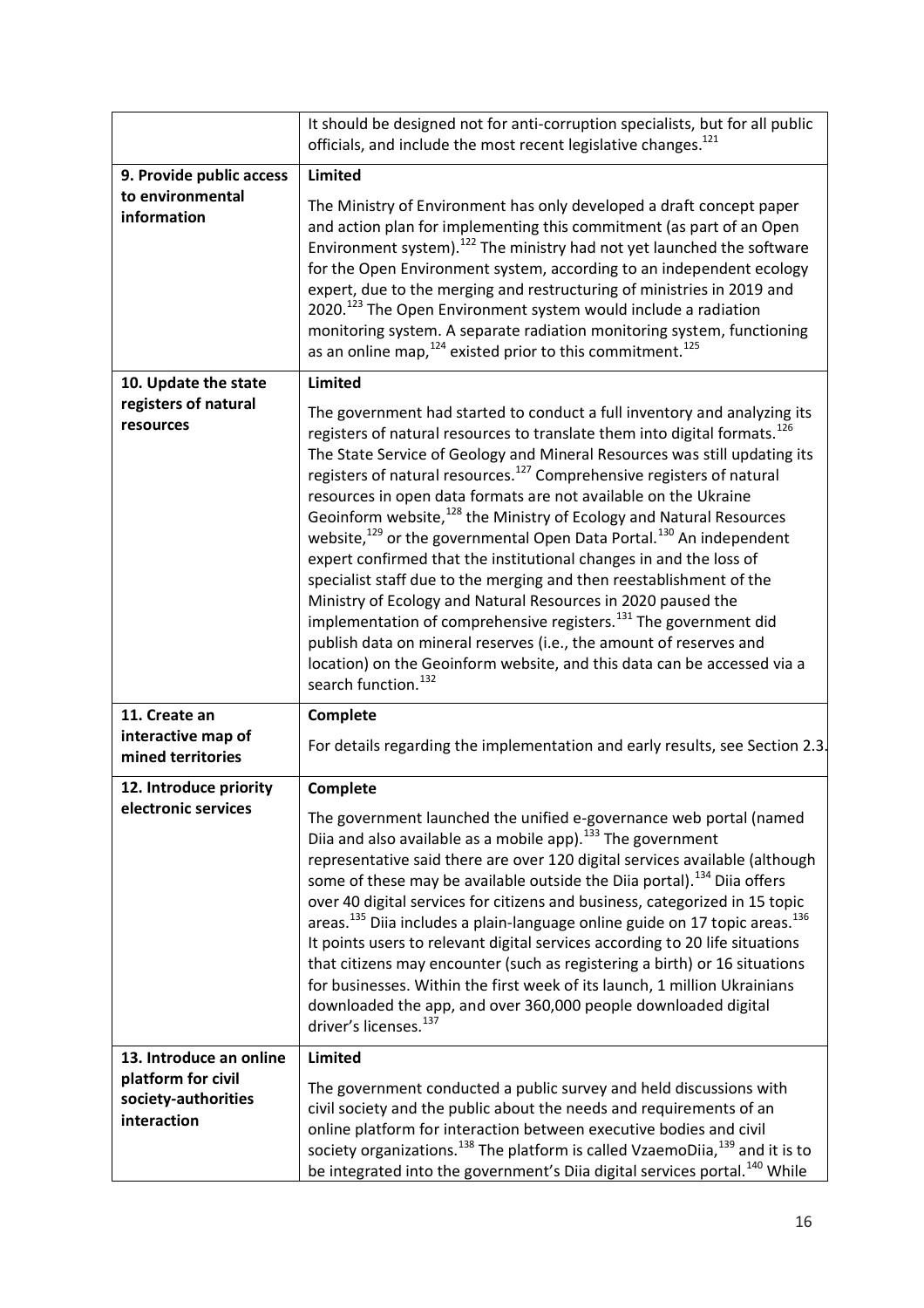|                                                        | there is a landing page with basic information, the VzaemoDiia platform<br>is not developed for public use yet. <sup>141</sup>                                                                                                                                                                                                                                                                                                                                                                                                                                                                                                                                                                                                                                                                                                                |
|--------------------------------------------------------|-----------------------------------------------------------------------------------------------------------------------------------------------------------------------------------------------------------------------------------------------------------------------------------------------------------------------------------------------------------------------------------------------------------------------------------------------------------------------------------------------------------------------------------------------------------------------------------------------------------------------------------------------------------------------------------------------------------------------------------------------------------------------------------------------------------------------------------------------|
| 14. Introduce online                                   | <b>Substantial</b>                                                                                                                                                                                                                                                                                                                                                                                                                                                                                                                                                                                                                                                                                                                                                                                                                            |
| <b>EITI</b>                                            | The Ministry of Energy and Coal Industry conducted an independent<br>feasibility study on developing an online platform. Then, along with its<br>partners, it commissioned a developer, and the developer has built a<br>version of the online platform that is being tested. <sup>142</sup> However, at the<br>time this report was written, the Ukraine Extractive Industries<br>Transparency Initiative online platform was not publicly available. <sup>143</sup>                                                                                                                                                                                                                                                                                                                                                                         |
| 15. Introduce electronic                               | <b>Limited</b>                                                                                                                                                                                                                                                                                                                                                                                                                                                                                                                                                                                                                                                                                                                                                                                                                                |
| resources for school<br>education                      | The Ministry of Education and Science conducted a procurement<br>procedure and identified a contractor to build the National Education<br>Electronic Platform. <sup>144</sup> However, a district court found that the<br>procurement winner obtained an undue advantage; the tendered<br>software did not meet requirements and had an inflated price. <sup>145</sup> The<br>platform is now part of criminal investigations. <sup>146</sup> Furthermore, a civil<br>society expert explained that the software was not open source. <sup>147</sup><br>Decree #521 indicates that the government has restarted the design and<br>development of the online educational platform. <sup>148</sup>                                                                                                                                              |
| 16. Introduce online                                   | <b>Substantial</b>                                                                                                                                                                                                                                                                                                                                                                                                                                                                                                                                                                                                                                                                                                                                                                                                                            |
| verification of<br>education certificates              | The Ministry of Education and Science adopted technical requirements<br>for verification. It also commissioned, developed, and installed an online<br>verification software for educational documents. <sup>149</sup> This software exists<br>within the Unified State Education Electronic Database. <sup>150</sup> The<br>government clarified that the online verification service checks higher<br>education certificates, but it still has to be extended to secondary and<br>vocational education certificates, accompanied by a manual, and beta-<br>tested. <sup>151</sup>                                                                                                                                                                                                                                                            |
| 17. Introduce the                                      | <b>Substantial</b>                                                                                                                                                                                                                                                                                                                                                                                                                                                                                                                                                                                                                                                                                                                                                                                                                            |
| <b>National Repository of</b><br><b>Academic Texts</b> | UkrINTEI launched the National Repository of Academic Texts. <sup>152</sup> The<br>repository allows registered and unregistered users to search, read, and<br>download full-text PhD dissertations (among other resources) in PDF<br>format. <sup>153</sup> Although local repositories are not fully integrated into the<br>National Repository yet, <sup>154</sup> three higher education institutions made<br>preliminary agreements to test the interaction between the local<br>repositories and the National Repository of Academic Texts. <sup>155</sup> The<br>ecosystem of academic integrity instruments, such as plagiarism-<br>checking online tools, has not yet been developed. So, the repository<br>refers only to external legislation and guidelines on academic integrity<br>and plagiarism-checker tools. <sup>156</sup> |

<sup>93 &</sup>quot;CoST Portal: Transparent Infrastructure," CoST Ukraine, accessed November 2020, [http://portal.costukraine.org/.](http://portal.costukraine.org/)

<sup>94</sup> Sviatoslav Abramov (CoST Ukraine), interview by IRM researcher, 27 October 2020.

<sup>95 &</sup>quot;Transparency in Infrastructure and the Ways of Achieving It—In the CoST Ukraine Framework," CoST Ukraine, 2 July 2020, [https://costukraine.org/prozorist-v-sferi-infrastruktury-ta-shlyahy-yiyi-dosyagnennya-v-kontseptsiyi-cost-ukraine/.](https://costukraine.org/prozorist-v-sferi-infrastruktury-ta-shlyahy-yiyi-dosyagnennya-v-kontseptsiyi-cost-ukraine/)

<sup>96</sup> "The Cabinet of Ministers of Ukraine. Decree on 17 Apr. 2019 #409," Verkhovna Rada of Ukraine, 17 April 2019, [https://zakon.rada.gov.ua/laws/show/409-2019-%D0%BF#n10.](https://zakon.rada.gov.ua/laws/show/409-2019-%D0%BF#n10)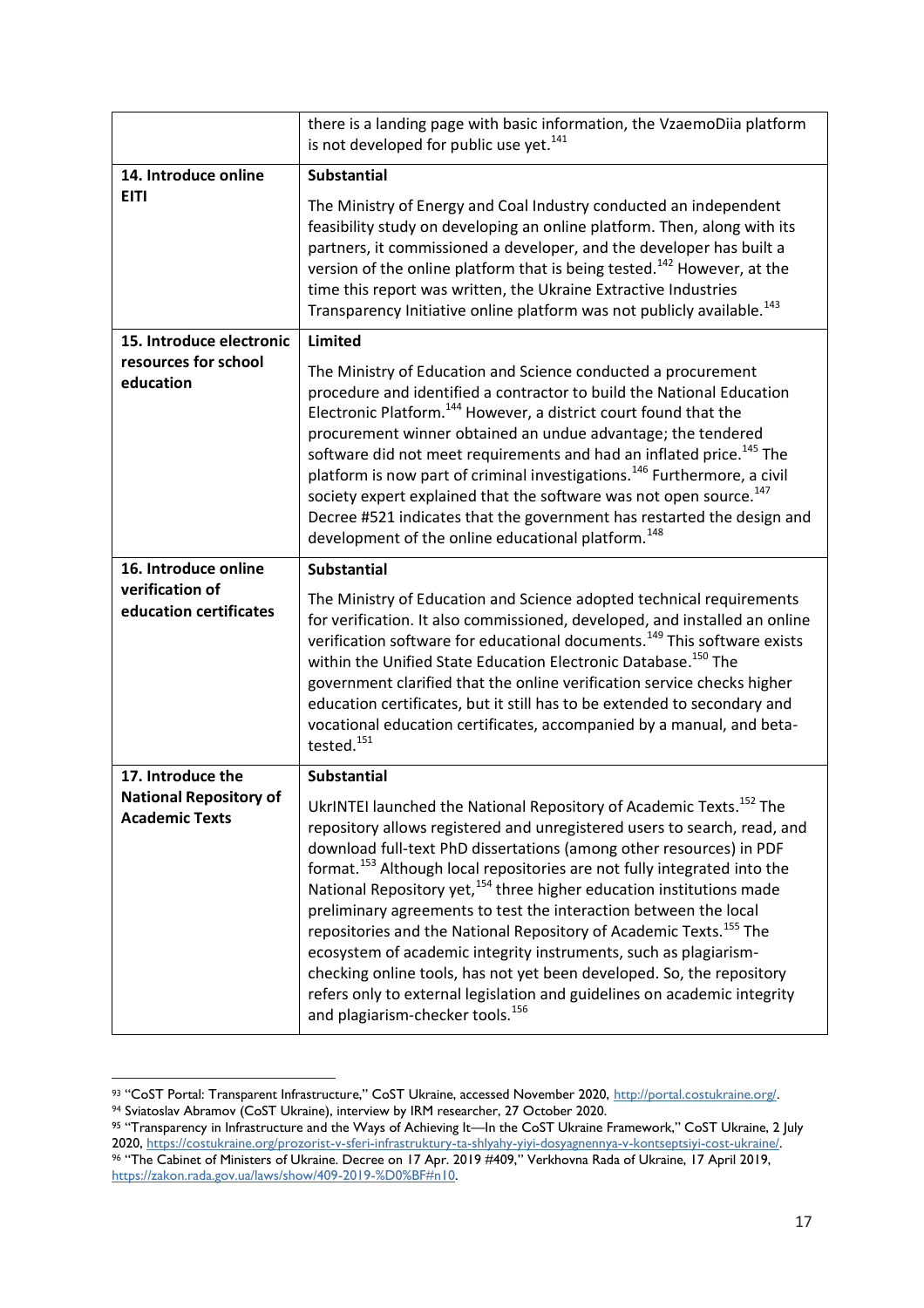97 "Open Contracting for Infrastructure Data Standards Toolkit," Open Contracting Partnership, accessed November 2020, [http://standard.open-contracting.org/infrastructure/latest/en.](http://standard.open-contracting.org/infrastructure/latest/en)

<sup>98</sup> "Firm Commitment from the Government of Ukraine as a New Memorandum of Understanding Is Signed with CoST," CoST Ukraine, 17 September 2019, [https://infrastructuretransparency.org/news/firm-commitment-from-the-government](https://infrastructuretransparency.org/news/firm-commitment-from-the-government-of-ukraine-as-a-new-memorandum-of-understanding-is-signed-with-cost/)[of-ukraine-as-a-new-memorandum-of-understanding-is-signed-with-cost/.](https://infrastructuretransparency.org/news/firm-commitment-from-the-government-of-ukraine-as-a-new-memorandum-of-understanding-is-signed-with-cost/)

<sup>99</sup> Open Government Partnership, *The Report on the Realization of the Action Plan for the Implementation of the Open Government Partnership Initiative in 2018–2020*, 3 December 2020[, https://www.opengovpartnership.org/wp](https://www.opengovpartnership.org/wp-content/uploads/2020/12/Ukraine_End-of-Term_Self-Assessment_2018-2020_UKR.pdf)[content/uploads/2020/12/Ukraine\\_End-of-Term\\_Self-Assessment\\_2018-2020\\_UKR.pdf.](https://www.opengovpartnership.org/wp-content/uploads/2020/12/Ukraine_End-of-Term_Self-Assessment_2018-2020_UKR.pdf)

<sup>100</sup> Open Government Partnership, *The Report on the Realization of the Action Plan for the Implementation of the Open Government Partnership Initiative in 2018–2020*.

<sup>101</sup> "The Ministry of Justice of Ukraine. Decree on 12 Feb. 2019 #413/5," Verkhovna Rada of Ukraine, 12 February 2019, [https://zakon.rada.gov.ua/laws/show/z0147-19#Text.](https://zakon.rada.gov.ua/laws/show/z0147-19#Text)

<sup>102</sup> A prospective organizer was required to have an e-trading system using a particular blockchain-based technology (although other e-trading systems, including Prozorro.Sale, were programmed using other IT). The organizer also had to be able to store and transport arrested assets (although this function can and should be outsourced to another entity), have regional divisions in two-thirds of Ukraine's regions (while this is not necessary for an online e-trading system), and have a share capital of at least 5 million UAH (\$US175,275, although some e-trading systems may be developed and administered with less costs).

103 "The Results of the Contest Defining the Organizer of Electronic Auctions of Selling Arrested Assets," Ministry of Justice, 18 March 2019, [https://minjust.gov.ua/news/ministry/rezultati-konkursu-z-viznachennya-organizatora-elektronnih](https://minjust.gov.ua/news/ministry/rezultati-konkursu-z-viznachennya-organizatora-elektronnih-torgiv-z-realizatsii-areshtovanogo-mayna?fbclid=IwAR29MM5EsevmvYRUgEawXqrzeIxoaxNTLYulRyU8ZWqoPJjEwoW1X24XiqQ)[torgiv-z-realizatsii-areshtovanogo-](https://minjust.gov.ua/news/ministry/rezultati-konkursu-z-viznachennya-organizatora-elektronnih-torgiv-z-realizatsii-areshtovanogo-mayna?fbclid=IwAR29MM5EsevmvYRUgEawXqrzeIxoaxNTLYulRyU8ZWqoPJjEwoW1X24XiqQ)

[mayna?fbclid=IwAR29MM5EsevmvYRUgEawXqrzeIxoaxNTLYulRyU8ZWqoPJjEwoW1X24XiqQ.](https://minjust.gov.ua/news/ministry/rezultati-konkursu-z-viznachennya-organizatora-elektronnih-torgiv-z-realizatsii-areshtovanogo-mayna?fbclid=IwAR29MM5EsevmvYRUgEawXqrzeIxoaxNTLYulRyU8ZWqoPJjEwoW1X24XiqQ)

<sup>104</sup> "The Cabinet of Ministers of Ukraine. Decree on 28 August 2020 #2933/5," Verkhovna Rada of Ukraine, 28 August 2020, [https://zakon.rada.gov.ua/laws/show/z0832-20#Text.](https://zakon.rada.gov.ua/laws/show/z0832-20#Text)

105 Oleksii Sobolev (Prozorro.Sale), email exchange with IRM researcher, 26 November 2020.

<sup>106</sup> Open Government Partnership, *The Report on the Realization of the Action Plan for the Implementation of the Open Government Partnership Initiative in 2018–2020*, 3 December 2020[, https://www.opengovpartnership.org/wp](https://www.opengovpartnership.org/wp-content/uploads/2020/12/Ukraine_End-of-Term_Self-Assessment_2018-2020_UKR.pdf)[content/uploads/2020/12/Ukraine\\_End-of-Term\\_Self-Assessment\\_2018-2020\\_UKR.pdf;](https://www.opengovpartnership.org/wp-content/uploads/2020/12/Ukraine_End-of-Term_Self-Assessment_2018-2020_UKR.pdf) and Serhii Karelin (EGAP), interview by IRM researcher, 3 November 2020.

<sup>107</sup> Kitsoft. For more details, see [https://www.kitsoft.kiev.ua/en/.](https://www.kitsoft.kiev.ua/en/) 

<sup>108</sup> Open Government Partnership, *The Report on the Realization of the Action Plan for the Implementation of the Open Government Partnership Initiative in 2018–2020*, 3 December 2020[, https://www.opengovpartnership.org/wp](https://www.opengovpartnership.org/wp-content/uploads/2020/12/Ukraine_End-of-Term_Self-Assessment_2018-2020_UKR.pdf)[content/uploads/2020/12/Ukraine\\_End-of-Term\\_Self-Assessment\\_2018-2020\\_UKR.pdf.](https://www.opengovpartnership.org/wp-content/uploads/2020/12/Ukraine_End-of-Term_Self-Assessment_2018-2020_UKR.pdf)

<sup>109</sup> To be developed by Kitsoft. For more details, see [https://www.kitsoft.kiev.ua/en/.](https://www.kitsoft.kiev.ua/en/) 

<sup>110</sup> Open Government Partnership, *The Report on the Realization of the Action Plan for the Implementation of the Open Government Partnership Initiative in 2018–2020*, 3 December 2020[, https://www.opengovpartnership.org/wp-](https://www.opengovpartnership.org/wp-content/uploads/2020/12/Ukraine_End-of-Term_Self-Assessment_2018-2020_UKR.pdf)

[content/uploads/2020/12/Ukraine\\_End-of-Term\\_Self-Assessment\\_2018-2020\\_UKR.pdf.](https://www.opengovpartnership.org/wp-content/uploads/2020/12/Ukraine_End-of-Term_Self-Assessment_2018-2020_UKR.pdf) According to government, since the implementation period ended, a few CSOs have been selected to test and provide feedback on the beta version of the module on VzaemoDiia, IRM email exchange with government, 15 April 2021.

<sup>111</sup> In particular, name, residence address, the type of beneficial ownership, and the percentage share of the share capital in a legal entity or the percentage of voting rights in a legal entity of an ultimate beneficial owner.

<sup>112</sup> Valeria Kolomiyets (Ministry of Justice), email exchange with IRM researcher, 2 November 2020. On 11 August 2020, after the implementation period ended, the updated software of the Unified State Register was introduced into full operation allowing for the introduction of verification of personal information, using information from the State Register of Civil Status, the Unified State Demographic Register, the State Register of Individuals - Taxpayers, the Unified information system of the Ministry of Internal Affairs of Ukraine.

<sup>113</sup> "Free Request. The Unified State Register of Legal Entities, Private Entrepreneurs and NGOs," The Ministry of Justice of Ukraine, accessed November 2020, [https://usr.minjust.gov.ua/content/free-search.](https://usr.minjust.gov.ua/content/free-search)

<sup>114</sup> "The Law of Ukraine on Prevention and Counteraction to Legalization (Laundering) of Proceeds from Crime, Financing of Terrorism and Financing of Proliferation of Weapons of Mass Destruction #361-IX," Verkhovna Rada of Ukraine, 16 August 2020, [https://zakon.rada.gov.ua/laws/show/361-20#Text.](https://zakon.rada.gov.ua/laws/show/361-20#Text)

<sup>115</sup> Public agencies: The Ministry of Justice, the Ministry of Finance, the State Financial Monitoring Service, the National Bank, the State Tax Service. Civil society organizations: Together Against Corruption, OGP Evaluation project, YouControl, International Renaissance Foundation. International project: The Consultancy Fund for Supporting the Ukraine-EU Association. These organizations signed a memorandum for cooperation and formed the Up to 100% Correct working group. Also, inputs were submitted by the Federal Ministry of Finance of Austria, Open Government Partnership, OpenOwnership, Innovating Governance Association, OpenOwnership Pilot Program, and the Council of Europe.

<sup>116</sup> Valeria Kolomiyets (Ministry of Justice), email exchange with IRM researcher, 2 November 2020.

117 Valeria Kolomiyets (Ministry of Justice).

<sup>118</sup> The USAID project Support to Anti-Corruption Champion Institutions.

<sup>119</sup> Available via the USG "Moodle" platform, Ukrainian School of Government, accessed November 2020, [http://moodle.usg.org.ua/.](http://moodle.usg.org.ua/)

<sup>121</sup> Igor Osyka (SACCI); and Volodymyr Kuprii (independent expert), interview by IRM researcher, 26 October 2020. <sup>122</sup> Open Government Partnership, *The Report on the Realization of the Action Plan for the Implementation of the Open Government Partnership Initiative in 2018–2020*, 3 December 2020[, https://www.opengovpartnership.org/wp](https://www.opengovpartnership.org/wp-content/uploads/2020/12/Ukraine_End-of-Term_Self-Assessment_2018-2020_UKR.pdf)[content/uploads/2020/12/Ukraine\\_End-of-Term\\_Self-Assessment\\_2018-2020\\_UKR.pdf.](https://www.opengovpartnership.org/wp-content/uploads/2020/12/Ukraine_End-of-Term_Self-Assessment_2018-2020_UKR.pdf) The Ministry of Environmental

<sup>120</sup> Igor Osyka (SACCI), interview by IRM researcher, 2 November 2020.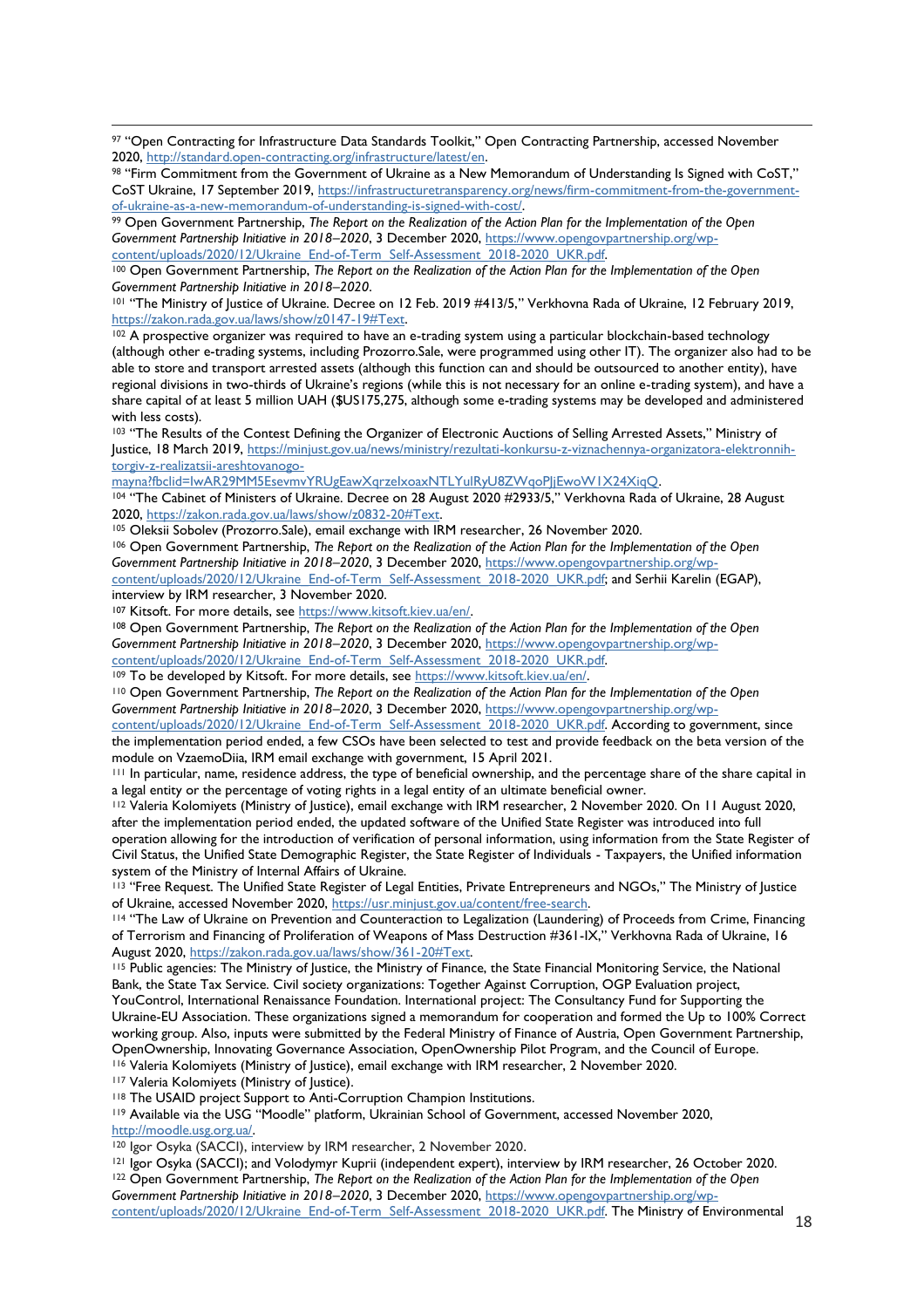Protection and Natural Resources said that it revised the Open Environment system by drafting a concept on digital development and digital transformation in environmental protection, rational use of natural resources, and environmental safety. As part of the implementation of the concept, it is planned to develop new functional modules of the system, which will create a Unified Environmental Platform, email exchange with IRM, 15 April 2021.

<sup>123</sup> Dmytro Averin (independent expert), interview by IRM researcher, 4 November 2020.

<sup>124</sup> "RM & EWS Chornobyl," accessed November 2020, [http://www.srp.ecocentre.kiev.ua/MEDO-PS/index.php?lang=ENG.](http://www.srp.ecocentre.kiev.ua/MEDO-PS/index.php?lang=ENG) <sup>125</sup> Internet Archive Wayback Machine, accessed November 2020,

[https://web.archive.org/web/\\*/http://www.srp.ecocentre.kiev.ua/MEDO-PS/index.php?lang=UKR.](https://web.archive.org/web/*/http:/www.srp.ecocentre.kiev.ua/MEDO-PS/index.php?lang=UKR)

<sup>126</sup> The government have since then, published 32 sets of open data on the state of the environment and natural resources. <sup>127</sup> Open Government Partnership, *The Report on the Realization of the Action Plan for the Implementation of the Open Government Partnership Initiative in 2018–2020*, 3 December 2020[, https://www.opengovpartnership.org/wp-](https://www.opengovpartnership.org/wp-content/uploads/2020/12/Ukraine_End-of-Term_Self-Assessment_2018-2020_UKR.pdf)

[content/uploads/2020/12/Ukraine\\_End-of-Term\\_Self-Assessment\\_2018-2020\\_UKR.pdf.](https://www.opengovpartnership.org/wp-content/uploads/2020/12/Ukraine_End-of-Term_Self-Assessment_2018-2020_UKR.pdf)

<sup>128</sup> "Approbation Protocols of Mineral Reserves," Ukraine Geoinform, accessed November 2020,

[http://geoinf.kiev.ua/protokoli-zatverdzhennya-aprobaci%d1%97-zapasiv-ta-resursiv-korisnix-kopalin/.](http://geoinf.kiev.ua/protokoli-zatverdzhennya-aprobaci%d1%97-zapasiv-ta-resursiv-korisnix-kopalin/)

<sup>129</sup> "Open Data," Ministry of Ecology and Natural Resources, accessed November 2020, https://mepr.gov.ua/timeline/Vidkriti-dani-.html.

130 "Ecology," Open Data Portal, The Unified State Open Data Portal, The Cabinet of Ministers of Ukraine, accessed November 2020, [https://data.gov.ua/group/ekolohiia.](https://data.gov.ua/group/ekolohiia)

<sup>131</sup> Dmytro Averin (independent expert), interview by IRM researcher, 4 November 2020.

<sup>132</sup> "Approbation Protocols of Mineral Reserves," Ukraine Geoinform, accessed November 2020,

[http://geoinf.kiev.ua/protokoli-zatverdzhennya-aprobaci%d1%97-zapasiv-ta-resursiv-korisnix-kopalin/.](http://geoinf.kiev.ua/protokoli-zatverdzhennya-aprobaci%d1%97-zapasiv-ta-resursiv-korisnix-kopalin/) 

133 Diia homepage, accessed November 2020, [https://diia.gov.ua/.](https://diia.gov.ua/)

134 Oleksiy Vyskub (MDT), email exchange with IRM researcher, 2 November 2020.

<sup>135</sup> For citizens: certifications, ecology, security, family, social benefits, transport, real estate, licenses, and entrepreneurship. For businesses: real estate, licenses, transport, medicine and pharmaceutics, certifications, launching a business. 136 "The Guide on State Services," Diia, accessed November 2020, [https://guide.diia.gov.ua/.](https://guide.diia.gov.ua/)

<sup>137</sup> Anatoly Motkin, "Ukraine in a Smartphone: Zelenskyy's Digital Dream," Atlantic Council, 18 February 2020, accessed January 2020, [https://www.atlanticcouncil.org/blogs/ukrainealert/ukraine-in-a-smartphone-zelenskyys-digital-dream/.](https://www.atlanticcouncil.org/blogs/ukrainealert/ukraine-in-a-smartphone-zelenskyys-digital-dream/) Since the implementation period, the government has said that the Diia app has seen over 4 million downloads, IRM email exchange with government, 15 April 2021.

<sup>138</sup> Open Government Partnership, *The Report on the Realization of the Action Plan for the Implementation of the Open Government Partnership Initiative in 2018–2020*, 3 December 2020[, https://www.opengovpartnership.org/wp](https://www.opengovpartnership.org/wp-content/uploads/2020/12/Ukraine_End-of-Term_Self-Assessment_2018-2020_UKR.pdf)[content/uploads/2020/12/Ukraine\\_End-of-Term\\_Self-Assessment\\_2018-2020\\_UKR.pdf.](https://www.opengovpartnership.org/wp-content/uploads/2020/12/Ukraine_End-of-Term_Self-Assessment_2018-2020_UKR.pdf) Also confirmed by Serhii Karelin (EGAP), interview by IRM researcher, 3 November 2020.

<sup>139</sup> VzaemoDiia (meaning "interaction").

140 Diia homepage, [https://diia.gov.ua/.](https://diia.gov.ua/)

<sup>141</sup> Open Government Partnership, The Report on the Realization of the Action Plan for the Implementation of the Open *Government Partnership Initiative in 2018–2020*, 3 December 2020[, https://www.opengovpartnership.org/wp-](https://www.opengovpartnership.org/wp-content/uploads/2020/12/Ukraine_End-of-Term_Self-Assessment_2018-2020_UKR.pdf)

[content/uploads/2020/12/Ukraine\\_End-of-Term\\_Self-Assessment\\_2018-2020\\_UKR.pdf.](https://www.opengovpartnership.org/wp-content/uploads/2020/12/Ukraine_End-of-Term_Self-Assessment_2018-2020_UKR.pdf) Since the end of the

implementation period, the government has said that the platform entered its first development stage meaning that certain functionality such as e-calls are being tested in a closed beta development stage. They added that other services, such as epetitions, e-consultations, etc. are being actively researched and analyzed by experts to meet high international standards and practices and would be developed once the requirements are finalized and IT developers are procured, IRM email exchange with government, 15 April 2021.

<sup>142</sup> Open Government Partnership, *The Report on the Realization of the Action Plan for the Implementation of the Open Government Partnership Initiative in 2018–2020*. This has also been confirmed by civil society experts collaborating on this commitment: Olesya Nekhoroshko (Extractive Industries Transparency Initiative Ukraine), interview by IRM researcher, 29 October 2020; and Oleksiy Orlovsky (International Renaissance Foundation), interview by IRM researcher, 3 November 2020.

<sup>143</sup> After the implementation period, it became available at: [https://eiti.gov.ua/.](https://eiti.gov.ua/)

<sup>144</sup> Rimma el Dzhuveidi (MES), email exchange with IRM researcher, 13 November 2020.

<sup>145</sup> "The Pechersk District Court of the Kyiv City, Court Decision on 23 July 2019, Case #757/38418/19-k," LIGA 360, accessed November 2020, [https://verdictum.ligazakon.net/document/83953210.](https://verdictum.ligazakon.net/document/83953210)

<sup>146</sup> Rimma el Dzhuveidi (MES), email exchange with IRM researcher, 13 November 2020.

<sup>147</sup> Mykola Skyba (Ukrainian Institute of the Future), email exchange with IRM researcher, 22 November 2020.

<sup>148</sup> "The Ministry of Education and Science of Ukraine. Decree on 19 April 2019 #521," Verkhovna Rada of Ukraine, 19 April 2019, [https://zakon.rada.gov.ua/laws/show/z0505-19#Text.](https://zakon.rada.gov.ua/laws/show/z0505-19#Text)

149 Dmytro Yelchenko (Inforesource), email exchange with IRM researcher, 4 November 2020.

<sup>150</sup> "The Register of Education Documents," The Unified State Education Electronic Database, (accessed Nov. 2020), [https://info.edbo.gov.ua/edu-documents/.](https://info.edbo.gov.ua/edu-documents/).

<sup>151</sup> Open Government Partnership, *The Report on the Realization of the Action Plan for the Implementation of the Open Government Partnership Initiative in 2018–2020*, 3 December 2020[, https://www.opengovpartnership.org/wp](https://www.opengovpartnership.org/wp-content/uploads/2020/12/Ukraine_End-of-Term_Self-Assessment_2018-2020_UKR.pdf)[content/uploads/2020/12/Ukraine\\_End-of-Term\\_Self-Assessment\\_2018-2020\\_UKR.pdf.](https://www.opengovpartnership.org/wp-content/uploads/2020/12/Ukraine_End-of-Term_Self-Assessment_2018-2020_UKR.pdf)

<sup>152</sup> "National Repository of Academic Texts," UkrINTEI, accessed November 2020, [http://nrat.ukrintei.ua/en/.](http://nrat.ukrintei.ua/en/) <sup>153</sup> "Information about NRAT," UkrINTEI, accessed November 2020, [http://nrat.ukrintei.ua/pro-naczionalnyj](http://nrat.ukrintei.ua/pro-naczionalnyj-repozytarij/informacziya-pro-nrat/)[repozytarij/informacziya-pro-nrat/.](http://nrat.ukrintei.ua/pro-naczionalnyj-repozytarij/informacziya-pro-nrat/)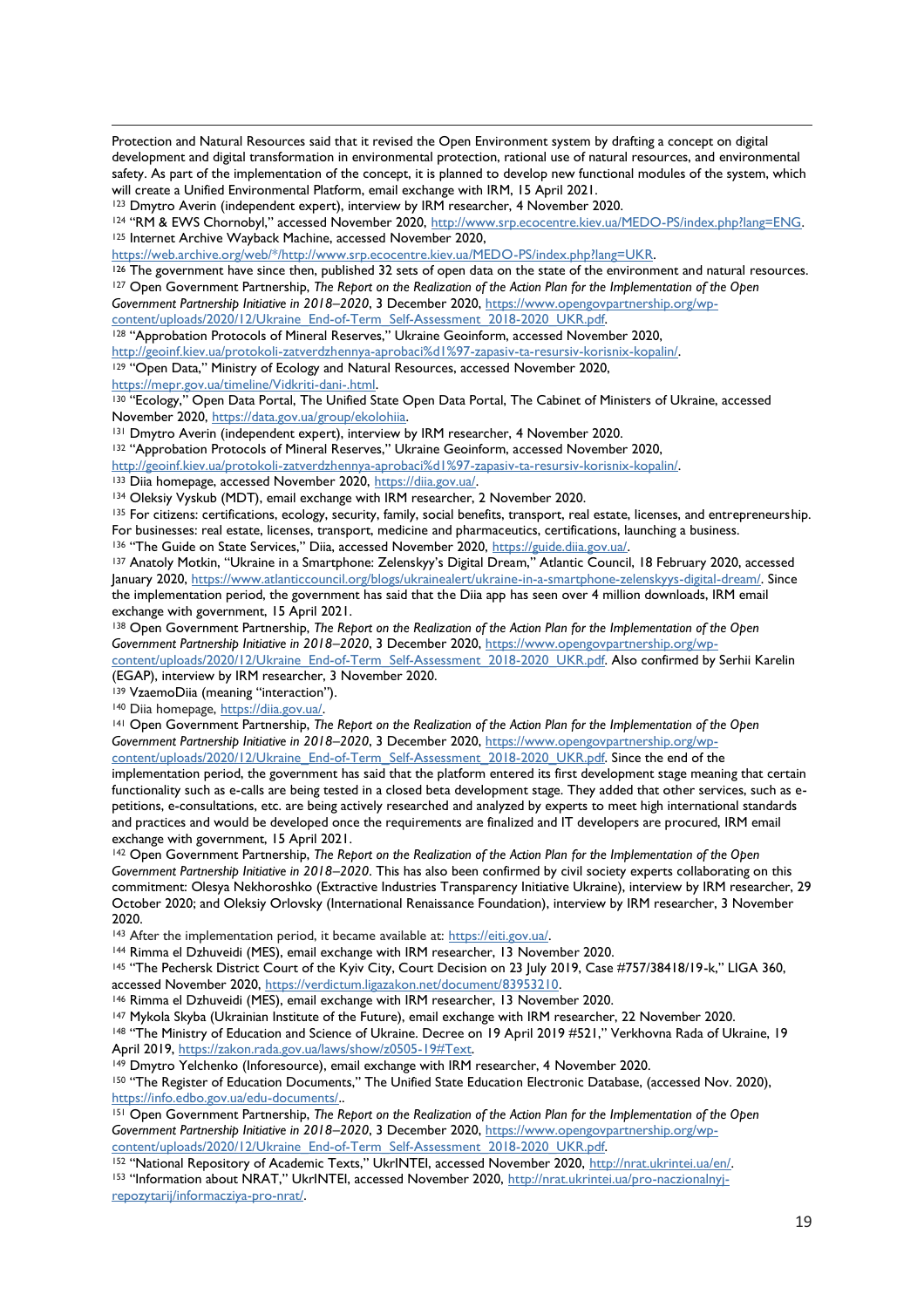<sup>154</sup> As confirmed by Volodymyr Kamyshyn (UkrINTEI), email exchange with IRM researcher, 5 November 2020; and by Mykhailo Serebryakov (Together Against Corruption), interview by IRM researcher, 28 October 2020. <sup>155</sup> Open Government Partnership, *The Report on the Realization of the Action Plan for the Implementation of the Open Government Partnership Initiative in 2018–2020*, 3 December 2020[, https://www.opengovpartnership.org/wp](https://www.opengovpartnership.org/wp-content/uploads/2020/12/Ukraine_End-of-Term_Self-Assessment_2018-2020_UKR.pdf)[content/uploads/2020/12/Ukraine\\_End-of-Term\\_Self-Assessment\\_2018-2020\\_UKR.pdf.](https://www.opengovpartnership.org/wp-content/uploads/2020/12/Ukraine_End-of-Term_Self-Assessment_2018-2020_UKR.pdf)

<sup>156</sup> "Academic Integrity," National Repository of Academic Texts, UkrINTEI, accessed November 2020, [http://nrat.ukrintei.ua/en/akademichna-dobrochesnist/.](http://nrat.ukrintei.ua/en/akademichna-dobrochesnist/) Also confirmed by Open Government Partnership, *The Report on the Realization of the Action Plan for the Implementation of the Open Government Partnership Initiative in 2018–2020*, 3 December 2020, [https://www.opengovpartnership.org/wp-content/uploads/2020/12/Ukraine\\_End-of-Term\\_Self-Assessment\\_2018-](https://www.opengovpartnership.org/wp-content/uploads/2020/12/Ukraine_End-of-Term_Self-Assessment_2018-2020_UKR.pdf) [2020\\_UKR.pdf](https://www.opengovpartnership.org/wp-content/uploads/2020/12/Ukraine_End-of-Term_Self-Assessment_2018-2020_UKR.pdf) and by Mykhailo Serebryakov (Together Against Corruption), interview by IRM researcher, 28 October 2020.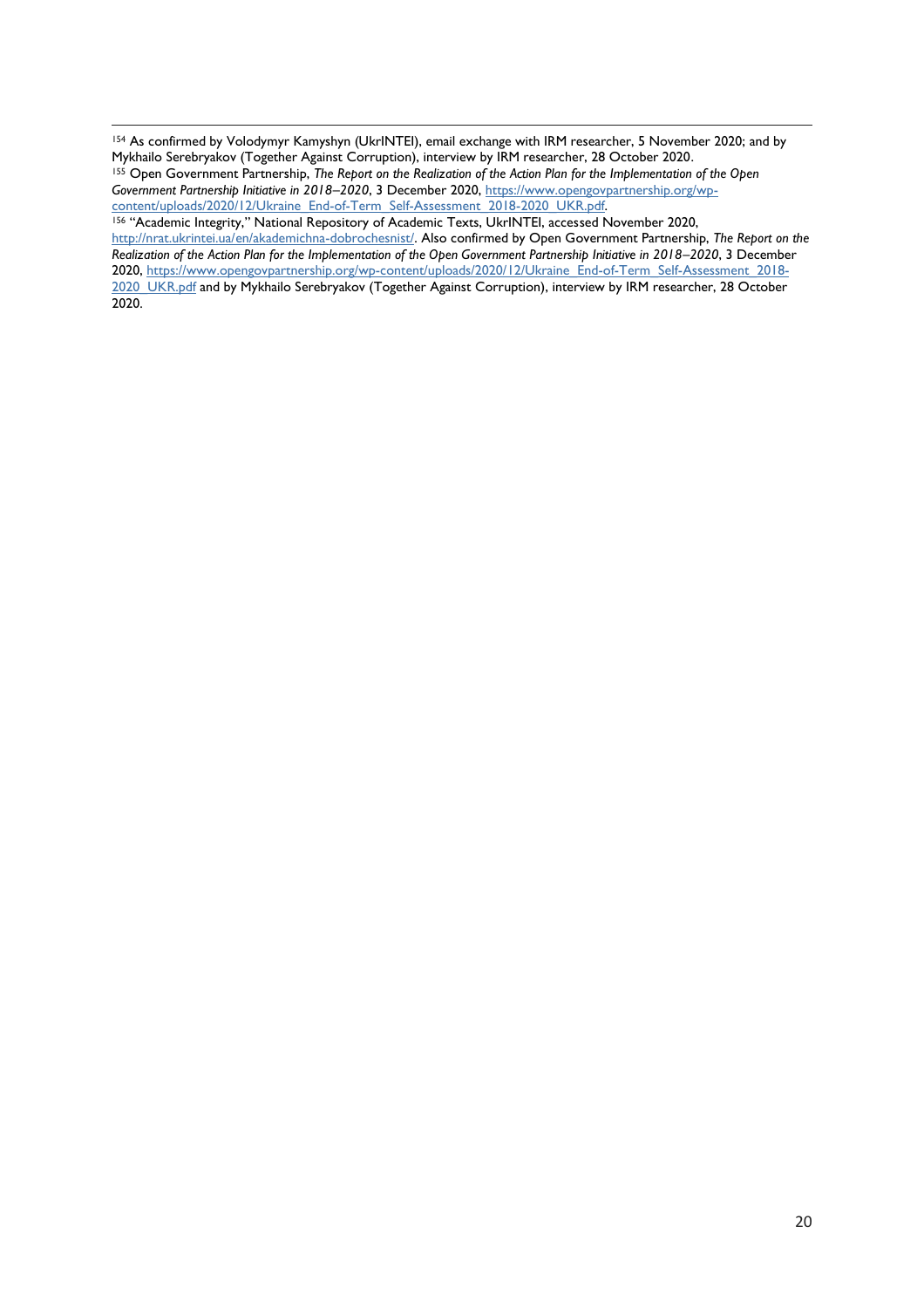# <span id="page-20-0"></span>**III. Multistakeholder Process**

## **3.1. Multistakeholder process throughout action plan implementation**

In 2017, OGP adopted the OGP Participation and Co-Creation Standards intended to support participation and co-creation by civil society at all stages of the OGP cycle. All OGP-participating countries are expected to meet these standards. The standards aim to raise ambition and quality of participation during development, implementation, and review of OGP action plans.

OGP's Articles of Governance also establish participation and co-creation requirements a country or entity must meet in their action plan development and implementation to act according to the OGP process. Ukraine **did not act** contrary to OGP process.<sup>157</sup>

Please see Annex I for an overview of Ukraine's performance implementing the Co-Creation and Participation Standards throughout the action plan implementation.

#### Table 3.1: Level of Public Influence

The IRM has adapted the International Association for Public Participation (IAP2) "Spectrum of Participation" to apply it to OGP.<sup>158</sup> In the spirit of OGP, most countries should aspire to "collaborate."

| <b>Level of public influence</b> |                                                                              | <b>During</b><br>development of<br>action plan | <b>During</b><br>implementation<br>of action plan |
|----------------------------------|------------------------------------------------------------------------------|------------------------------------------------|---------------------------------------------------|
| <b>Empower</b>                   | The government handed decision-<br>making power to members of the<br>public. |                                                |                                                   |
| <b>Collaborate</b>               | There was iterative dialogue AND<br>the public helped set the agenda.        |                                                |                                                   |
| <b>Involve</b>                   | The government gave feedback on<br>how public inputs were considered.        |                                                |                                                   |
| <b>Consult</b>                   | The public could give inputs.                                                |                                                |                                                   |
| Inform                           | The government provided the public<br>with information on the action plan.   |                                                |                                                   |
| <b>No Consultation</b>           | No consultation                                                              |                                                |                                                   |

During implementation, government officials and civil society in Ukraine's multistakeholder forum the Coordination Council (CC) – officially met only once, in December 2019.<sup>159</sup> The CC officially met far fewer times during implementation than during the co-creation process, when they held quarterly meetings. However, the CC secretariat (hosted by the Secretariat of the Cabinet of Ministers of Ukraine [SCMU]) met three times to discuss organizational issues of the council with officials and civil society groups.<sup>160</sup>

Furthermore, members of the CC and nonmembers from civil society organized four public thematic working group meetings.<sup>161</sup> Some members stopped participating in the CC during this time, <sup>162</sup> while others did not attend these meetings due to limited organizational capacity.<sup>163</sup> Thus, these meetings were not considered decision-making CC meetings, because they did not achieve quorum. The CC considered that electing new members would be necessary before the approval of a new action plan. The SCMU and a civil society representative co-chaired CC meetings (including these smaller thematic working groups), and civil society was able to shape the agenda.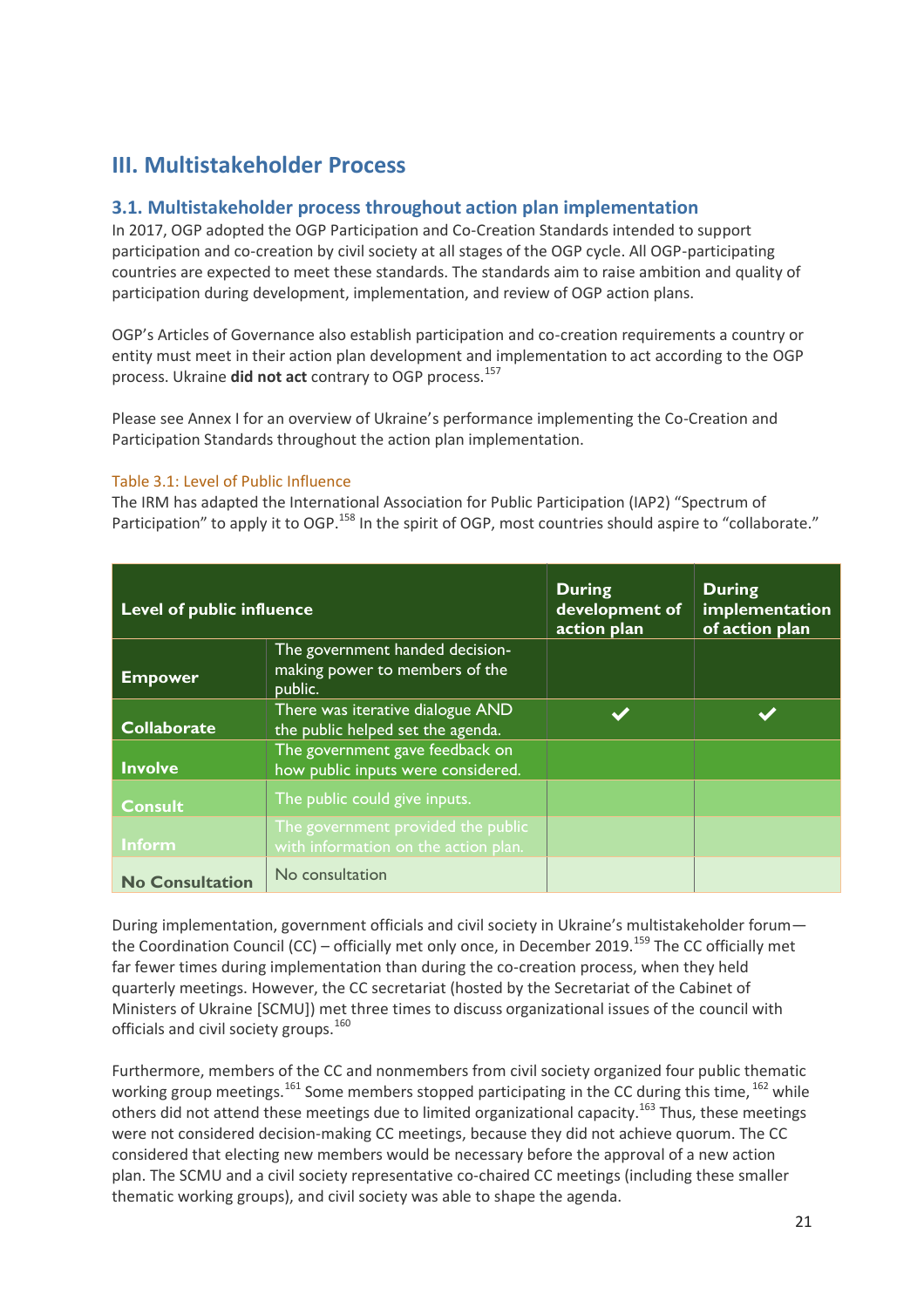In 2020, the CC did not meet at all. The government secretariat ascribed this to the COVID-19 pandemic,<sup>164</sup> even though numerous online activities did occur during 2020 for developing the new action plan. The government even held a virtual public discussion with civil society on a specific commitment (i.e., transparent public finance).<sup>165</sup>

There may have been limited opportunities for engagement in the CC. However, civil society groups acknowledged that there was active input from and collaboration between government and civil society in the implementation of all the commitments.<sup>166</sup> The government representative emphasized the central role of civil society organizations (CSOs) and international partners in commitment implementation.<sup>167</sup> That representative also highlighted collaborative formats between these parties and authorities, such as the multistakeholder memorandum to develop the mechanism to verify information on ultimate beneficiaries. Also, the Ministry of Youth and Sport formed a working group with grassroots civil society representatives to develop procedures for conducting ecalls for funding CSO projects and activities.

Other related activities engaged the public on open government throughout implementation. In particular, the government held multiple events during Open Government Week (11–17 March 2019).<sup>168</sup> According to the government, these events were designed to implement commitment activities.<sup>169</sup> Government authorities held a discussion with the public about the content and services of the prospective online platform for citizen-authority interaction (Commitment 13).<sup>170</sup> The government, civil society, and international partners organized a public discussion about the procedures of e-calls for funding civil society programs (Commitment 6).<sup>171</sup> There was also a conference related to Commitment 17, titled the National Repository of Academic Texts and Digital Services of Open Science.<sup>172</sup> Later that year, on 3 July 2019, the CC secretariat and civil society collected and discussed inputs for Commitment 7, to develop the mechanism for verifying information on ultimate beneficiaries.<sup>173</sup>

<sup>158</sup> "IAP2's Public Participation Spectrum," IAP2, 2014, [https://cdn.ymaws.com/www.iap2.org/resource/resmgr/pillars/Spectrum\\_8.5x11\\_Print.pdf.](https://cdn.ymaws.com/www.iap2.org/resource/resmgr/pillars/Spectrum_8.5x11_Print.pdf)

<sup>159</sup> "The Implementation of the Open Government Partnership Initiative Action Plan Has Been Discussed," the Government Portal, the Unified Web-portal of Executive Authorities of Ukraine, Cabinet of Ministers of Ukraine Secretariat, 20 December 2019, [https://www.kmu.gov.ua/news/obgovoreno-stan-realizaciyi-planu-dij-iz-vprovadzhennya](https://www.kmu.gov.ua/news/obgovoreno-stan-realizaciyi-planu-dij-iz-vprovadzhennya-iniciativi-partnerstvo-vidkritij-uryad)[iniciativi-partnerstvo-vidkritij-uryad.](https://www.kmu.gov.ua/news/obgovoreno-stan-realizaciyi-planu-dij-iz-vprovadzhennya-iniciativi-partnerstvo-vidkritij-uryad)

- <sup>161</sup> Olesya Arkhypska (member of the multistakeholder forum), interview by IRM researcher, 27 October 2020.
- <sup>162</sup> Olesya Arkhypska (member of the multistakeholder forum).

<sup>165</sup> "Group 258 Working Meeting," Facebook, E-Data, Open Public Finance, 24 September 2020,

[https://www.facebook.com/events/351421899542414.](https://www.facebook.com/events/351421899542414)

<sup>157</sup> Acting Contrary to Process - Country did not meet (1) "involve" during the development or "inform" during implementation of the action plan, or (2) the government fails to collect, publish and document a repository on the national OGP website/webpage in line with IRM guidance.

<sup>160</sup> Natalia Oksha (SCMU), email exchange with IRM researcher, 2 November 2020; and Olesya Arkhypska (member of the multistakeholder forum), interview by IRM researcher, 27 October 2020.

<sup>163</sup> Oksana Kosenko (United Nations Development Programme in Ukraine), interview by IRM researcher, 29 October 2020 <sup>164</sup> Natalia Oksha (SCMU), email exchange with IRM researcher, 2 November 2020.

<sup>166</sup> Olesya Arkhypska (member of the multistakeholder forum), interview by IRM researcher, 27 October 2020; and Oksana Kosenko (United Nations Development Programme in Ukraine), interview by IRM researcher, 29 October 2020. <sup>167</sup> Natalia Oksha (SCMU), email exchange with IRM researcher, 2 November 2020. The memorandum included the Ministry of Justice, Ministry of Finance, State Fiscal Service, State Financial Monitoring Service, Asset Recovery and Management Agency, e-Governance Agency, Transparency International Ukraine, Together Against Corruption, International Renaissance Foundation, ANTAC, and other civil society organizations.

<sup>168</sup> "OGP Ukraine," Facebook, accessed November 2020, [https://www.facebook.com/ogpUkraine/.](https://www.facebook.com/ogpUkraine/)

<sup>169</sup> Natalia Oksha (SCMU), email exchange with IRM researcher, 2 November 2020.

<sup>170 &</sup>quot;How the Online Platform for the Interaction between the Executive Authorities and the Public Should Look Like Was Discussed during the Open Government Week," the Government Portal, the Unified Web-Portal of Executive Authorities of Ukraine, Cabinet of Ministers of Ukraine Secretariat, 15 March 2019, [https://www.kmu.gov.ua/news/yakoyu-maye-buti](https://www.kmu.gov.ua/news/yakoyu-maye-buti-onlajn-platforma-dlya-vzayemodiyi-organiv-vikonavchoyi-vladi-ta-gromadskostiobgovorili-pid-chas-tizhnya-vidkritogo-uryadu)[onlajn-platforma-dlya-vzayemodiyi-organiv-vikonavchoyi-vladi-ta-gromadskostiobgovorili-pid-chas-tizhnya-vidkritogo-uryadu.](https://www.kmu.gov.ua/news/yakoyu-maye-buti-onlajn-platforma-dlya-vzayemodiyi-organiv-vikonavchoyi-vladi-ta-gromadskostiobgovorili-pid-chas-tizhnya-vidkritogo-uryadu)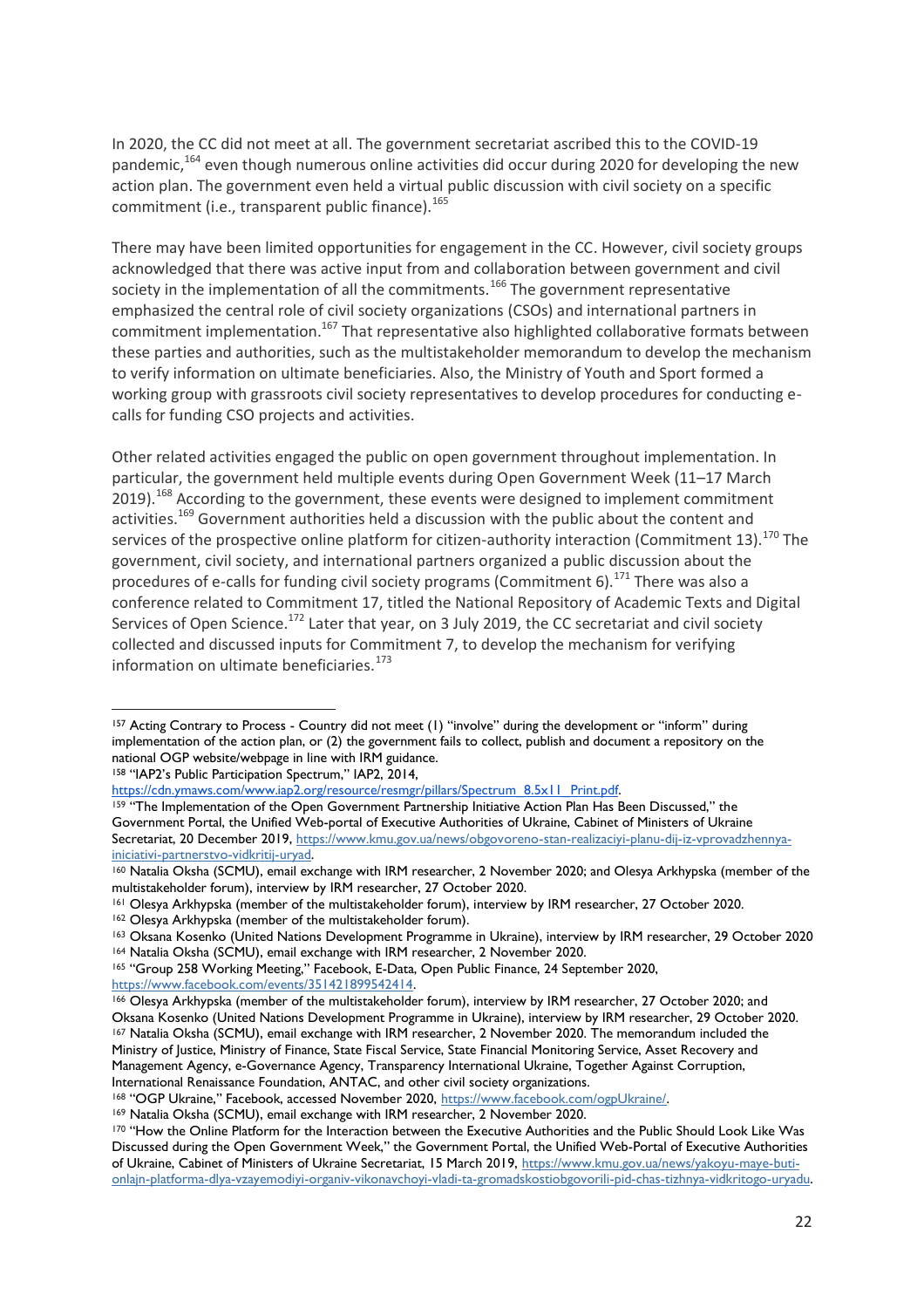171 "The Mechanism of Introducing Electronic Procedures for Conducting Contests for Civil Society Organizations Was Discussed in Kyiv," the Government Portal, the Unified Web-Portal of Executive Authorities of Ukraine, Cabinet of Ministers of Ukraine Secretariat, 15 March 2019, [https://www.kmu.gov.ua/news/u-kiyevi-obgovorili-mehanizm](https://www.kmu.gov.ua/news/u-kiyevi-obgovorili-mehanizm-vprovadzhennya-elektronnih-procedur-provedennya-konkursiv-dlya-institutiv-gromadyanskogo-suspilstva)[vprovadzhennya-elektronnih-procedur-provedennya-konkursiv-dlya-institutiv-gromadyanskogo-suspilstva.](https://www.kmu.gov.ua/news/u-kiyevi-obgovorili-mehanizm-vprovadzhennya-elektronnih-procedur-provedennya-konkursiv-dlya-institutiv-gromadyanskogo-suspilstva) 172 "In the Framework of the Open Government Week in Ukraine," UkrINTEI, accessed December 2020, [http://www.uintei.kiev.ua/news/v-ramkah-tyzhnya-vidkrytogo-uryadu-v-ukrayini.](http://www.uintei.kiev.ua/news/v-ramkah-tyzhnya-vidkrytogo-uryadu-v-ukrayini)

<sup>173</sup> "The Mechanism to Verify Information about Ultimate Beneficial Owners Was Discussed at the 'Communication Agora' of the Open Government Partnership Initiative," the Government Portal, the Unified Web-Portal of Executive Authorities of Ukraine, Cabinet of Ministers of Ukraine Secretariat, 3 July 2019, [https://www.kmu.gov.ua/news/na-komunikacijnomu](https://www.kmu.gov.ua/news/na-komunikacijnomu-majdanchiku-iniciativi-partnerstvo-vidkritij-uryad-obgovoreno-pitannya-mehanizmu-perevirki-informaciyi-pro-kincevih-beneficiarnih-vlasnikiv)[majdanchiku-iniciativi-partnerstvo-vidkritij-uryad-obgovoreno-pitannya-mehanizmu-perevirki-informaciyi-pro-kincevih](https://www.kmu.gov.ua/news/na-komunikacijnomu-majdanchiku-iniciativi-partnerstvo-vidkritij-uryad-obgovoreno-pitannya-mehanizmu-perevirki-informaciyi-pro-kincevih-beneficiarnih-vlasnikiv)[beneficiarnih-vlasnikiv.](https://www.kmu.gov.ua/news/na-komunikacijnomu-majdanchiku-iniciativi-partnerstvo-vidkritij-uryad-obgovoreno-pitannya-mehanizmu-perevirki-informaciyi-pro-kincevih-beneficiarnih-vlasnikiv)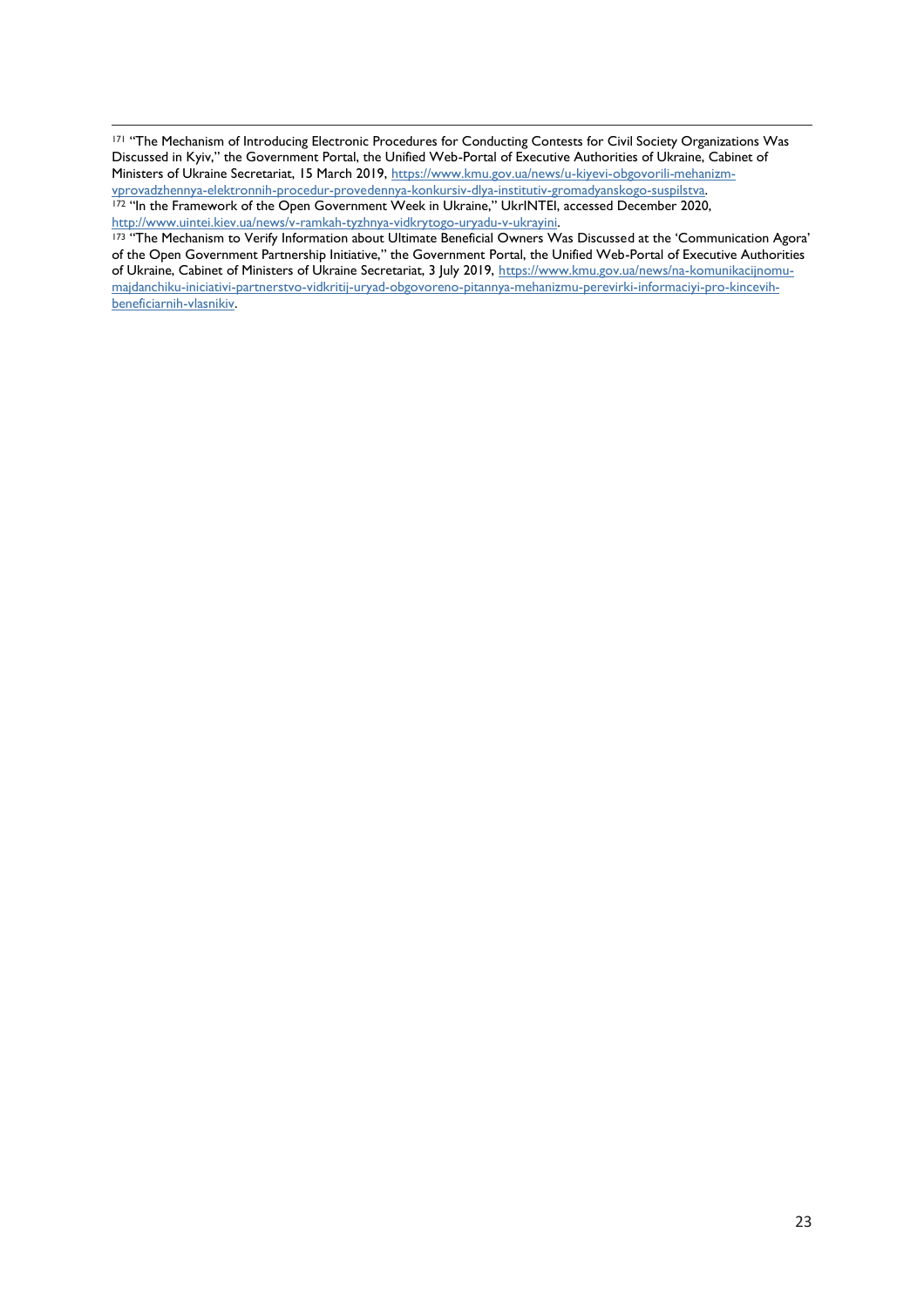## **3.2. Overview of Ukraine's performance throughout action plan implementation**

### Key:

Green= Meets standard

Yellow= In progress (steps have been taken to meet this standard, but standard is not met) Red= No evidence of action

| <b>Multistakeholder Forum</b>                                                                                                                                                                                                                                                                                                                                                                                                                                   | <b>During</b><br>Development | <b>During</b><br>Implementation |
|-----------------------------------------------------------------------------------------------------------------------------------------------------------------------------------------------------------------------------------------------------------------------------------------------------------------------------------------------------------------------------------------------------------------------------------------------------------------|------------------------------|---------------------------------|
| 1a. Forum established:<br>The Coordination Council, mandated by government decree,<br>oversees action plan implementation. <sup>174</sup>                                                                                                                                                                                                                                                                                                                       | Green                        | Green                           |
| 1b. Regularity:<br>The Coordination Council met once in December 2019, <sup>175</sup> but there<br>were three meetings of the council management working group. <sup>176</sup><br>Several council members met occasionally to discuss progress on<br>individual commitments, 177 but these meetings did not fulfill<br>quorum requirements. In 2020 the council did not meet at all. OGP<br>standards require that the forums meet at least once every quarter. | Green                        | Yellow                          |
| 1c. Collaborative mandate development: This standard was<br>assessed in the IRM Design Report.                                                                                                                                                                                                                                                                                                                                                                  | Green                        | N/A                             |
| 1d. Mandate public:<br>Information on the Coordination Council mandate, structure, and<br>membership is available on the governmental OGP web page. <sup>178</sup><br>However, the most recent updates on the council membership (as<br>of January 2020) are not on the council webpage. They are on the<br>legislation portal. <sup>179</sup>                                                                                                                  | Green                        | Yellow                          |
| 2a. Multistakeholder:<br>The Coordination Council includes both governmental and<br>nongovernmental representatives.                                                                                                                                                                                                                                                                                                                                            | Green                        | Green                           |
| 2b. Parity:<br>The council includes an even balance of governmental and<br>nongovernmental representatives, both in its membership and<br>leadership. <sup>180</sup>                                                                                                                                                                                                                                                                                            | Green                        | Green                           |
| 2c. Transparent selection: The selection process did not change<br>during the implementation period.                                                                                                                                                                                                                                                                                                                                                            | Green                        | N/A                             |
| 2d. High-level government representation:<br>During the development of the action plan, the council included a<br>minister, a governmental agency head, and deputy ministers.<br>During implementation, it included the government state secretary,<br>a deputy department head, and deputy ministers.                                                                                                                                                          | Yellow                       | Yellow                          |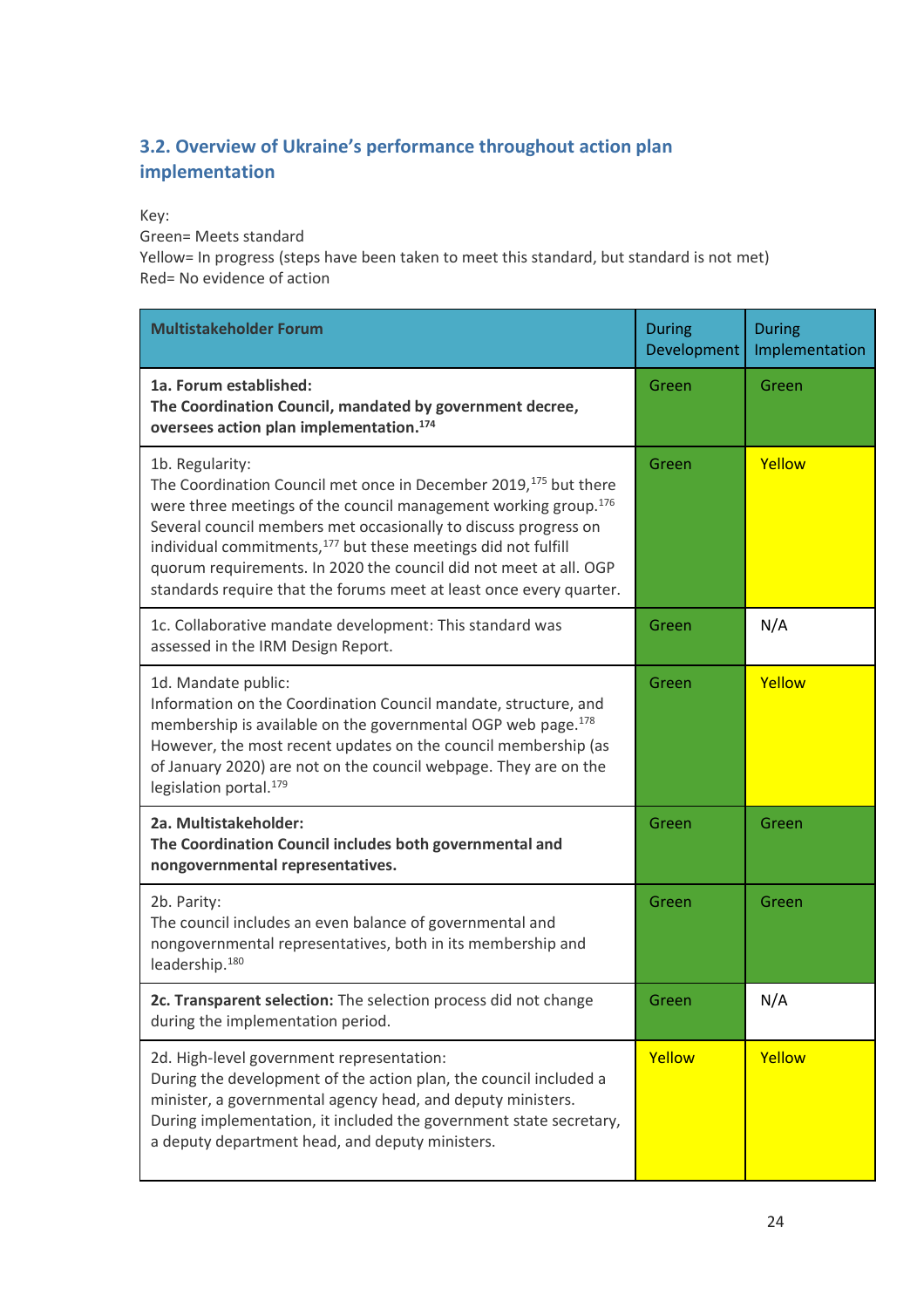| 3a. Openness:<br>The Coordination Council meetings were announced post-factum.<br>Therefore, other stakeholders could not participate. Council<br>members invited non-forum sectoral experts from civil society to<br>take part in meetings of its thematic working groups. <sup>181</sup> In<br>addition, any non-council stakeholder was able to provide inputs<br>for specific commitments during public discussions. <sup>182</sup> | Green  | Yellow |
|-----------------------------------------------------------------------------------------------------------------------------------------------------------------------------------------------------------------------------------------------------------------------------------------------------------------------------------------------------------------------------------------------------------------------------------------|--------|--------|
| 3b. Remote participation:<br>Yes, there were opportunities for Coordination Council members<br>and invited stakeholders.                                                                                                                                                                                                                                                                                                                | Yellow | Green  |
| 3c. Minutes:<br>The Coordination Council proactively reports on its meetings and<br>decisions. It also communicates its activities and results to wider<br>government and civil society stakeholders. This is performed via its<br>official government OGP web page. <sup>183</sup> The government also<br>disseminates this information via its social media web page. <sup>184</sup>                                                  | Yellow | Green  |

Key:

Green= Meets standard

Yellow= In progress (steps have been taken to meet this standard, but standard is not met) Red= No evidence of action

| <b>Action Plan Implementation</b>                                                                                                                                                                                                                                                                                                                                                                                                                                                                                                                   |        |
|-----------------------------------------------------------------------------------------------------------------------------------------------------------------------------------------------------------------------------------------------------------------------------------------------------------------------------------------------------------------------------------------------------------------------------------------------------------------------------------------------------------------------------------------------------|--------|
| 4a. Process transparency:<br>Updates on the progress of commitments are announced on the government OGP web<br>page, <sup>185</sup> alongside other news. There is no dedicated online tracker on the progress<br>against milestones, reasons for delay, or next steps.                                                                                                                                                                                                                                                                             | Yellow |
| 4b. Communication channels:<br>The government OGP web page lacks a built-in feature for the public to comment on<br>action plan progress updates. <sup>186</sup> Some news is accompanied by a call for inputs via email.                                                                                                                                                                                                                                                                                                                           | Yellow |
| 4c. Engagement with civil society:<br>In 2019 the government conducted at least one action plan implementation review<br>meeting between government bodies. <sup>187</sup> The government hosted at least four<br>commitment-specific meetings with civil society (including during the Open Government<br>Week in March) to discuss national action plan implementation. <sup>188</sup> In 2020 it held at least<br>one commitment-specific public meeting with civil society about ensuring the<br>transparency of public finance. <sup>189</sup> | Yellow |
| 4d. Cooperation with the IRM:<br>The Secretariat of the Cabinet of Ministers shared the link to the draft IRM Design Report<br>on its social media web page. <sup>190</sup> The Secretariat encouraged public input during the public<br>comment phase. It also circulated the draft IRM Design Report among other central<br>government ministries and agencies and collected their feedback. <sup>191</sup>                                                                                                                                       | Green  |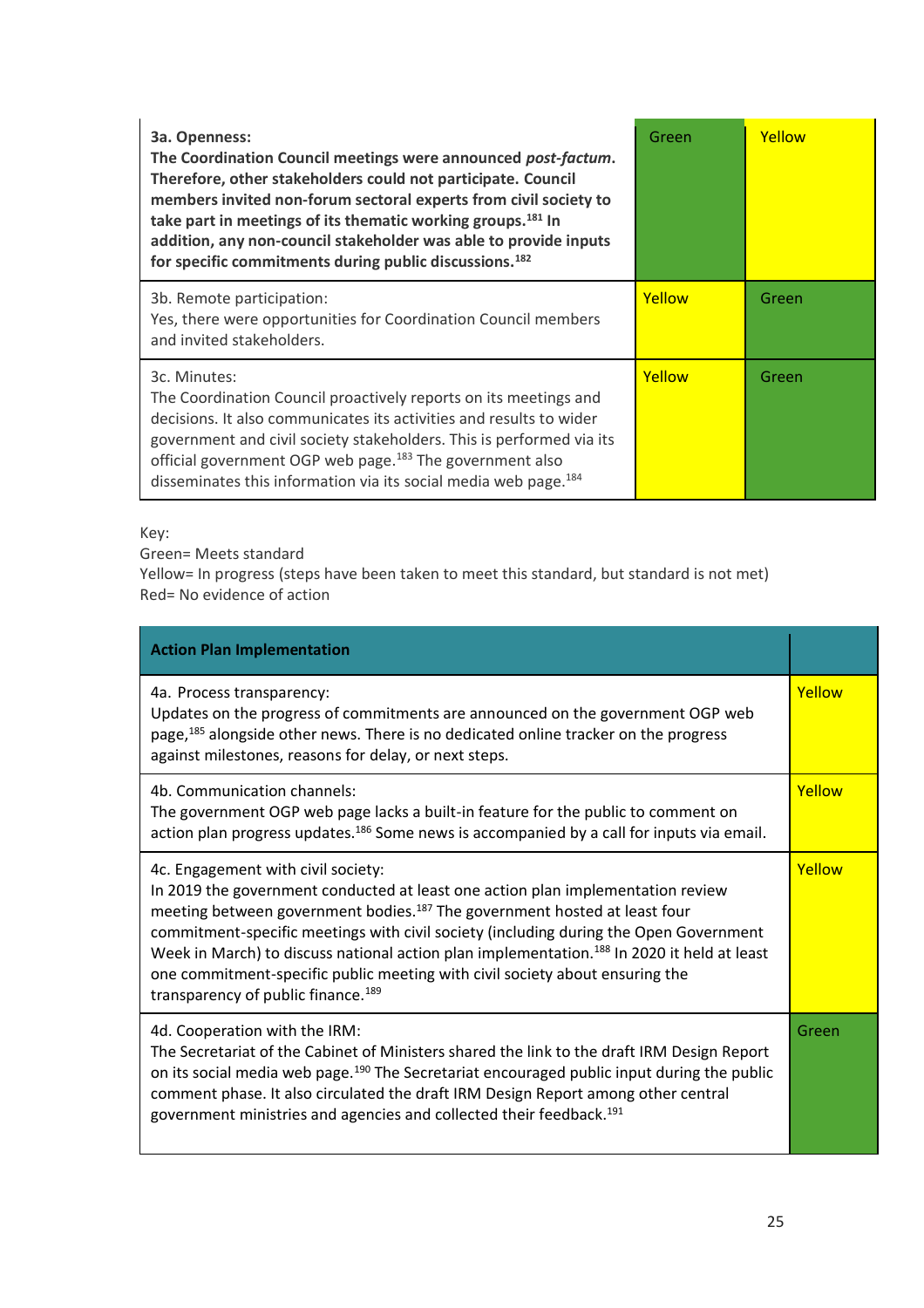| 4e. MSF engagement:<br>The Coordination Council met at least once to monitor and deliberate on the<br>implementation of the action plan, in December 2019. <sup>192</sup> The authorities reported on<br>progress in implementing commitments. Public officials and invited civil society<br>representatives discussed implementation challenges. There is no evidence of joint<br>government-civil society monitoring activities by the multistakeholder forum in 2020. The<br>Secretariat of the Cabinet of Ministers performs the monitoring. <sup>193</sup> | Yellow |
|-----------------------------------------------------------------------------------------------------------------------------------------------------------------------------------------------------------------------------------------------------------------------------------------------------------------------------------------------------------------------------------------------------------------------------------------------------------------------------------------------------------------------------------------------------------------|--------|
| 4f. MSF engagement with self-assessment report:<br>The government announced a public call for feedback on the draft end-of-term self-<br>assessment report on its OGP web page. <sup>194</sup> The announcement contained a hyperlink to<br>the draft text and indicated an email address for comments during a two-week period. The<br>call was also announced on the OGP Ukraine social media web page. <sup>195</sup>                                                                                                                                        | Green  |
| 4g. Repository:<br>The Secretariat of the Cabinet of Ministers has published a repository on the government<br>OGP website. <sup>196</sup> It is available online, without barriers to access, linked to evidence, and<br>updated regularly. The repository contains a timeline on the action plan process and<br>implementation. Each news item is hyperlinked to a separate governmental web page<br>with more details. In addition, the repository contains an online form for subscribing to a<br>governmental digest.                                      | Green  |

<sup>174</sup> "Coordination Council," the Government Portal, the Unified Web-Portal of Executive Authorities of Ukraine, Cabinet of Ministers of Ukraine Secretariat, accessed November 2020,

<sup>182</sup> Natalia Oksha (SCMU), email exchange with IRM researcher, 2 November 2020.

[https://www.kmu.gov.ua/ua/gromadskosti/gromadyanske-suspilstvo-i-vlada/partnerstvo-vidkritij-uryad/pro-iniciativu.](https://www.kmu.gov.ua/ua/gromadskosti/gromadyanske-suspilstvo-i-vlada/partnerstvo-vidkritij-uryad/pro-iniciativu)

<sup>175 &</sup>quot;The Implementation of the Open Government Partnership Initiative Action Plan Has Been Discussed," on the Government Portal, the Unified Web-Portal of Executive Authorities of Ukraine, Cabinet of Ministers of Ukraine Secretariat, 20 December 2019, [https://www.kmu.gov.ua/news/obgovoreno-stan-realizaciyi-planu-dij-iz](https://www.kmu.gov.ua/news/obgovoreno-stan-realizaciyi-planu-dij-iz-vprovadzhennya-iniciativi-partnerstvo-vidkritij-uryad)[vprovadzhennya-iniciativi-partnerstvo-vidkritij-uryad.](https://www.kmu.gov.ua/news/obgovoreno-stan-realizaciyi-planu-dij-iz-vprovadzhennya-iniciativi-partnerstvo-vidkritij-uryad)

<sup>176</sup> Natalia Oksha (SCMU), email exchange with IRM researcher, 2 November 2020.

<sup>177</sup> Olesya Arkhypska (member of the multistakeholder forum), interview by IRM researcher, 27 October 2020. <sup>178</sup> "Coordination Council," the Government Portal, the Unified Web-Portal of Executive Authorities of Ukraine, Cabinet of Ministers of Ukraine Secretariat, accessed November 2020,

[https://www.kmu.gov.ua/ua/gromadskosti/gromadyanske-suspilstvo-i-vlada/partnerstvo-vidkritij-uryad/pro-iniciativu.](https://www.kmu.gov.ua/ua/gromadskosti/gromadyanske-suspilstvo-i-vlada/partnerstvo-vidkritij-uryad/pro-iniciativu) <sup>179</sup> "The Cabinet of Ministers of Ukraine. Decree on 29 January 2020 #83-p," Verkhovna Rada of Ukraine, 29 January 2020, [https://zakon.rada.gov.ua/laws/show/83-2020-%D1%80#Text.](https://zakon.rada.gov.ua/laws/show/83-2020-%D1%80#Text)

<sup>180</sup> "Coordination Council," the Government Portal, the Unified Web-Portal of Executive Authorities of Ukraine, Cabinet of Ministers of Ukraine Secretariat, accessed November 2020,

[https://www.kmu.gov.ua/ua/gromadskosti/gromadyanske-suspilstvo-i-vlada/partnerstvo-vidkritij-uryad/pro-iniciativu.](https://www.kmu.gov.ua/ua/gromadskosti/gromadyanske-suspilstvo-i-vlada/partnerstvo-vidkritij-uryad/pro-iniciativu) <sup>181</sup> Olesya Arkhypska (member of the multistakeholder forum), interview by IRM researcher, 27 October 2020.

<sup>183</sup> "Open Government Partnership," the Government Portal, the Unified Web-Portal of Executive Authorities of Ukraine, Cabinet of Ministers of Ukraine Secretariat, accessed November 2020,

[https://www.kmu.gov.ua/gromadskosti/gromadyanske-suspilstvo-i-vlada/partnerstvo-vidkritij-uryad.](https://www.kmu.gov.ua/gromadskosti/gromadyanske-suspilstvo-i-vlada/partnerstvo-vidkritij-uryad)

<sup>184</sup> "OGP Ukraine," Facebook, accessed November 2020, [https://www.facebook.com/ogpUkraine/.](https://www.facebook.com/ogpUkraine/)

<sup>185 &</sup>quot;Timeline," the Government Portal, the Unified Web-Portal of Executive Authorities of Ukraine, Cabinet of Ministers of Ukraine Secretariat, accessed November 2020,

[https://www.kmu.gov.ua/timeline?category\\_id=18&tag=%D0%9F%D0%B0%D1%80%D1%82%D0%BD%D0%B5%D](https://www.kmu.gov.ua/timeline?category_id=18&tag=%D0%9F%D0%B0%D1%80%D1%82%D0%BD%D0%B5%D1%80%D1%81%D1%82%D0%B2%D0%BE%20%22%D0%92%D1%96%D0%B4%D0%BA%D1%80%D0%B8%D1%82%D0%B8%D0%B9%20%D0%A3%D1%80%D1%8F%D0%B4%22&type=posts) [1%80%D1%81%D1%82%D0%B2%D0%BE%20%22%D0%92%D1%96%D0%B4%D0%BA%D1%80%D0%B8%D1%82](https://www.kmu.gov.ua/timeline?category_id=18&tag=%D0%9F%D0%B0%D1%80%D1%82%D0%BD%D0%B5%D1%80%D1%81%D1%82%D0%B2%D0%BE%20%22%D0%92%D1%96%D0%B4%D0%BA%D1%80%D0%B8%D1%82%D0%B8%D0%B9%20%D0%A3%D1%80%D1%8F%D0%B4%22&type=posts) [%D0%B8%D0%B9%20%D0%A3%D1%80%D1%8F%D0%B4%22&type=posts.](https://www.kmu.gov.ua/timeline?category_id=18&tag=%D0%9F%D0%B0%D1%80%D1%82%D0%BD%D0%B5%D1%80%D1%81%D1%82%D0%B2%D0%BE%20%22%D0%92%D1%96%D0%B4%D0%BA%D1%80%D0%B8%D1%82%D0%B8%D0%B9%20%D0%A3%D1%80%D1%8F%D0%B4%22&type=posts)

<sup>186</sup> "Open Government Partnership," the Government Portal, the Unified Web-Portal of Executive Authorities of Ukraine, Cabinet of Ministers of Ukraine Secretariat, accessed November 2020,

[https://www.kmu.gov.ua/gromadskosti/gromadyanske-suspilstvo-i-vlada/partnerstvo-vidkritij-uryad.](https://www.kmu.gov.ua/gromadskosti/gromadyanske-suspilstvo-i-vlada/partnerstvo-vidkritij-uryad)

<sup>187 &</sup>quot;The Implementation of the Open Government Partnership Initiative Action Plan Has Been Discussed," the Government Portal, the Unified Web-Portal of Executive Authorities of Ukraine, Cabinet of Ministers of Ukraine Secretariat, 20 December 2019, [https://www.kmu.gov.ua/news/obgovoreno-stan-realizaciyi-planu-dij-iz](https://www.kmu.gov.ua/news/obgovoreno-stan-realizaciyi-planu-dij-iz-vprovadzhennya-iniciativi-partnerstvo-vidkritij-uryad)[vprovadzhennya-iniciativi-partnerstvo-vidkritij-uryad.](https://www.kmu.gov.ua/news/obgovoreno-stan-realizaciyi-planu-dij-iz-vprovadzhennya-iniciativi-partnerstvo-vidkritij-uryad)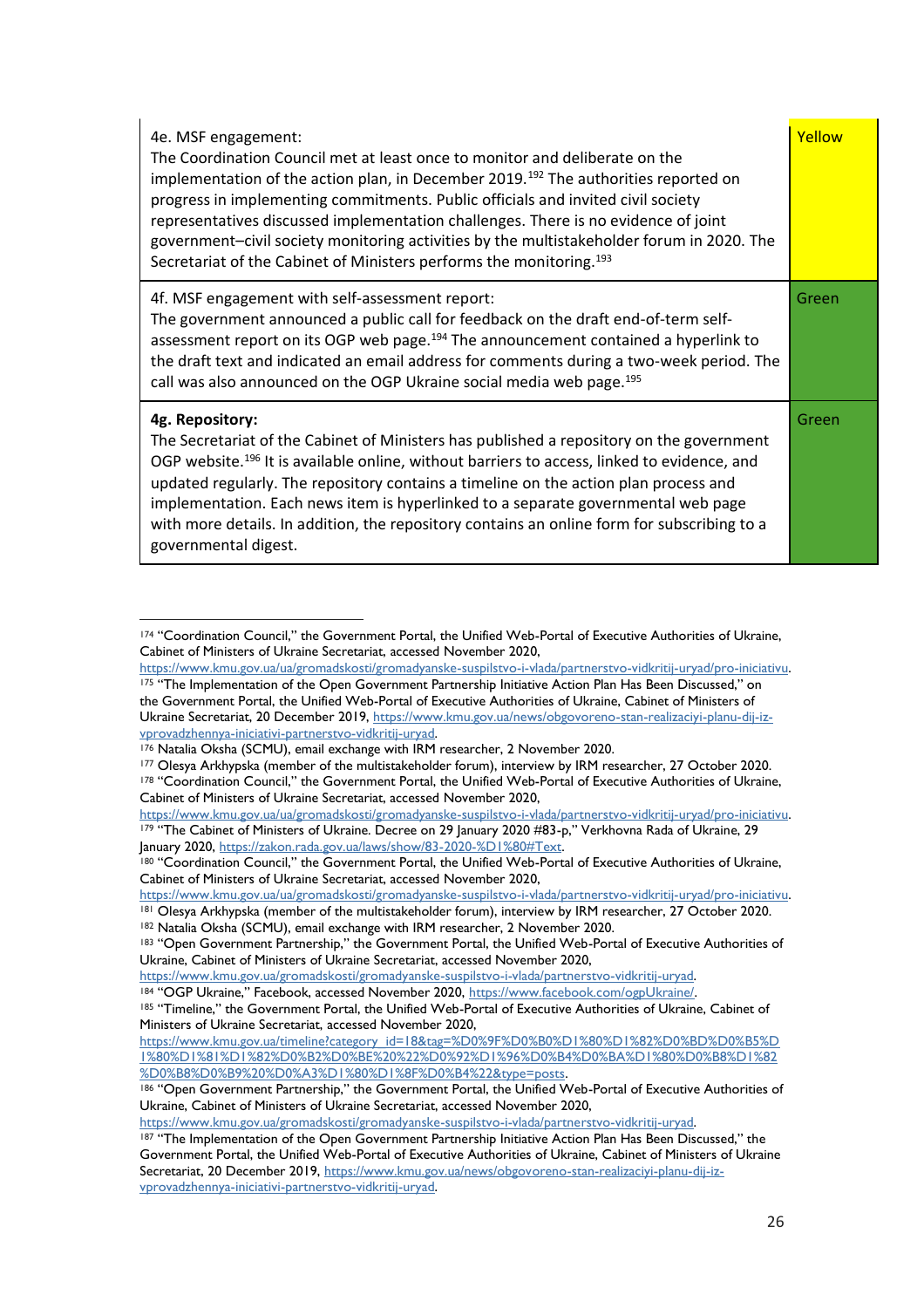<sup>188</sup> Natalia Oksha (SCMU), email exchange with IRM researcher, 2 November 2020.

190 "OGP Ukraine," Facebook, 4 March 2020, [https://www.facebook.com/ogpUkraine/.](https://www.facebook.com/ogpUkraine/)

<sup>191</sup> Natalia Oksha (SCMU), email exchange with IRM researcher, 2 November 2020.

<sup>192</sup> "The Implementation of the Open Government Partnership Initiative Action Plan Has Been Discussed," the Government Portal, the Unified Web-Portal of Executive Authorities of Ukraine, Cabinet of Ministers of Ukraine Secretariat, 20 December 2019, [https://www.kmu.gov.ua/news/obgovoreno-stan-realizaciyi-planu-dij-iz](https://www.kmu.gov.ua/news/obgovoreno-stan-realizaciyi-planu-dij-iz-vprovadzhennya-iniciativi-partnerstvo-vidkritij-uryad)[vprovadzhennya-iniciativi-partnerstvo-vidkritij-uryad.](https://www.kmu.gov.ua/news/obgovoreno-stan-realizaciyi-planu-dij-iz-vprovadzhennya-iniciativi-partnerstvo-vidkritij-uryad)

193 Olesya Arkhypska (member of the multistakeholder forum), interview by IRM researcher, 27 October 2020. <sup>194</sup> "The Call to Discuss the Draft Report on the Open Government Partnership Initiative Implementation in 2018-2020," the Government Portal, the Unified Web-Portal of Executive Authorities of Ukraine, Cabinet of Ministers of Ukraine Secretariat, 9 November 2020, [https://www.kmu.gov.ua/news/zaproshuyemo-do](https://www.kmu.gov.ua/news/zaproshuyemo-do-obgovorennya-proektu-zvitu-pro-realizaciyu-planu-dij-iz-vprovadzhennya-iniciativi-partnerstvo-vidkritij-uryad-u-2018-2020-rokah)[obgovorennya-proektu-zvitu-pro-realizaciyu-planu-dij-iz-vprovadzhennya-iniciativi-partnerstvo-vidkritij-uryad-u-](https://www.kmu.gov.ua/news/zaproshuyemo-do-obgovorennya-proektu-zvitu-pro-realizaciyu-planu-dij-iz-vprovadzhennya-iniciativi-partnerstvo-vidkritij-uryad-u-2018-2020-rokah)[2018-2020-rokah.](https://www.kmu.gov.ua/news/zaproshuyemo-do-obgovorennya-proektu-zvitu-pro-realizaciyu-planu-dij-iz-vprovadzhennya-iniciativi-partnerstvo-vidkritij-uryad-u-2018-2020-rokah)

<sup>195</sup> "The Call to Discuss the Implementation of the 4th Action Plan of the Open Government Partnership Initiative," Facebook, 10 November 2020, [https://www.facebook.com/ogpUkraine/posts/760896321159150.](https://www.facebook.com/ogpUkraine/posts/760896321159150) 196 "Timeline," the Government Portal, the Unified Web-Portal of Executive Authorities of Ukraine, Cabinet of Ministers of Ukraine Secretariat, accessed November 2020,

[https://www.kmu.gov.ua/timeline?category\\_id=18&tag=%D0%9F%D0%B0%D1%80%D1%82%D0%BD%D0%B5%D](https://www.kmu.gov.ua/timeline?category_id=18&tag=%D0%9F%D0%B0%D1%80%D1%82%D0%BD%D0%B5%D1%80%D1%81%D1%82%D0%B2%D0%BE%20%22%D0%92%D1%96%D0%B4%D0%BA%D1%80%D0%B8%D1%82%D0%B8%D0%B9%20%D0%A3%D1%80%D1%8F%D0%B4%22&type=posts) [1%80%D1%81%D1%82%D0%B2%D0%BE%20%22%D0%92%D1%96%D0%B4%D0%BA%D1%80%D0%B8%D1%82](https://www.kmu.gov.ua/timeline?category_id=18&tag=%D0%9F%D0%B0%D1%80%D1%82%D0%BD%D0%B5%D1%80%D1%81%D1%82%D0%B2%D0%BE%20%22%D0%92%D1%96%D0%B4%D0%BA%D1%80%D0%B8%D1%82%D0%B8%D0%B9%20%D0%A3%D1%80%D1%8F%D0%B4%22&type=posts) [%D0%B8%D0%B9%20%D0%A3%D1%80%D1%8F%D0%B4%22&type=posts.](https://www.kmu.gov.ua/timeline?category_id=18&tag=%D0%9F%D0%B0%D1%80%D1%82%D0%BD%D0%B5%D1%80%D1%81%D1%82%D0%B2%D0%BE%20%22%D0%92%D1%96%D0%B4%D0%BA%D1%80%D0%B8%D1%82%D0%B8%D0%B9%20%D0%A3%D1%80%D1%8F%D0%B4%22&type=posts)

<sup>&</sup>lt;sup>189</sup> "Group 258 Working Meeting," Facebook, E-Data, Open Public Finance, 24 September 2020, [https://www.facebook.com/events/351421899542414.](https://www.facebook.com/events/351421899542414)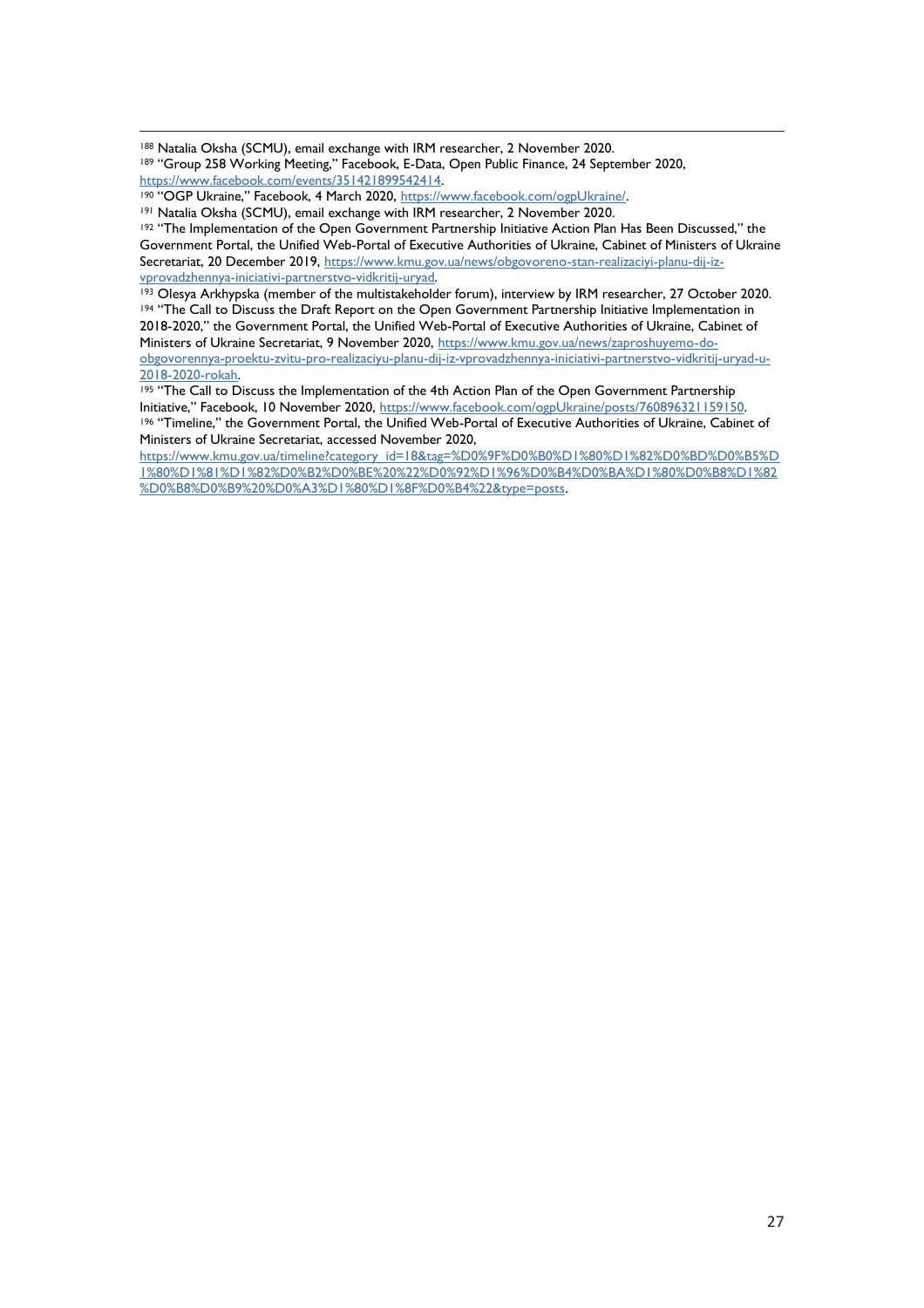# <span id="page-27-0"></span>**IV. Methodology and Sources**

Research for the IRM reports is carried out by national researchers. All IRM reports undergo a process of quality control led by IRM staff to ensure that the highest standards of research and due diligence have been applied.

The International Experts Panel (IEP) of the IRM oversees the quality control of each report. The IEP is composed of experts in transparency, participation, accountability, and social science research methods.

Current membership of the International Experts Panel is

- César Cruz-Rubio
- Mary Francoli
- Brendan Halloran
- Jeff Lovitt
- Juanita Olaya

This review process, including the procedure for incorporating comments received, is outlined in greater detail in Section III of the Procedures Manual<sup>197</sup> and in Ukraine's Design Report 2018-2020.

#### **About the IRM**

**The Open Government Partnership (OGP)** aims to secure concrete commitments from governments to promote transparency, empower citizens, fight corruption, and harness new technologies to strengthen governance. OGP's Independent Reporting Mechanism (IRM) assesses development and implementation of national action plans to foster dialogue among stakeholders and improve accountability.



Dmytro Khutkyy is an independent researcher. In Ukraine he serves as an Expert at the Reanimation Package of Reforms and the Coalition for the Advance of e-Democracy. Globally, he acts as the Policy and Advocacy Advisor at the European Digital Development Alliance.

<sup>197</sup> IRM Procedures Manual, V.3: [https://www.opengovpartnership.org/documents/irm-procedures-manual.](https://www.opengovpartnership.org/documents/irm-procedures-manual)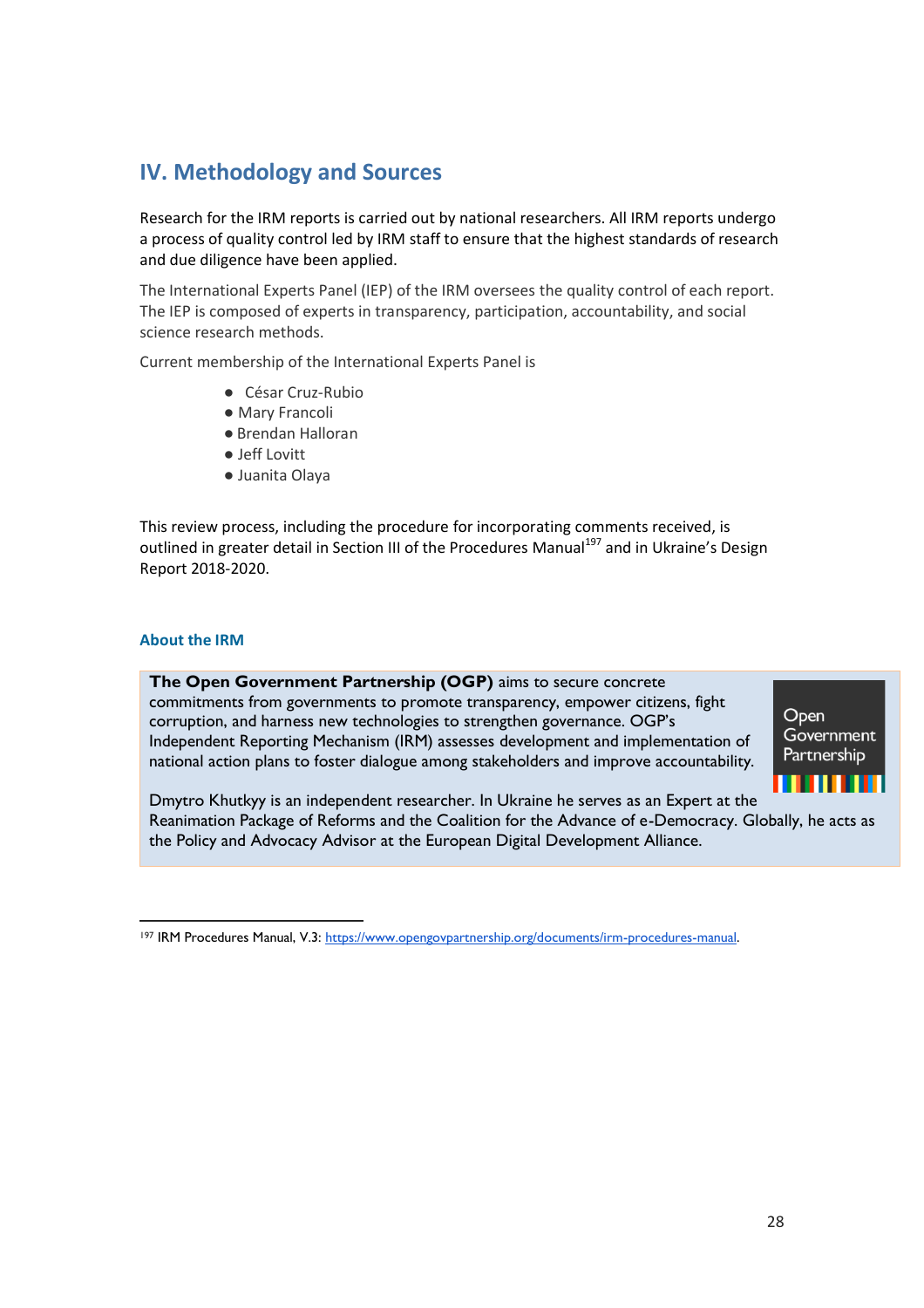## <span id="page-28-0"></span>**Annex I. IRM Indicators**

The indicators and method used in the IRM research can be found in the IRM Procedures Manual.<sup>198</sup> A summary of key indicators the IRM assesses is below:

- **Verifiability:**
	- o Not specific enough to verify: As written in the commitment, do the objectives stated and actions proposed lack sufficient clarity and specificity for their completion to be objectively verified through a subsequent assessment process?
	- $\circ$  Specific enough to verify: As written in the commitment, are the objectives stated and actions proposed sufficiently clear and specific to allow for their completion to be objectively verified through a subsequent assessment process?
- **Relevance:** This variable evaluates the commitment's relevance to OGP values. Based on a close reading of the commitment text as stated in the action plan, the guiding questions to determine the relevance are:
	- o Access to Information: Will the government disclose more information or improve the quality of the information disclosed to the public?
	- o Civic Participation: Will the government create or improve opportunities or capabilities for the public to inform or influence decisions or policies?
	- o Public Accountability: Will the government create or improve public facing opportunities to hold officials answerable for their actions?
- **Potential impact:** This variable assesses the *potential impact* of the commitment, if completed as written. The IRM researcher uses the text from the action plan to:
	- o Identify the social, economic, political, or environmental problem;
	- o Establish the status quo at the outset of the action plan; and
	- $\circ$  Assess the degree to which the commitment, if implemented, would impact performance and tackle the problem.
- **Completion:** This variable assesses the commitment's implementation and progress. This variable is assessed at the end of the action plan cycle, in the *IRM Implementation Report.*
- **Did It Open Government?:** This variable attempts to move beyond measuring outputs and deliverables to looking at how the government practice, in areas relevant to OGP values, has changed as a result of the commitment's implementation. This variable is assessed at the end of the action plan cycle, in the IRM Implementation Report.

#### **Results oriented commitments?**

A potentially starred commitment has more potential to be ambitious and to be implemented. A good commitment design is one that clearly describes the:

- 1. **Problem:** What is the economic, social, political, or environmental problem? Rather than describing an administrative issue or tool (e.g., 'Misallocation of welfare funds' is more helpful than 'lacking a website.').
- 2. **Status quo:** What is the status quo of the policy issue at the beginning of an action plan (e.g., "26 percent of judicial corruption complaints are not processed currently.")?
- 3. **Change:** Rather than stating intermediary outputs, what is the targeted behavior change that is expected from the commitment's implementation (e.g., "Doubling